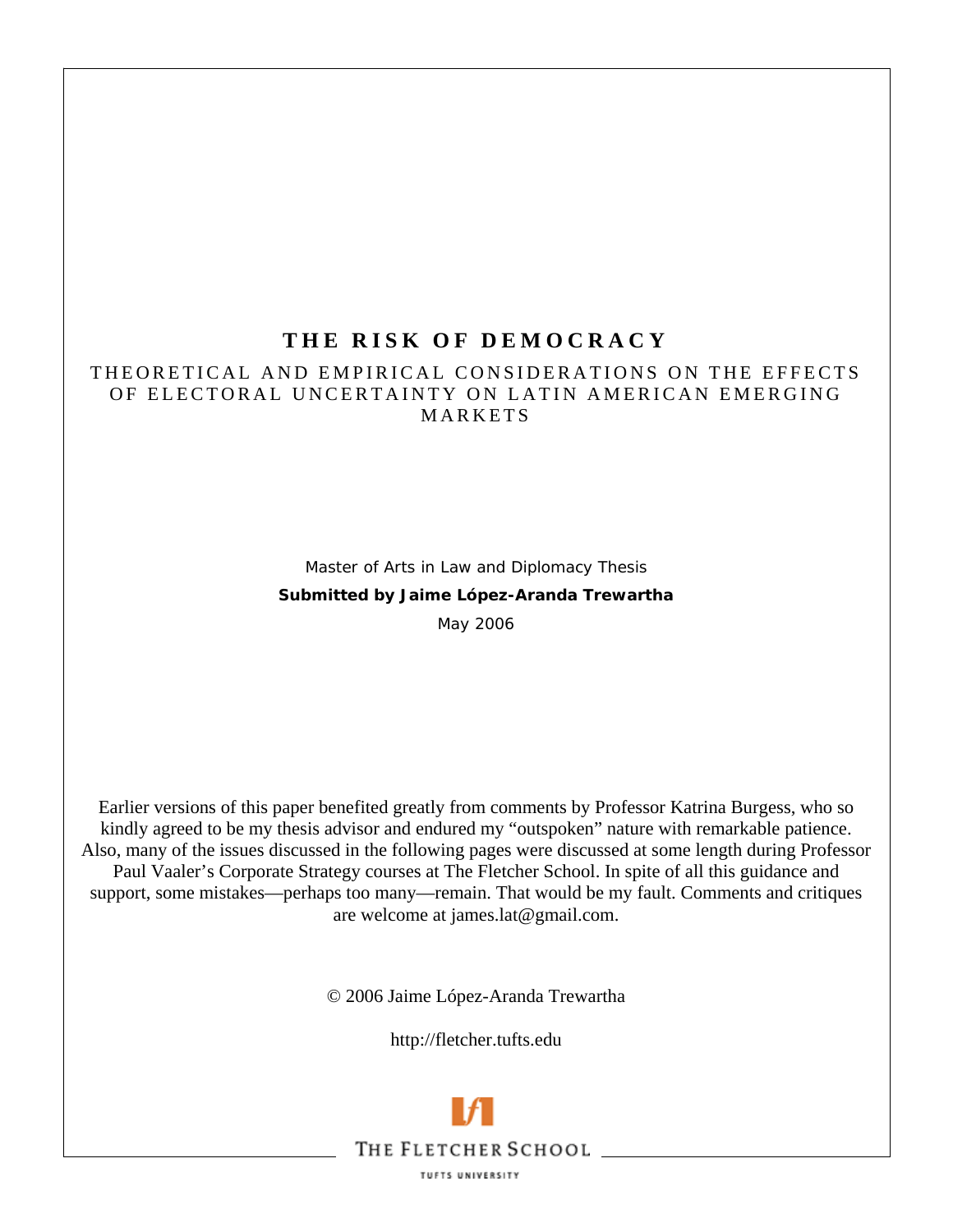### ABSTRACT

I derive two basic models from political-business cycle (PBC) theory and the original obsolescing bargain model to assess the level of political and economic risk associated with Latin American elections. The first model posits that the economic risks associated with the victory of a given candidate are a function of both ideology and the macroeconomic outlook of the country. The second model builds on these assumptions to analyze the specific case of the risk of expropriation or measures tantamount to expropriation, as well as of other disruptive policies such as sudden tax hikes. It posits that this particular risk is a function of the ideological preferences of the government, as in the first case, but also of the economic cost associated with the policy.

I contend that the models help explain past and recent instances of macroeconomic instability and expropriation events. I also argue that the PBC model explains why the lead of left-wing candidates in Mexico and Brazil has not resulted in an increased perception of risk for these countries as measured by sovereign spreads—in spite of the notion that these types of candidates are invariable associated with investor malaise. I also argue, however, that the models and the theories from which they are derived are best understood as frameworks for the analysis and that it is difficult to generalize the conclusions derived from any given case.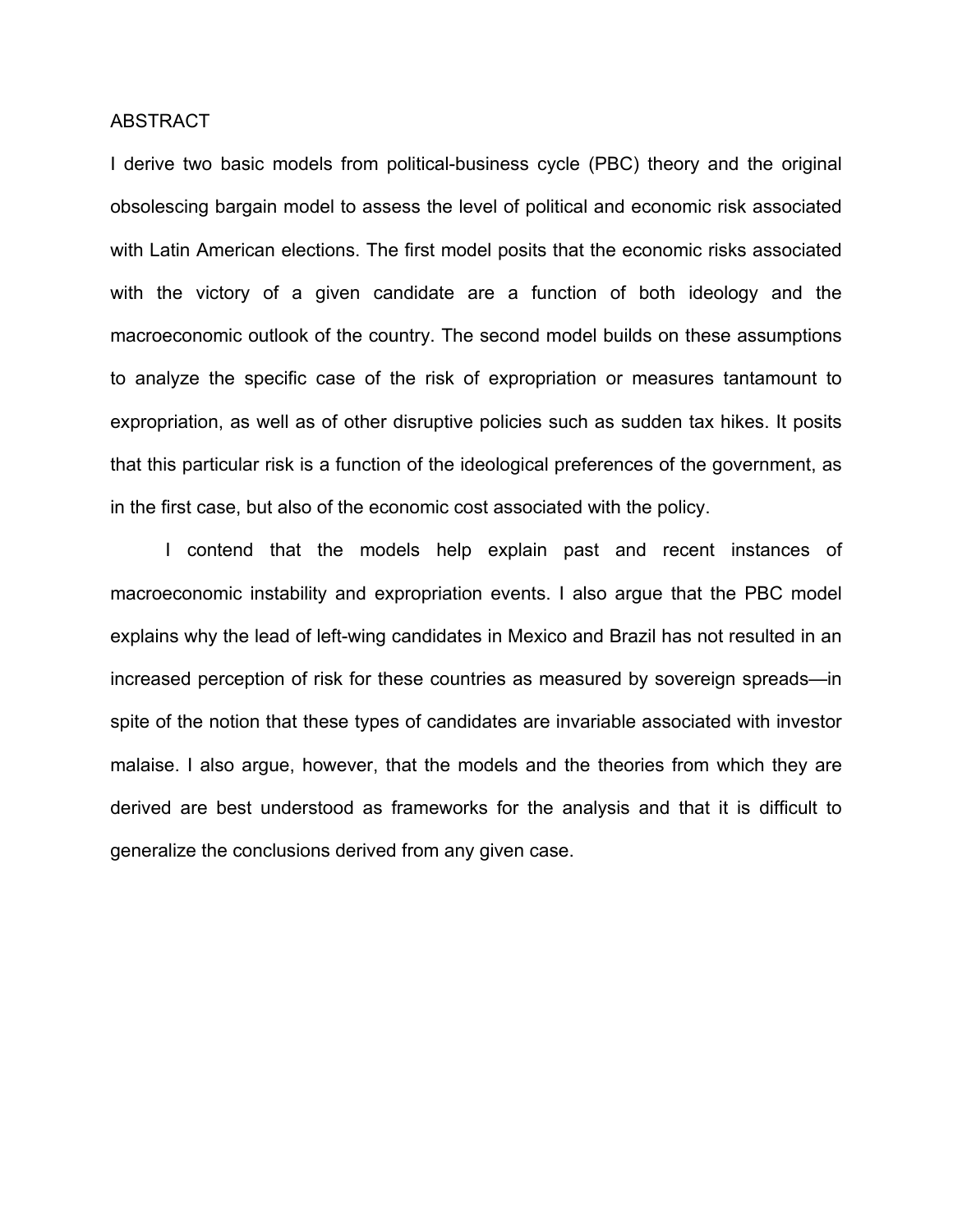### I. RISK, UNCERTAINTY AND THE PBC APPROACH

Following Frank Knight's (1921, p. 233) classical insight, risk can be defined as the probabilistic distribution of a group of outcomes that is known beforehand, be it through a priori calculations or from statistics of past experience. Uncertainty, in contrast, occurs when there are two or more possible outcomes and their probabilities are not known typically because the event is deemed to be relatively unique. (Certainty would be thus defined as the situation in which there is a single known outcome.) Therefore, from a theoretical standpoint, risk would only exist when all the possible outcomes are known beforehand and we are able to attach probabilities to each of them. Conversely, uncertainty occurs when we are not able to determine a defined set of outcomes—which is the case in most human endeavors—or to assign probabilities to them.

In order to illustrate this distinction, let's consider the case of a gambler that has to make a decision about whether to place a bet or not. If he is playing a game that he is familiar with—say, for example, Texas Hold'em—he can calculate his chances of winning by calculating the probability of having the best hand given the cards he has already seen and those he hasn't, because there is a finite amount of cards and a finite number of known possible combinations—as well as finite number of outcomes: winning, losing or dividing the pot. Thus, in placing a bet he is taking a known, defined, risk. Now, let's consider the same gambler pondering whether to propose to a woman he just met. To be sure, there may be a finite amount of possible outcomes: his proposal can be rejected, accepted or put aside for further consideration. However, unless he has proposed to a relatively large number of strangers in the past, there is no way he can mathematically determine the probabilities associated with each outcome. Furthermore, since he has virtually no information about the woman, he cannot even guess these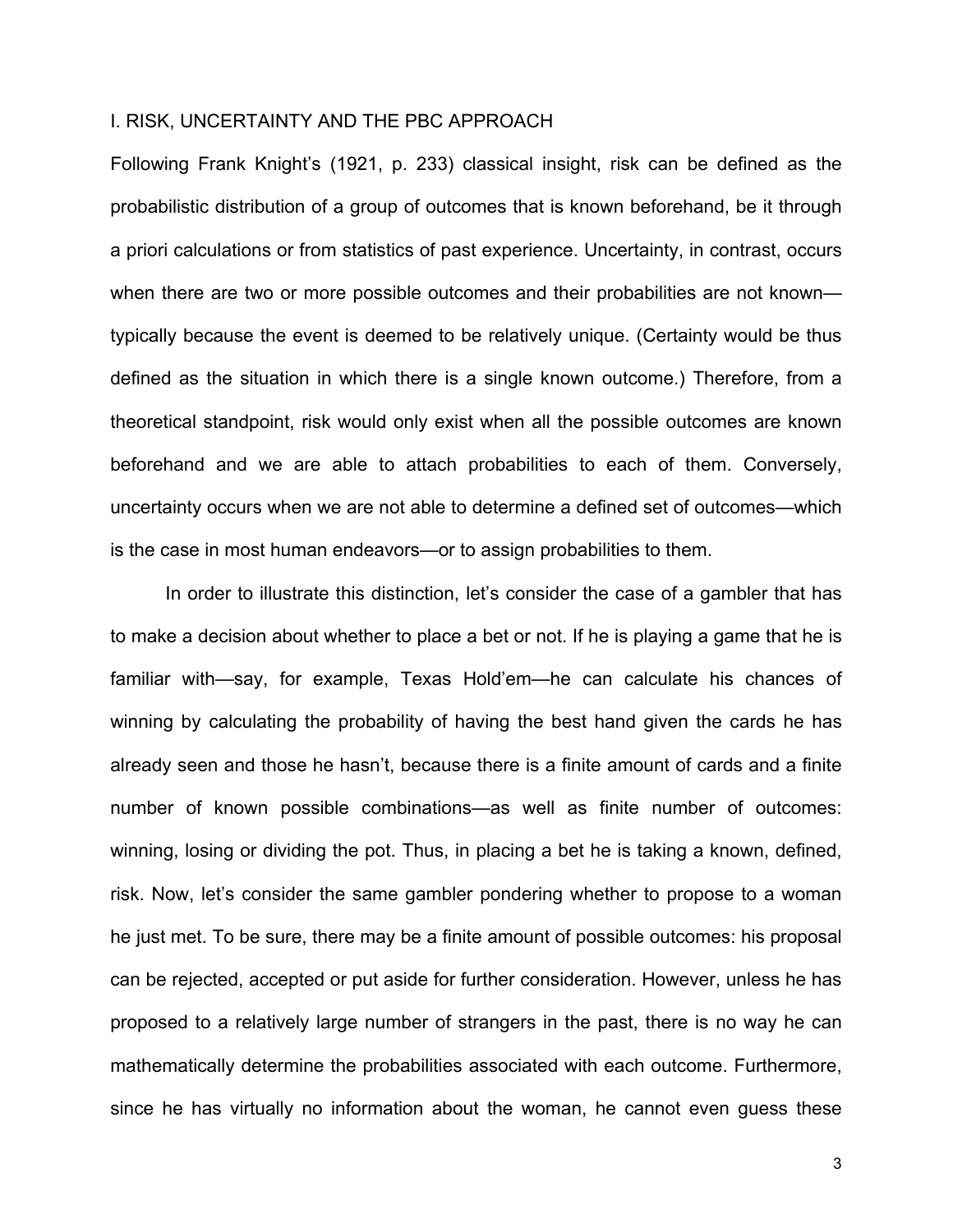probabilities and it might still be possible for there to be other outcomes that he hasn't even considered—she could be already married, for example, and a jealous husband will kill him on the spot if he proposes to her.

Investors in the real world tend to find themselves somewhere between these two extremes. As Schackle (1969) has noted, uncertainty is bounded. That is, decision makers may be able to determine the most important outcomes—although, alas, not necessarily all possible ones—and estimate their probability with varying degrees of accuracy, and it is only when they can't do so that they are effectively "powerless" and complete uncertainty occurs. Therefore, in real life one can think of a continuum between certainty and uncertainty with particular decision-making conditions falling in between. Kobrin's (1979) distinction between certainty and what he dubs "objective" and "subjective" uncertainties is particularly useful.

According to Kobrin, certainty occurs when investors are able to estimate that one outcome is so likely to occur, that it is so dominant, that it renders all other possible outcomes practically irrelevant—a condition akin to Knight's definition of the term, or at least as close as one is bound to come given the complexities of the real world. In turn, "objective uncertainty" characterizes those cases in which there is no dominant outcome, but information is readily available and all the feasible outcomes are known and the vast majority of observers agree upon their probabilities—the functional equivalent of the definition of risk I outlined at the beginning of this section, and therefore I will continue to use the term "risk" to refer to it. Finally, "subjective uncertainty" (henceforth, simply "uncertainty") exists when the assumptions about the outcomes and their probability stem from "perceptions that are a function of the available information, previous experience, and individual cognitive processes which synthesize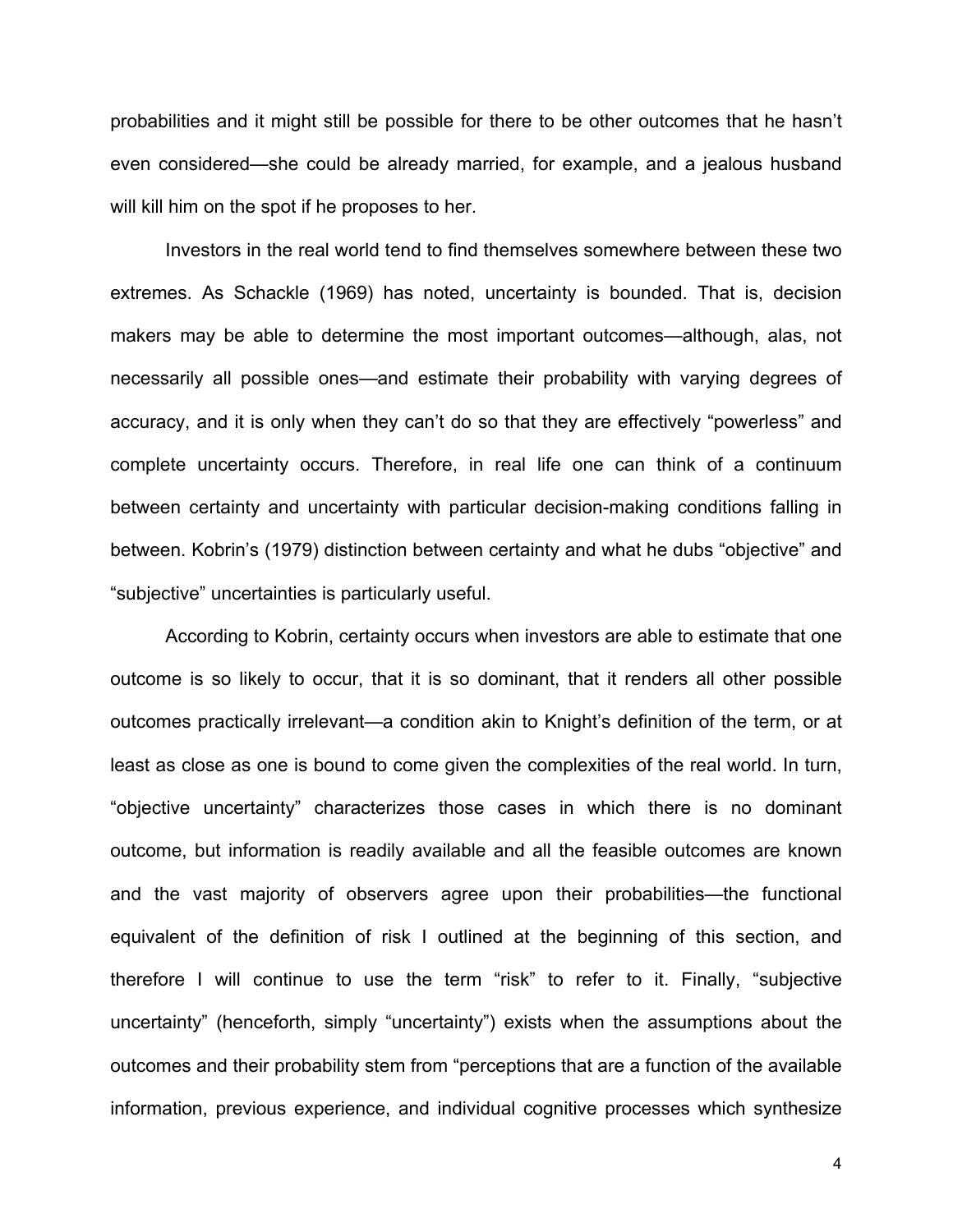both into an imagined future" (p. 70). This would be the case when the information is scarce or contradictory, and the outcomes and probabilities are not a function of an objective, broad consensus, but personal biases. (And are thus not quantifiable in any meaningful measure, they are personal opinions or guesses that cannot be corroborated.)

The distinction between risk and uncertainty may appear to be trivial at first glance, a mere issue of semantics, but it is crucial to the understanding of electoral risk. As a first approach, one could argue that in the context of an electoral process, certainty would exist when the possible actions taken by the government in the campaign period are predictable and so are the future policies that may be enacted by the winning candidate, regardless of who she might be. This would be the case of an election in the United States, for example. Regardless of who wins the election, investors may reasonably expect that the government will not declare martial law on the eve of the elections. And said investors may also be safe in assuming that the winning candidate will not engage in a broad effort to expropriate their property, in spite of her partisan affiliation, or that the government will implement regulation forbidding them from transferring their capital abroad before or after the elections.

Following the same reasoning, these investors would face an objective uncertainty, i.e. they bear risk, when both the incumbent and the winning candidate may implement one or several of a broad range of policies that affect their investment, but the information about the general orientation of these policies is widely available and it is very unlikely that either one will deviate significantly from it. While defining the exact probabilities that any given policy will be implemented may be difficult—at this stage of development of the political risk models, it may be more precise to say "impossible"—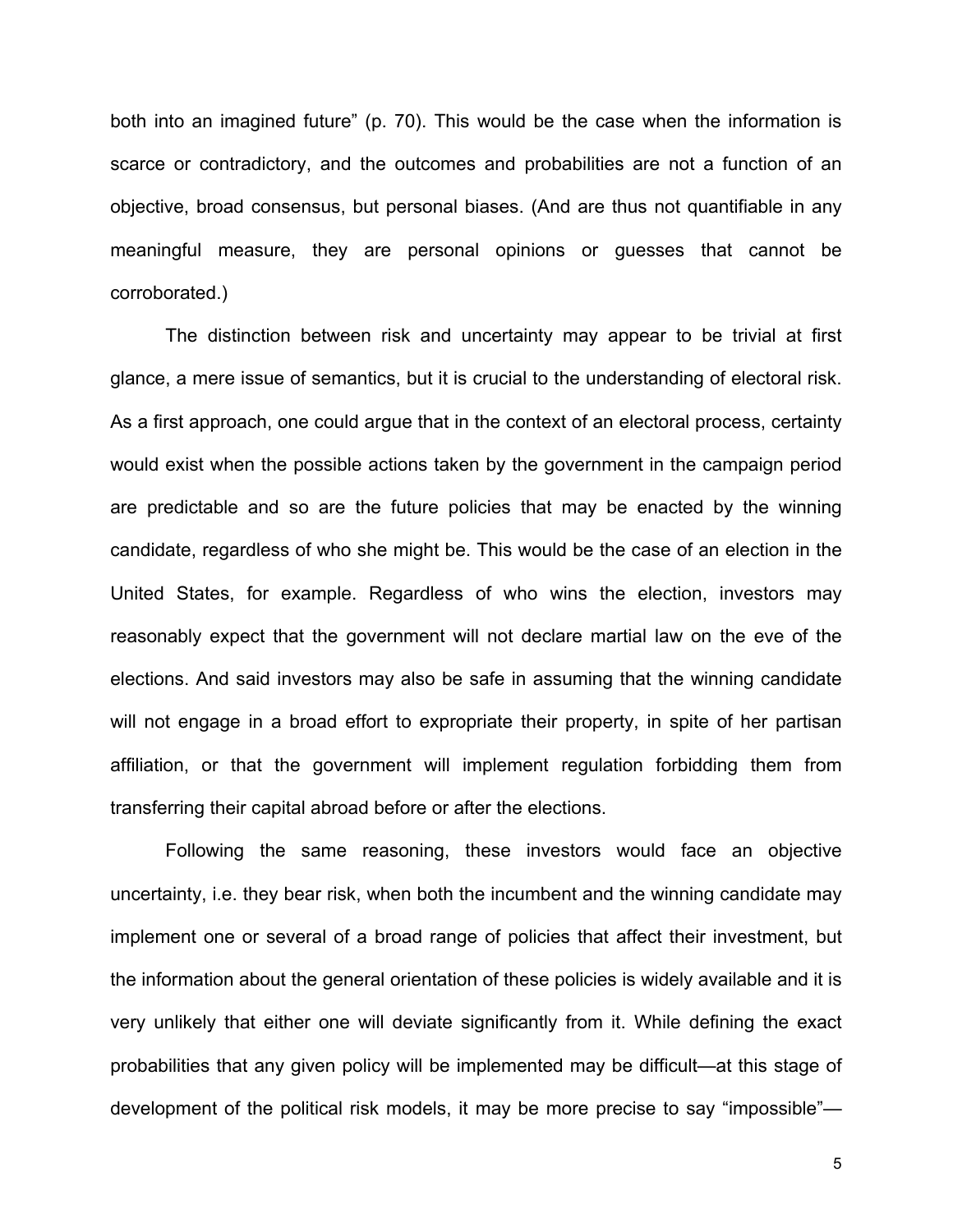investors may rely on a wealth of other indicators and data to assess their particular risk given the defined set of possible outcomes, to the point at which alluding to "electoral risks" may be moot. This would be the case of the elections in the United Kingdom for example. While one could speculate about a potential inclination of the Labour Party to increase spending either as an incumbent or after winning the elections, the fact is that the vast majority of analysts would concur that any expansionary policy would remain firmly constrained by macroeconomic considerations—which would effectively bar the possibility of a radical change in fiscal policy.

Finally, uncertainty may arise when there is not enough information about the incumbent or the winning candidate—or, as in the case of Brazil in 2002, about the leading candidate—and investors are then forced to rely on assumptions about their possible behavior that are rooted in previous experiences that may not be relevant or at least comparable to the case at hand. Let's consider, for example, the case of Hugo Chavez in Venezuela in 1999. At that point, little was known about Chavez's political platform and policy preferences, and even less about his ability to carry them out. At any given point, investors would have been justified in believing that there was a high probability that Chavez would engage in a broad effort to expropriate foreign investments in the oil sector, as they would have been in assuming that a civil war was looming in the horizon. Furthermore, since no other radical former military officer—and former coup leader—had ever come that close to winning the Presidency in relatively free and competitive elections in Latin America—let alone actually doing so—there was no other case to compare it with. Thus, investors were forced to rely on estimates that were educated guesses at best.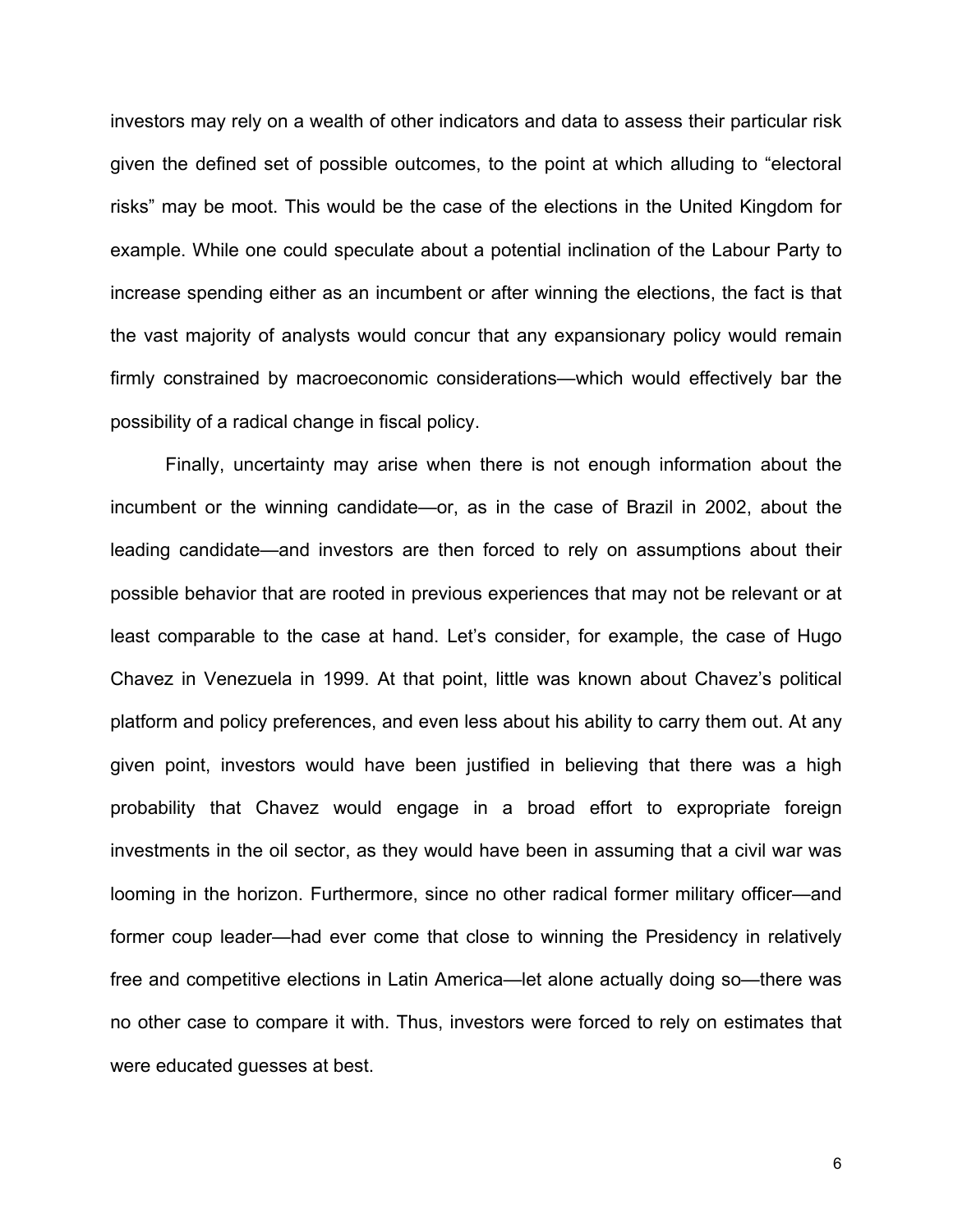This is a rather simplistic analysis to be sure, and I will introduce significant caveats and elaborations to it throughout this section, but it is nevertheless useful in establishing the framework for the discussion of the issue at hand, because it suggests a number of considerations. First, it should be clear that what is commonly referred as risk is in fact a combination of risks and uncertainties, and that in some cases the latter will carry a greater weight in the assessment of the risk associated with electoral cycles. Second, since risk and uncertainty are a function of the specific exposure of the investor to the electoral cycle, it follows that they are better understood in the context of the investment strategies that created the exposure in the first place and those that could be undertaken to mitigate it. Finally and perhaps more importantly, it also suggests that there is no necessary correlation between democracy and risk. To be sure, democratic processes entail an "institutionalized uncertainty" that prevents us from determining the outcome beforehand (Przeworski, 200[1](#page-6-0))<sup>1</sup>. However, this uncertainty need not be absolute or even particularly relevant. As I have already argued, democratic elections in developed economies tend to be characterized by relative greater levels of certainty than of risk—and virtually non-existent levels of uncertainty. And given the fact that this is clearly not the case of the recent history of Latin American emerging markets, we should be skeptical of any attempt at establishing any direct and unqualified link between democratization and risk levels, and specially so when the basic institutional framework of democratic governance is already in place. One would be hard pressed to argue, for example, that Brazil has not been a democracy by any meaningful measure

 $\overline{a}$ 

<span id="page-6-0"></span> $1$  Elections in authoritarian regimes, in as much as they cannot be characterized as "democratic" entail a different set of uncertainties, because even though the outcome tends to be known beforehand, there are precious few constraints on the new leadership.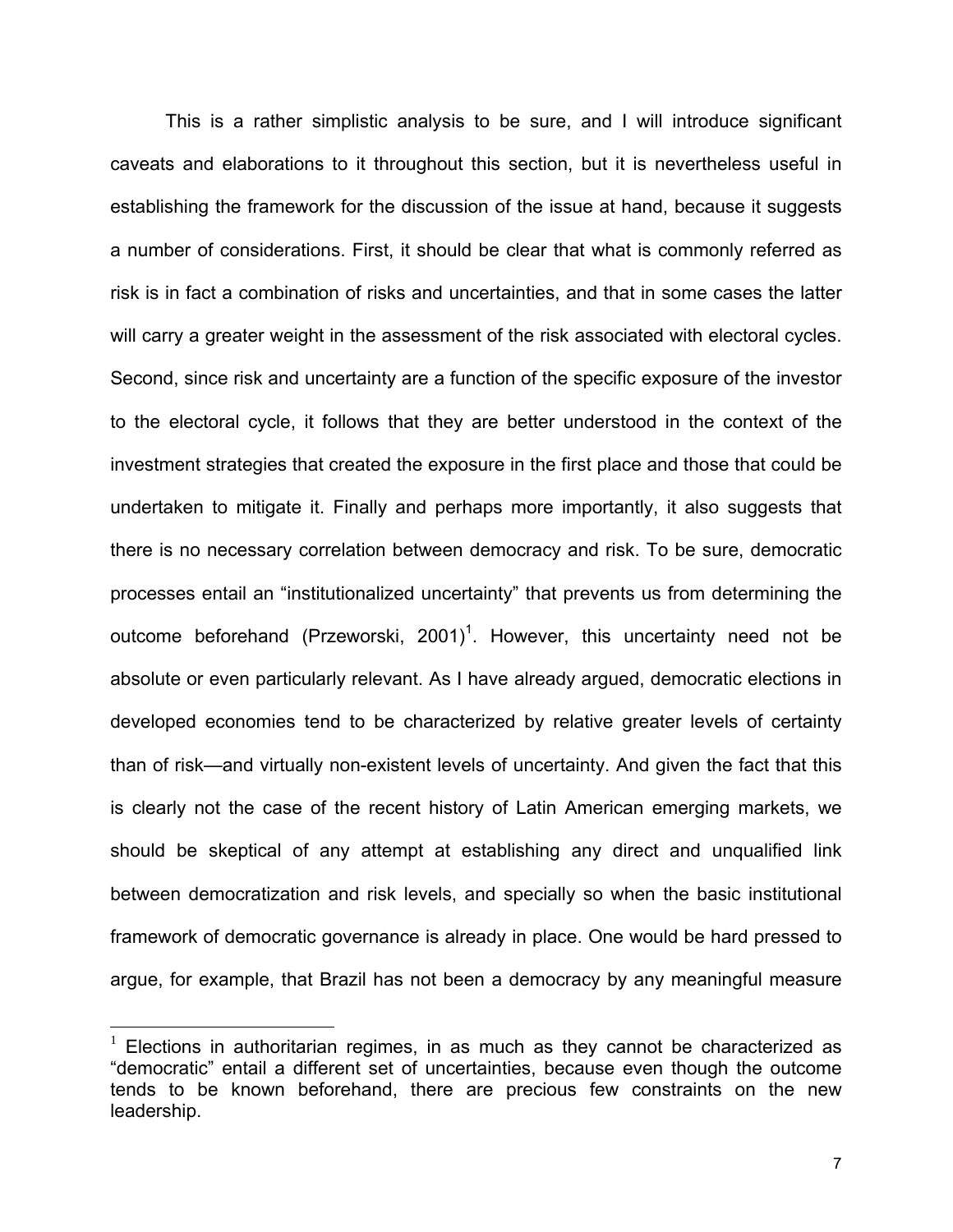since the promulgation of the 1988 Constitution, and yet its risk levels have been comparably volatile to those of non-democratic emerging markets. Or consider the case of Argentina, in which the same democratic system has been associated with the broadest and deepest economic liberalization process in the region and, less than a decade later, with the largest international sovereign default to date and what may well be the broadest assault on property rights in the history of the region (Corrales, 2002; Murillo, 2002).

Therefore, in building a definition of electoral risk one should be careful to distinguish between the uncertainty about the outcome that characterizes any democratic electoral process and the specific characteristics of emerging market democracies that might have an effect on the levels of risk and uncertainty borne by investors that are exposed to these countries and are not present in developed markets. And the best way to introduce this distinction is by looking at the theories that underpin most of the analysis undertaken with regards to emerging market risk, in both academia and the financial sector: the political-business cycle (PBC) theory and the obsolescing bargain model. Taken together, both theories provide the most comprehensive and powerful explanation of why emerging markets are perceived to be more risky and under which circumstances this may be a sound assessment.

#### *A political-business cycle model*

At its core, PBC theory posits that politicians will manipulate fiscal and monetary policies in order to control inflation or promote employment in order to get elected or reelected. Further elaborations of this theory, distinguish between this "opportunistic" PBC and another ideologically-motivated or "partisan" PBC, which assumes that politicians will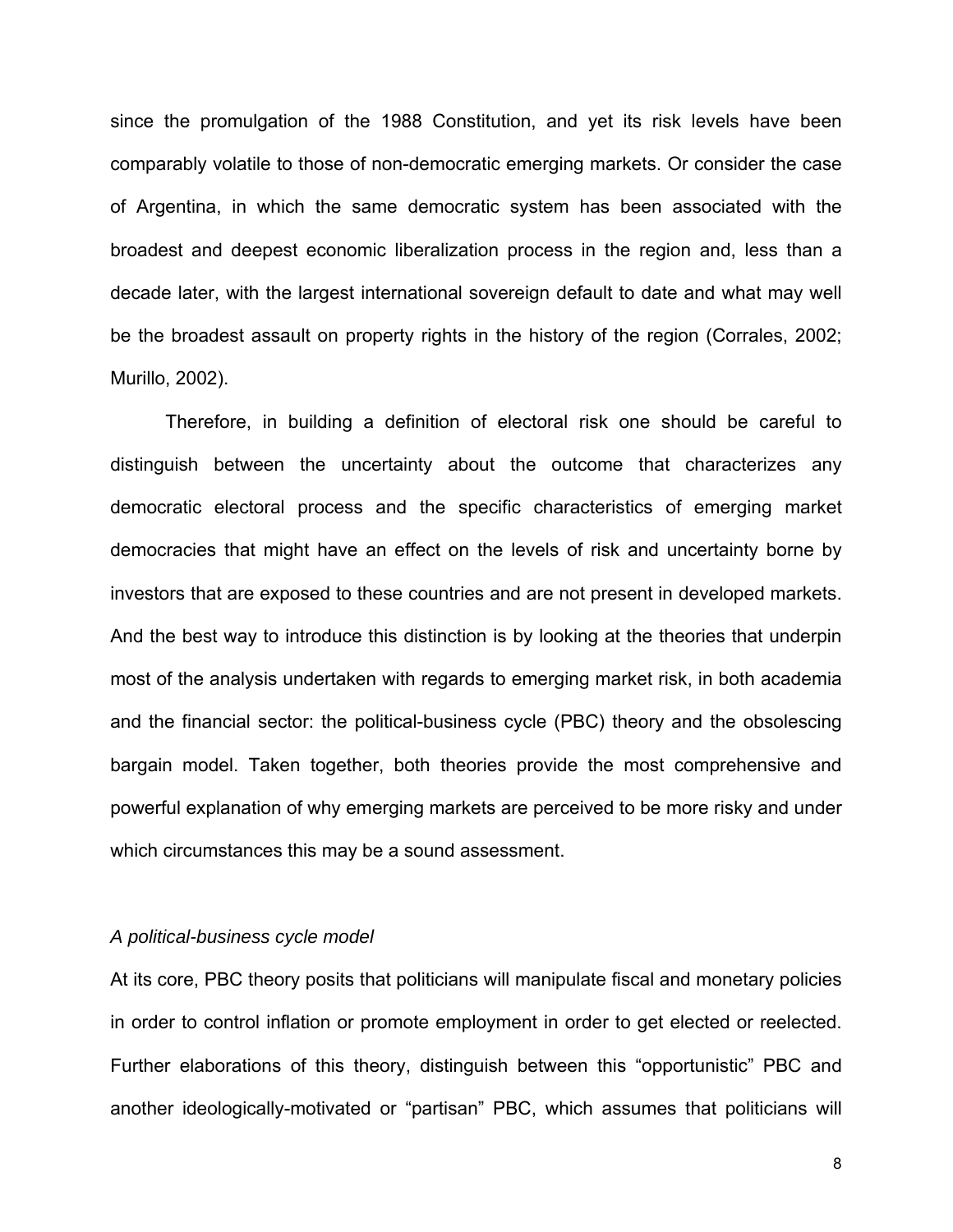engage in said manipulation not because of short-term electoral concerns, but rather because their ideological preferences favor either growth and employment or price stability (Hibbs, 1977)<sup>[2](#page-8-0)</sup>. Both versions of the theory have been applied with relative success across a wide sample of countries and electoral periods (Alesina et al, 1997) and particularly in developing countries (Martinez, 2005; Schuchnecht, 1996) and they underpin, either explicitly or implicitly, most of the analysis of emerging market risk and particularly in Latin America. Consider, for example, the following quotes from the *Financial Times* and *The Wall Street Journal,* which exemplify a typical partisan PBC

kind of analysis:

[...] And in Brazil, leftwing president Luiz Inácio Lula da Silva is maintaining his commitment to conservative fiscal and monetary policy - although that is starting to look more threadbare following the resignation last week of the fiscally orthodox Antonio Palocci as finance minister amid the latest of a series of corruption scandals. With Mr. Lula da Silva facing an election this year, the appeal of easing spending controls could increase, especially since his economy has grown at only around 2 per cent a year since his election in 2002." (Richard Lapper 2006. Why Investors are Deaf to the Latin American March of the Populists. *Financial Times*, April 5<sup>th</sup>.)

"Even in Mexico -- once a sure bet to go broke every six years, but now a model of stability -- the leader in the polls for July's presidential election is leftist Andrés Manuel López Obrador. […] Some analysts fear his policies could prompt a rise in inflation, a decline in the peso and a run on the nation's bonds, although it is unclear how he would govern." (John Lyons 2006. Latin America's Political Uncertainty Stirs Volatility Adored by Bond Traders. The Wall Street Journal, February 17, Page C1.)

This kind of analyses is typical of what many authors have referred to as the

"confidence game" of emerging markets politics (Krugman, 2002; Martinez and Santiso,

2003), which refers to the purported tendency of analysts and investors to focus on the

personal and professional background of Latin American presidents and their economic

<span id="page-8-0"></span> $\overline{a}$  $2$  The theory assumes, following basic monetary theory, that the government can either promote growth or control inflation, but not both at the same time.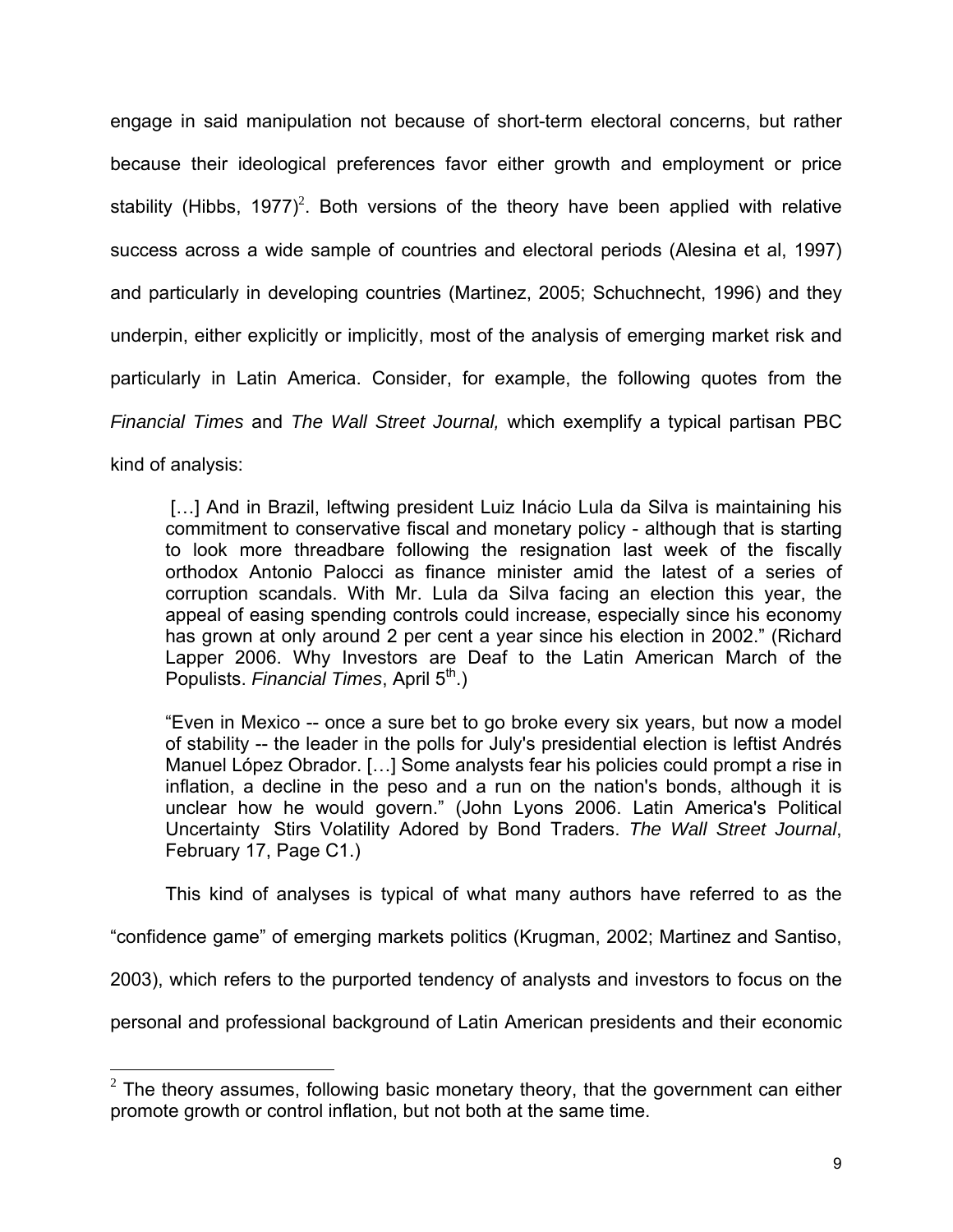and finance ministers, for the purposes of identifying their partisan orientation—and thus, the implications of their ascendance to power for the region's economies. The authors suggest that, given the pervasive nature of the confidence game, a candidate or a government can play investor expectations by appointing—or signaling his willingness to do so—an economic team with the right "credentials": typically, a remarkable career in the financial sector or an international financial institution (IFI) and academic degrees granted by prestigious foreign universities. And while one could make the case that such crass manipulation would only have a major effect on the least sophisticated of investors<sup>[3](#page-9-0)</sup>, it is nevertheless clear that it has some effect on the mainstream analysis of emerging markets risk. This would support the notion that, to the extent that a candidate is concerned about investors' expectations, this kind of signaling might be an expedient communication strategy—although it is more common for "leftist" candidates to leave the signaling to their economic advisors, so as not to lose face with their more radical constituents.

The reach of the PBC theory tenets goes beyond the "confidence game" types of analysis, though. Consider the following press release by Moody's Investor Services, a leading bond-rating agency explaining its decision to downgrade Brazilian bonds in the eve of the 2002 general elections:

Moody's noted that despite the success of the current administration in facing a number of adverse external economic and financial shocks, the next government

 $\overline{a}$ 

<span id="page-9-0"></span> $3$  The articles I quoted, like most of the news coverage on the topic, are also careful to mention that many fund-managers regard this partisan concerns as inconsequential, or more precisely, as sources of arbitrage opportunities. As one analyst put it: "Everyone understands that whatever government comes in, things have to change. […] When policies change companies can make a lot of money" [\(Liu-Er Chen, as quoted by](http://www.iht.com/cgi-bin/search.cgi?query=By%20Conrad%20de%20Aenlle&sort=swishrank) [Conrad de Aenlle](http://www.iht.com/cgi-bin/search.cgi?query=By%20Conrad%20de%20Aenlle&sort=swishrank) 2005. Investing: Enjoying a Latin idyll. International Herald Tribune, October 21). I will discuss the rationality of these arbitrage strategies in further detail later.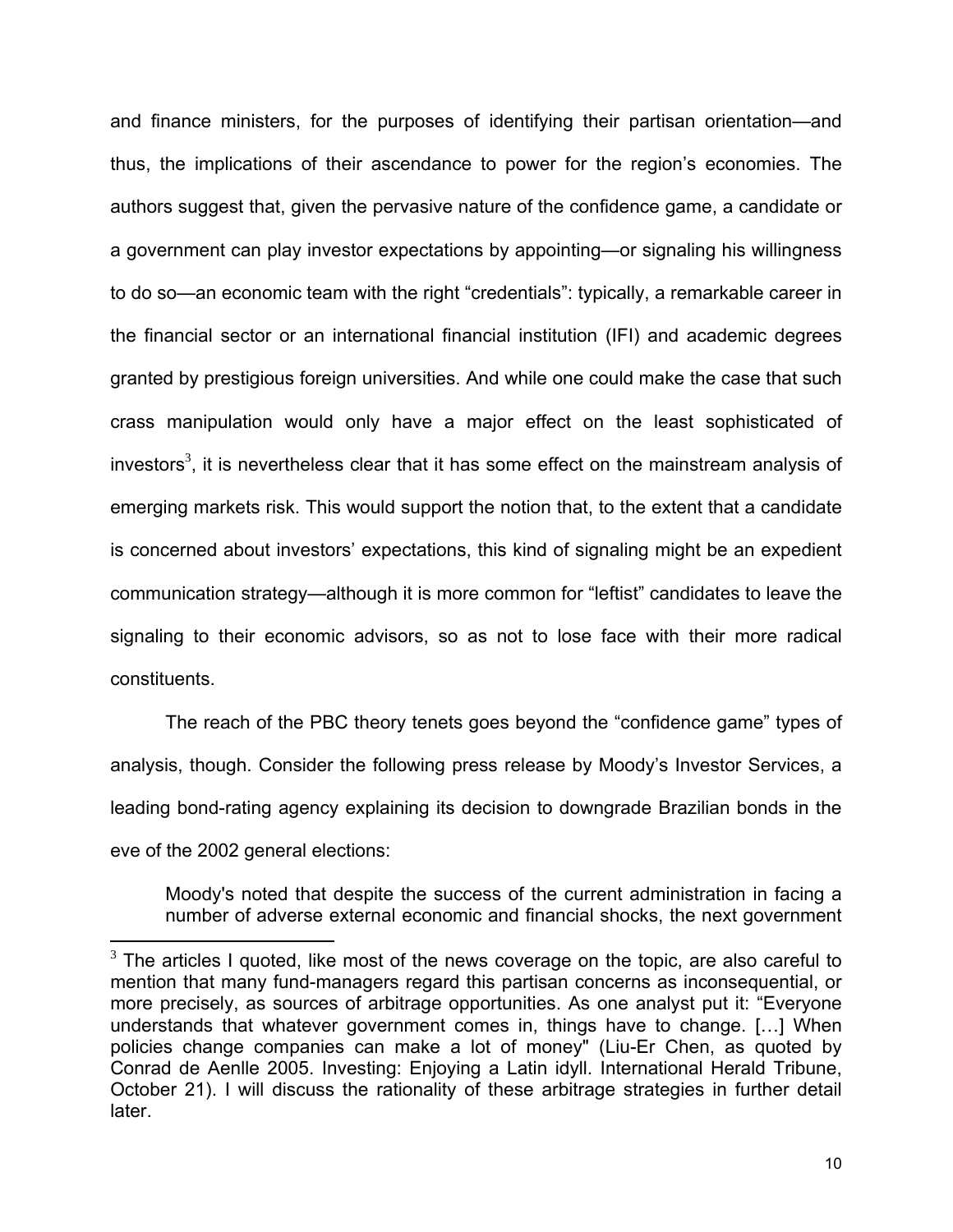will face a number of challenges. In order to maintain a stable public-sector debt dynamic, the next administration will need to maintain high primary surpluses on a sustained basis. At the same time, political pressure is building for the next administration to reactivate the economy. Achieving these two goals simultaneously under the best of circumstances may prove difficult." (Moody's, 2002).

These quotes illustrate both the enduring appeal of the basic PBC insights and the complexity of emerging market risk analysis. On the one hand, mainstream analyses tend to assume that some level of manipulation of fiscal and monetary policies is likely to take place during electoral periods in Latin America, and while this assumption is supported by past experiences, it might not necessarily be valid today. On the other hand, candidate-specific uncertainty plays some role in the analysis, but it need not be the most important consideration or even a particularly relevant one, since there are a number of international and domestic macroeconomic variables at play, as well as domestic politics-related ones. It follows then that PBC theory is a useful starting point for the modeling of electoral risks in Latin America in spite of its known limitations<sup>4</sup>[;](#page-10-0) and that a "confidence-game" type of analysis focused on investor bias while intuitively—one might say ideologically—appealing, may also be too reductionist to be of any value. To be sure, there is ample anecdotal and statistical evidence to show that investors have tended to shy away from the "Byzantine politics" of emerging markets in the past. I would argue, however, that as investors in these markets grow more sophisticated and the amount of available information increases, the idea of investors fleeing *en masse* as a result of uncertain democratic elections does not adequately reflect reality. In order to prove this assertion, in the following pages I will derive a basic model of electoral risks

<span id="page-10-0"></span> 4 The model makes a number of strong and rather questionable assumptions about the structure of the economy and the preferences and the information available to policymakers, voters and the general public (Zarnowitz, 1996, p. 52).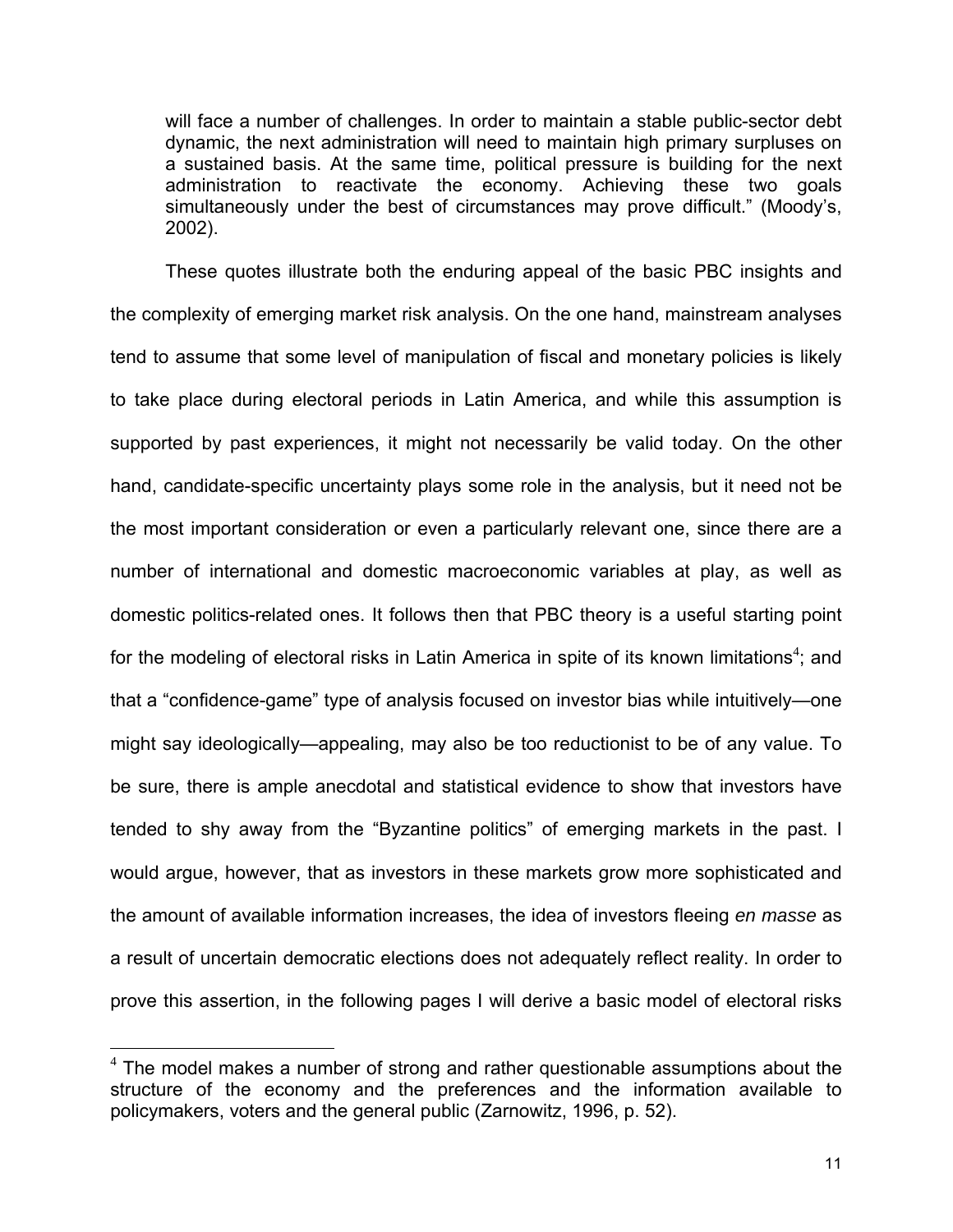as per the fundamental tenets of PBC theory, which shows that the uncertainty about the outcome of a given democratic election is but one of many variables that determine the relative levels of risk and uncertainty.

Let's consider the following simplified<sup>[5](#page-11-0)</sup> version of the basic model implied by the opportunistic PBC theory, in which the probability (p) of economic problems is a function of the of the relative cost of the government enacting expansionary fiscal and monetary policies (E, 0 for non-existent to 1 for the highest possible ones), measured in terms of capital and current account imbalances, and the proximity of the elections (ß, which can take a value between 0 right after the elections and 1 right before). We should also introduce a time variable (t), to account for the fact that we are assuming that the immediate effect of the policies will be positive and that its negative effects can be deferred until after the new government—or the incumbent, if reelected—is installed  $(t+1)$  and it has had the opportunity to undertake contractionary policies  $(t+2)$ . That is, incumbents are confident that their short-term policies will boost their popularity and that they will still have time to correct them if need be after the elections, i.e. expansionary policies can be followed by contractionary policies with relatively low cost to the government and the economy as a whole:

# $p_{t+2} = B_t E_t - B_{t+1} E_{t+1}$ .

As per the general provisions of the opportunistic PBC theory, the model suggests that the actual probability of economic instability in time t+2 would rise as a consequence of opportunistic incumbent behavior but that it may be partially mitigated

 $\overline{a}$ 

<span id="page-11-0"></span> $5$  I will not delve into the specific equations of the macroeconomic models that have been developed for the theory because they are not of particular interest for the discussion of the issue at hand. I am confident that my simplified version is compatible with them and for those so inclined, Nordhaus (1975) develops the set of economic equations on which all the subsequent elaborations, including mine, are based.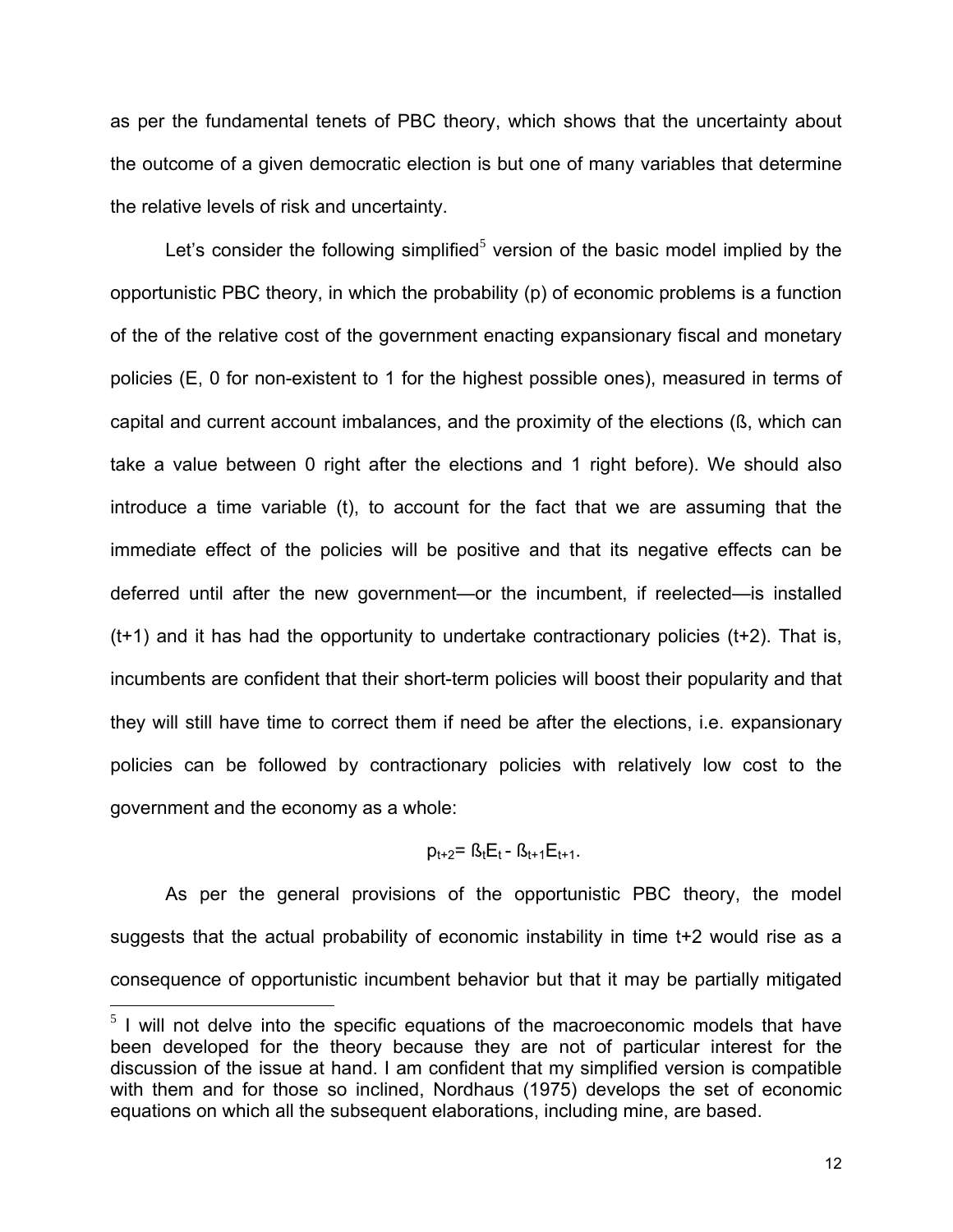by the actions undertaken in time t+1. This is due to the fact that we assume that  $E_{t+1}$  is greater than  $E_t$ , i.e. that the relative cost of implementing expansionary policies after the elections is increased as a result of the imbalances created or exacerbated during the campaigns and that, in as much as the new government is aware of this, it is less likely to implement them—provided that the next elections will take place in a relatively distant future $^6$  $^6$ .

We can further strengthen the model through the addition of partisan PBC considerations by introducing an "ideology" variable (I, with values between 0, or strong ideological preference for price stability, and 1, or strong ideological preference for inflationary policies) so that  $p=BE+1$  and  $0 \ge p_t+p_{t+1} \ge 1$ —i.e. the combination can only produce certainty (0) or absolute risk (1), and we should therefore ascribe values to ß, E

<span id="page-12-0"></span> $\overline{a}$  $6$  The model would not work, for example, when the new government is forced to maintain expansionary policies or is prevented from implementing corrective ones as a result of a non-electoral pressures that surface or become significant *after* the election such as a generalized discontent about the likely imposition of corrective policies that erupts *after* the new government is installed. Strictly speaking, such cases are beyond the purported scope of the model, because one cannot analyze the likelihood of a government being deposed through non-constitutional means shortly after the elections through PBC theory—nor, for that matter, with any of the current political risk models (see Lind and Santiso, 2002). However, I would suggest that the equation could be modified as follows to account for these cases:  $p_{t+2} = B_t E_t + \partial B_{t+1}$ , where  $\partial > 1$ ,  $0 < B_t E_t +$  $\partial B_{t+1}$  < 1, and 0 < B<sub>t+1</sub> < 0.5, since governments would tend to assume that opposition groups will resort to non-constitutional strategies more often when the next scheduled elections, either general or legislative, lay farther away in time and are thus more likely to take their chances regardless of the cost. This assumption would appear to be justified by the recent history of government changes brought about by non-electoral procedures in Latin America: of the 14 Presidents that were deposed as a result of widespread political instability since 1993, 2 were deposed in the year immediately following the general elections and none the year before the next legislative or general elections were scheduled to take place. Explaining why this might be the case or if the modified equation would hold across a wider variety of cases is, regrettably, beyond the scope of this paper, although it does pose an interesting question for democracy theorists.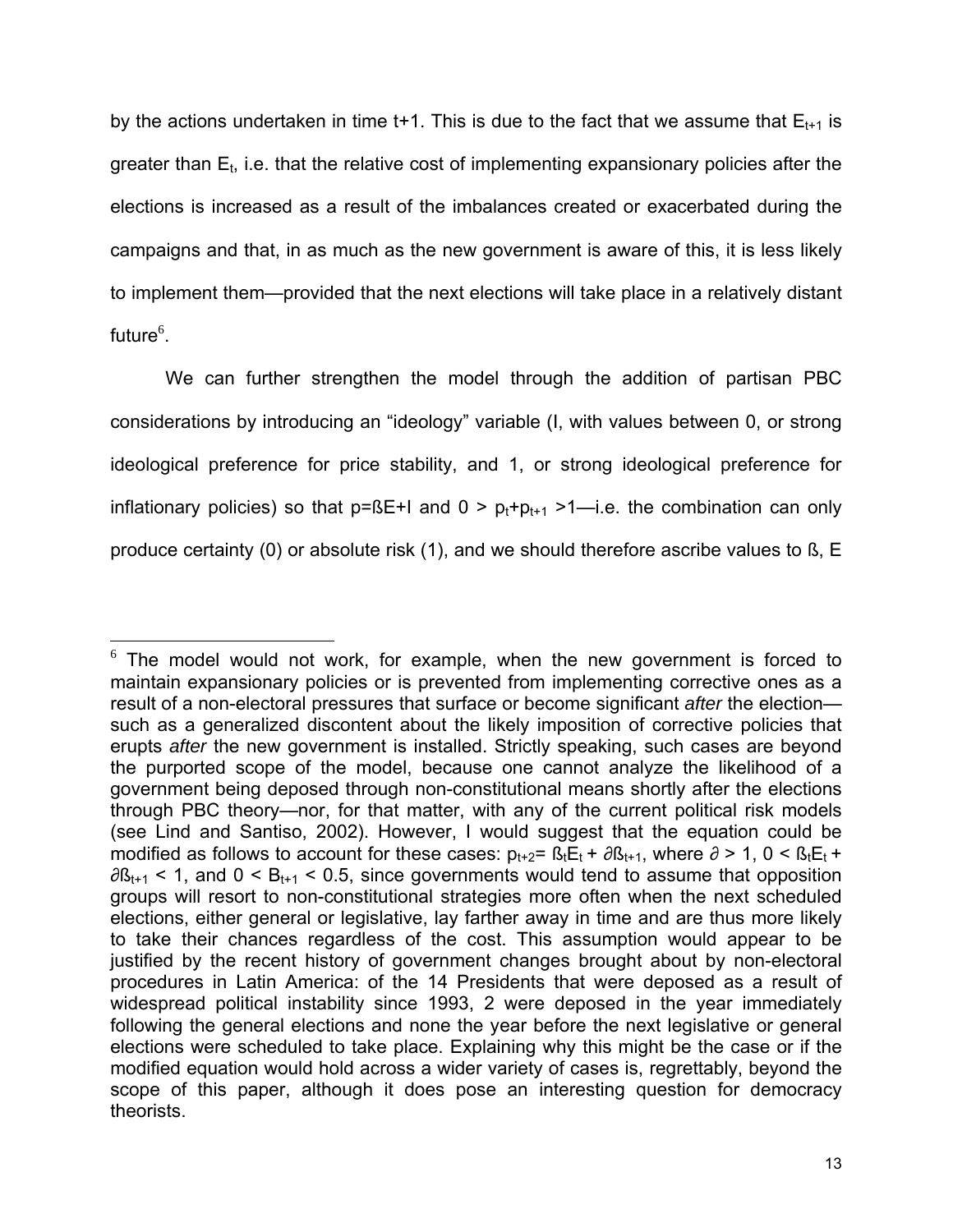and I that reflect both their different weights and their relative importance for the case at hand. Substituting for p, we end up with the following equation:

$$
p_{t+2} = (B_t E_t + I_t) + (B_{t+1} E_{t+1} + I_{t+1})
$$

Simply put, the greatest probability of economic instability at time t+2 occurs when both the incumbent and the winner—if they are not the same—are ideologically inclined to promote economic growth, regardless of its potential cost to the economy. This worst-case scenario is plausible because, in spite of the original assumptions of the opportunistic PBC model—i.e. perfect knowledge on the part of the government of the macroeconomic effects of its policies and a necessary application of contractionary policies in time t+1—the partisan version allows for miscalculation—if not blatant disregard—of the economic costs of any given policy due to ideological bias.

The advantages of this formulation are twofold. On the one hand, it is compatible with the findings of the ground-breaking study by Vaaler, Burkhart and Block (2006), which found that secondary bond markets perceive a higher probability of default of sovereign bonds—a rough proxy for economic instability, measured in terms of sovereign interest rate spreads over US Treasuries—in those cases in which the incumbent is trailing an opposition candidate in the opinion polls leading to the elections, and particularly so when the incumbent, the leading candidate or both are perceived to be "left-wing"—in terms of the model, when  $I_{t+1}$ ,  $I_t$  or both are perceived to be > 0.5. (See Table 1.) It is also compatible with the findings of a number of empirical studies and papers that apply the PBC theory to Brazil, Venezuela and Argentina throughout the 1970's and 1980's (Spanakos, 2002) and others that find that the variables incorporated in the model are significant in determining forward exchange rate variations (Freeman,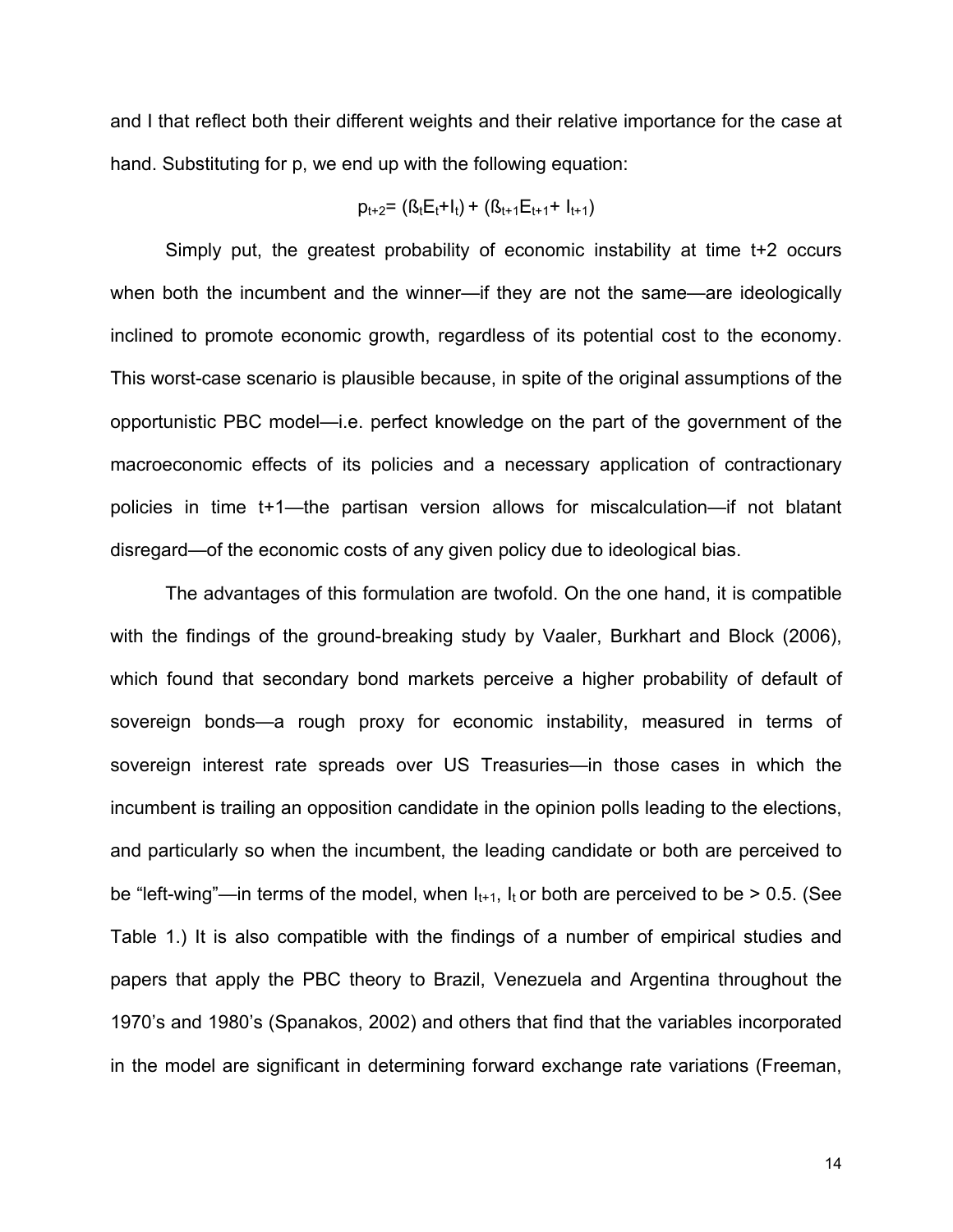Hays and Stix, 2000; Bernhard and Leblang, 2000) and the volatility of the Brazilian stock market (Jensen and Schmith, 2005).

| TABLE 1: PBC AND SOVEREIGN RISK                         |                        |                       |
|---------------------------------------------------------|------------------------|-----------------------|
|                                                         | "Right-wing" incumbent | "Left-wing" incumbent |
| "Right-wing" candidate<br>leads                         | Lower spreads          | Higher spreads        |
| "Left-wing" candidate<br>leads the opinion polls        | Higher spreads         | Higher spreads        |
| Source: Adapted from Vaaler, Burkhart and Block (2006). |                        |                       |

On the other hand, the model also recoups one of the most fundamental insights of PBC theory, which is, alas, often overlooked: the effects of the PBC, measured in terms of the likelihood of economic instability, increased deficits or pressures on the foreign exchange rate, may indeed be low or non-existent, even in the context of blatant opportunistic and partisan manipulation of fiscal and monetary variables, provided that the relative cost of these policies is very low. After all, under the right conditions sustained periods of net capital inflows for example—a government may be able to manipulate fiscal and monetary policy to promote growth at will with relatively insignificant costs. This might explain in part why, as many authors have noted, the evidence of the actual existence of the purported effects of PBCs is far from conclusive (Alt and Chrystal, 1983; Bender and Drazen, 2003).

This is not to say, though, that this version of the model can provide a clear-cut assessment of economic risk or that it truly captures the dynamics at play in all cases. In as much as the model relies partially on an assessment of the policy preferences of the incumbent and the leading challenger, it is bound to be somewhat skewed in favor of those governments and candidates that are able to signal their intentions more clearly and credibly; and more specifically, it would tend to be biased towards price-stability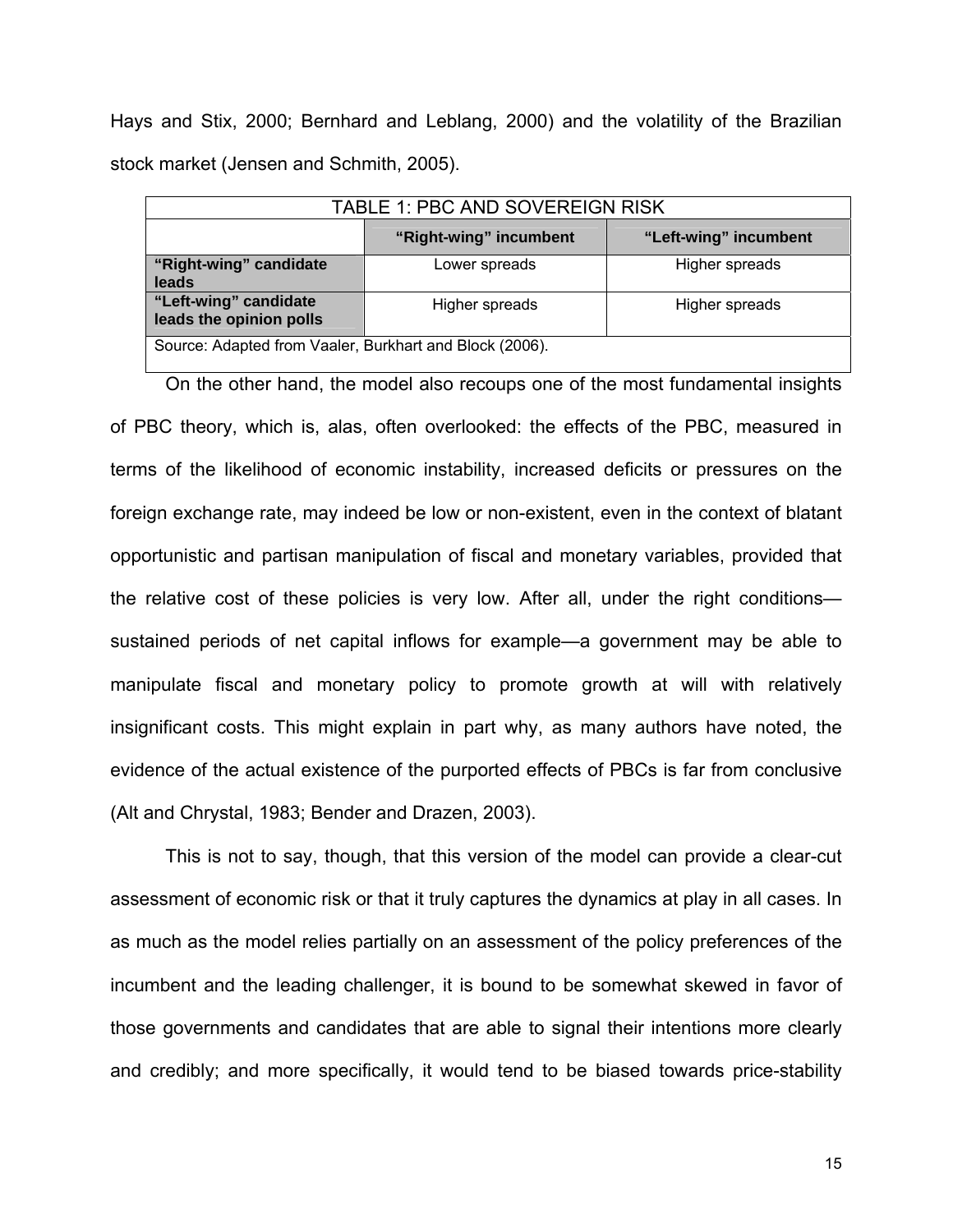committed political actors since only fiscally responsible governments or would-be governments tend to feel the need to signal their firm commitment to a given policy. This would seem to support the notion implied by the confidence game that signaling matters and is supported by previous observations of emerging markets investment behavior as Krugman (2002) has noted, strong macroeconomic fundamentals are a necessary albeit not sufficient condition to assure market confidence and particularly so during periods of relative high political uncertainty, such as elections. However, it would be hard to argue that this is the case in contemporary emerging market and, as I will show, in Mexico and Brazil in particular. Moreover, the notion that price stability is an inherently preferable policy in terms of the macroeconomic outlook of the country, as the model would imply, deserves some scrutiny.

Let's consider the problem of identifying policy preferences first. It is not an accident that the vast majority of confirmed PBC-effect sightings, both partisan and opportunistic, are largely constrained to developing countries over the 1970's-1990's period. Ceteris paribus, one would expect opportunistic and partisan PBC's to be more common when the government has relatively strong hold over the policy-making process. That is, we should expect to see opportunistic PBC effects when the incumbent is not constrained in the policy choices it can undertake—and in this context, the value of signaling commitment would be the greatest. However, as these countries—and particular Latin American ones—evolve into full-fledged democracies, the incumbent's ability to manipulate fiscal and monetary policy tends to become more and more constrained due to the increase in the number of influential political actors that may or may not play the role of "veto players" Some of this may be international, taking the form of an international financial institution (IFI) forcefully imposing a set of policies—as the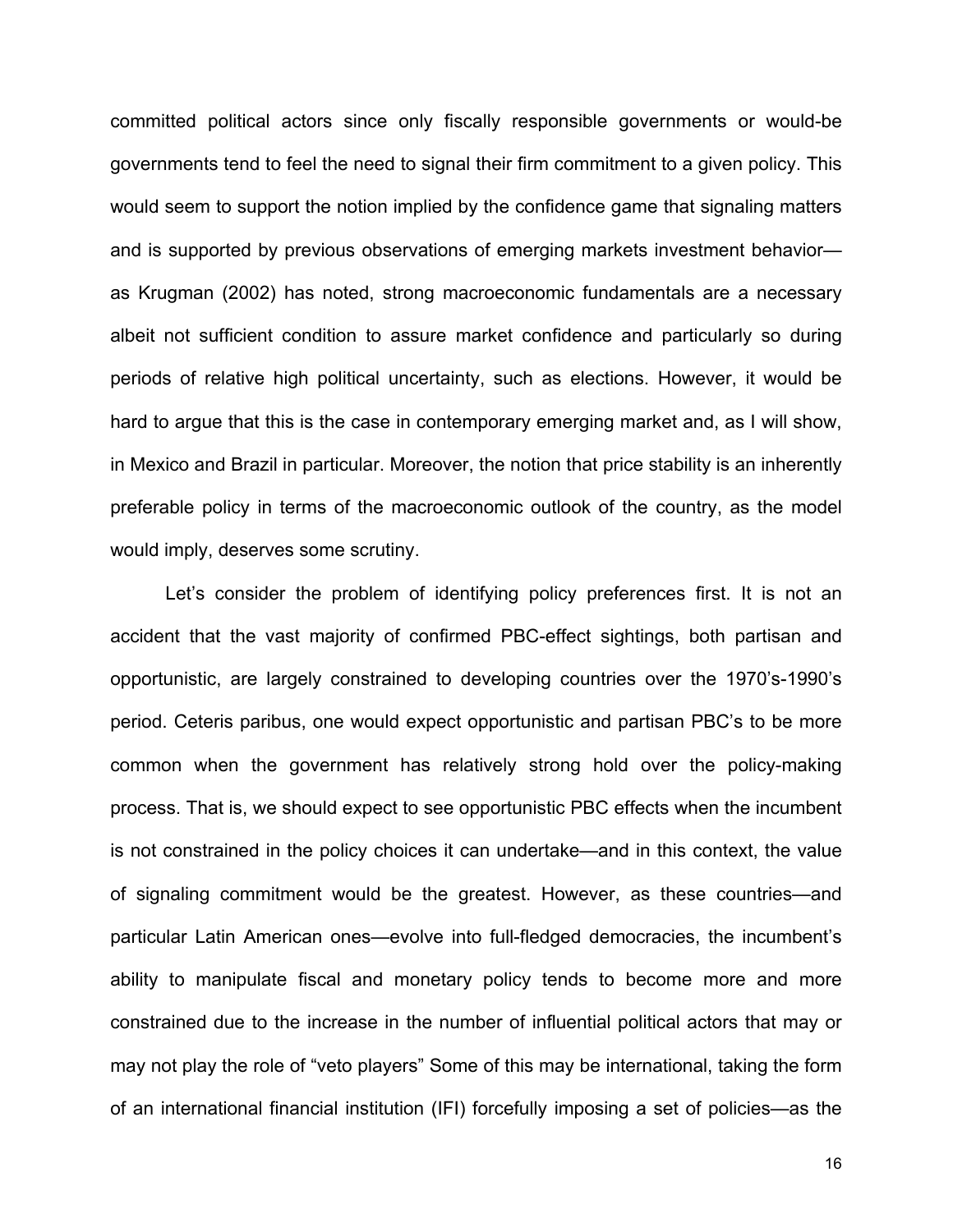critics of the IMF contend (Feldstein, 1998; Stiglitz, 2002). However, these veto processes need not to be so controversial or apparently undemocratic. Consider the simple case in which the President does not have the legislative majority required to pass the budget for the year in which the elections will take place, and she needs the support of an opposition party that is only moderately aligned with her policy preferences. In this case, the ability of the incumbent to create an opportunistic or partisan PBC will be limited at best. And if the President is no longer in control of the monetary policy—due to the existence of an independent central bank—the probability will decline even further. Thus, even if we were to argue with some certainty that a given incumbent is more inclined to pursue a set policy course, this assessment should be modified by accounting for its actual ability to do so. Following the previous formulation, in which p =  $B$ E+I, we would have to say that p is modified by an "ability" variable ( $\alpha$ ) so that the probability of an expansionary policy is tempered by the incumbent's hold over the policy making process. However, this subtlety is better captured by the modern elaborations of the obsolescing bargain that I discuss below and is seldom incorporated in the bulk of the analyses, which tend to assume that the incumbent is not constrained in its policy-making capabilities.

The assumption that price stability is inherently preferable should also be deeply annotated. Consider the notion that the current liquidity of international capital markets, which fosters record investment levels in Latin American emerging markets, and the international commodities markets boom, which has created an extraordinary windfall for many commodity-export dependent economies, have in effect rendered PBC concerns, and particularly partisan ones, irrelevant for the purposes of analyzing the risk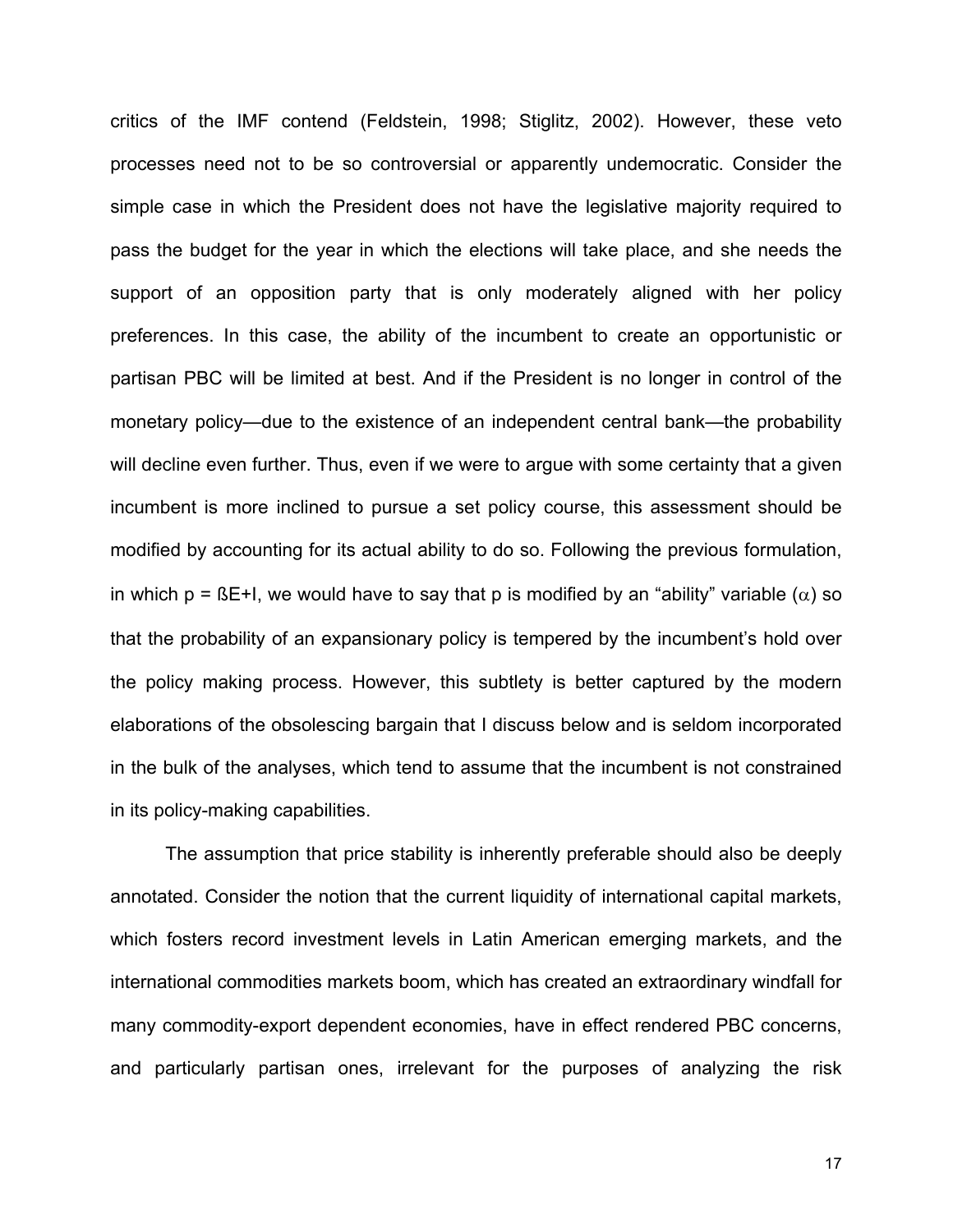associated with the current Latin American electoral processes. Awash with commodityrelated hard-currency income and seemingly endless capital inflows, Latin American governments can in fact, to put in terms of the widely used allegory, "have the cake and eat it". And even though this bonanza is unlikely to last much longer and thus should be regarded with cautious optimism, it further underscores the potential pitfalls of unquestioningly assuming that price-stability is preferable across all cases and timeperiods. Moreover, in this context, policy preferences would tend to be more relevant on the margin if at all. Given strong economic fundamentals, such as a relatively low exposure to interest rate shocks, a longer-term maturity debt structure, higher levels of institutional development—including an independent central bank with exclusive authority over monetary policy and relatively well-developed local capital markets—and a flexible exchange rate regime that allows for gradual adjustments in response to changes in the current account balance (Reinhart, Rogoff and Savastano, 2003), policy preferences would play a relatively minor role, largely restricted to allowing us to distinguish between countries with otherwise functionally identical macroeconomic outlooks and in periods longer than t+2—e.g. the likelihood that one country will be able to implement structural reforms over the course of the next five years, while the other will not.

The preceding analysis need not imply that we should abandon the idea of modeling electoral risks altogether or that the PBC approach is not useful as a basic framework. As I have already argued, it informs most of the discussion of risks in emerging markets and it remains a valid explanation across a wide sample of cases. And unless one is willing to argue that this or that Latin American market has in fact "emerged"—a tall order but certainly not an impossible one—it provides the strongest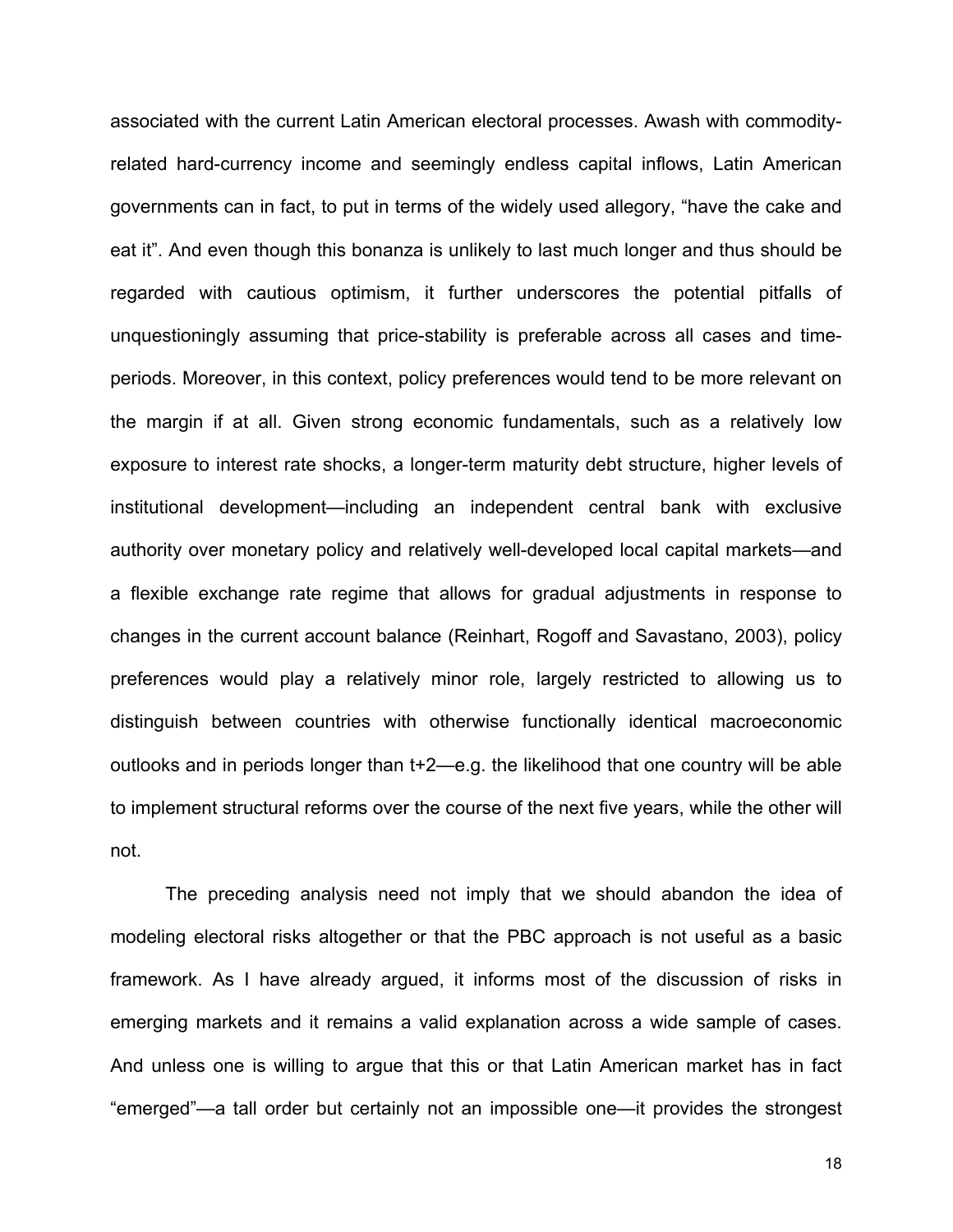basis for a first approach to the analysis of the cases at hand. However, as I will show, opportunistic PBC models may be particularly ill-suited to explain a broader array of policies—although not necessarily partisan ones—and that a more in-depth case-bycase analysis, based on the obsolescing bargain, might be in order, and not only at the country-level but also at an industry- if not company-level.

In the next section, I will explore some further considerations on emerging market risk that are derived from the preceding analysis and the experience in both emerging and developed markets in order to determine when it would be relatively more important to pay closer attention to country-specific and industry-specific variables. Specifically, I will discuss how and when risks and uncertainties that are not strictly related to monetary and fiscal policies might be particularly relevant for the analysis. I will also show that different investors, in as much as they have different exposures to government actions and political events, will face different levels of risk in the same socio-political environment, and that this exposure is not necessarily linked to a country's emerging market status. An investor operates in a specific legal and political framework, which is comprised by a defined set of relevant international, national and local laws, regulations and political interests that are not necessarily common to other foreign or domestic investors in the same country and not even within the same industry—e.g. a British port operator is not subject to the same risks as an Arab one in the American market; a Brazilian oil company is in a better position in Venezuela than its American counterparts.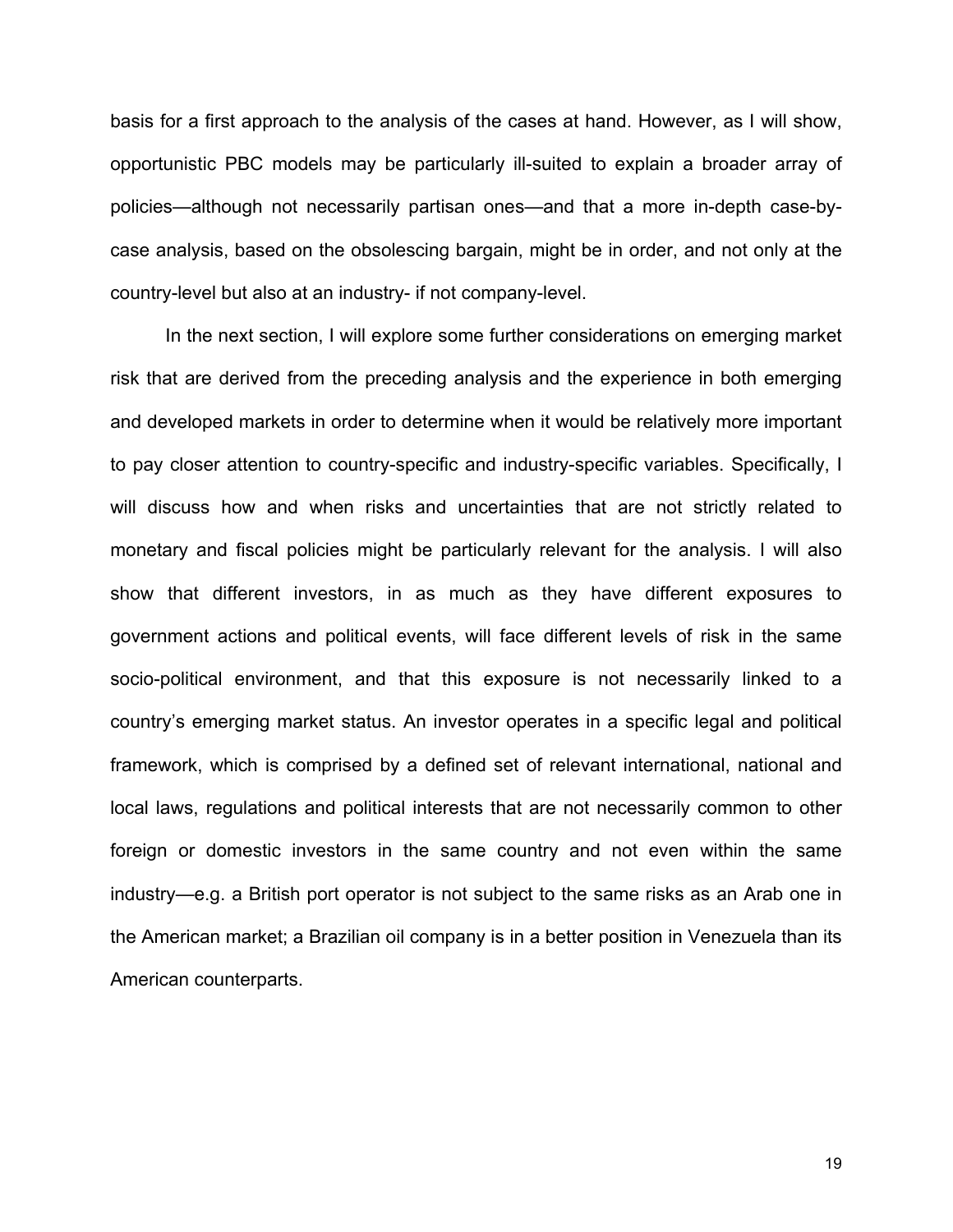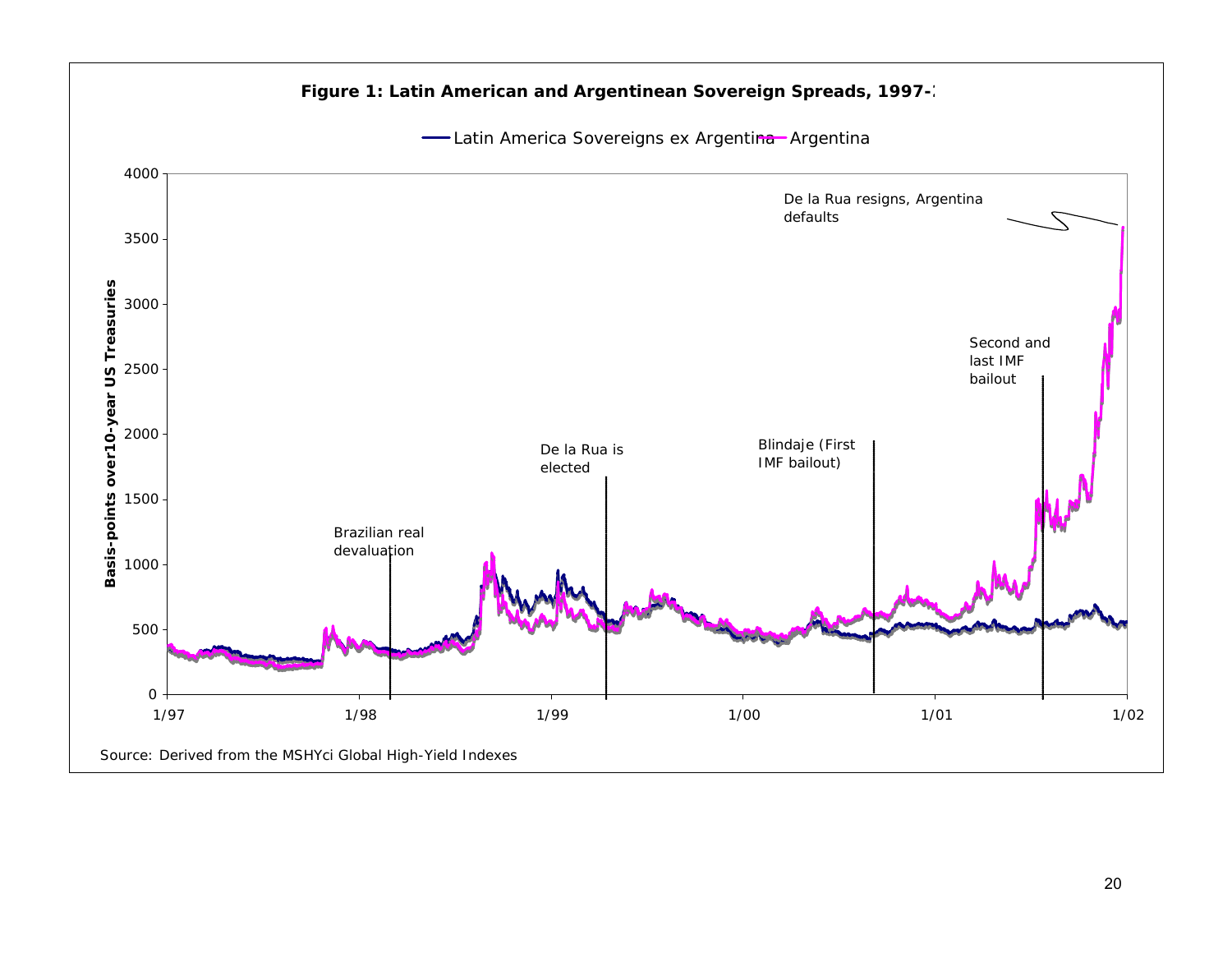## II. THE INVESTOR AND THE OBSOLESCING BARGAIN

The PBC theory assumes that electoral risks are exclusively economic in nature, i.e. the direct result of the manipulation of fiscal or monetary policies or both. However, this is not the case in most emerging markets and particularly so in Latin America. Investors are exposed to emerging market economies through their investments in: a) productive assets located in an emerging market country (direct investment) or b) securities, such as stock or bonds, whose returns are linked in way or the other to the performance of an emerging market economy or a group of emerging market economies (portfolio investments). The distinction between these two categories can be rather arbitrary, as is the one between foreign and domestic investors, but one can nevertheless establish that, ceteris paribus, portfolio investors tend to be more concerned about economic risks, and that direct investors are exposed to certain risks that we may denominate as "political" and that do not necessarily imply any significant economic risks—although they often do. Throughout this section, I will explore the different categories of investors and of the risks they bear to determine to what extent the insights of the PBC theory may apply to them. I will then discuss the obsolescing bargain model as an alternative to opportunistic PBC-based approaches, and its implications for partisan PBC ones.

#### *Classifying investors: beyond national origin*

One can classify investors according to a number of variables, but the most ubiquitous one in the literature on emerging risk—and all of the available data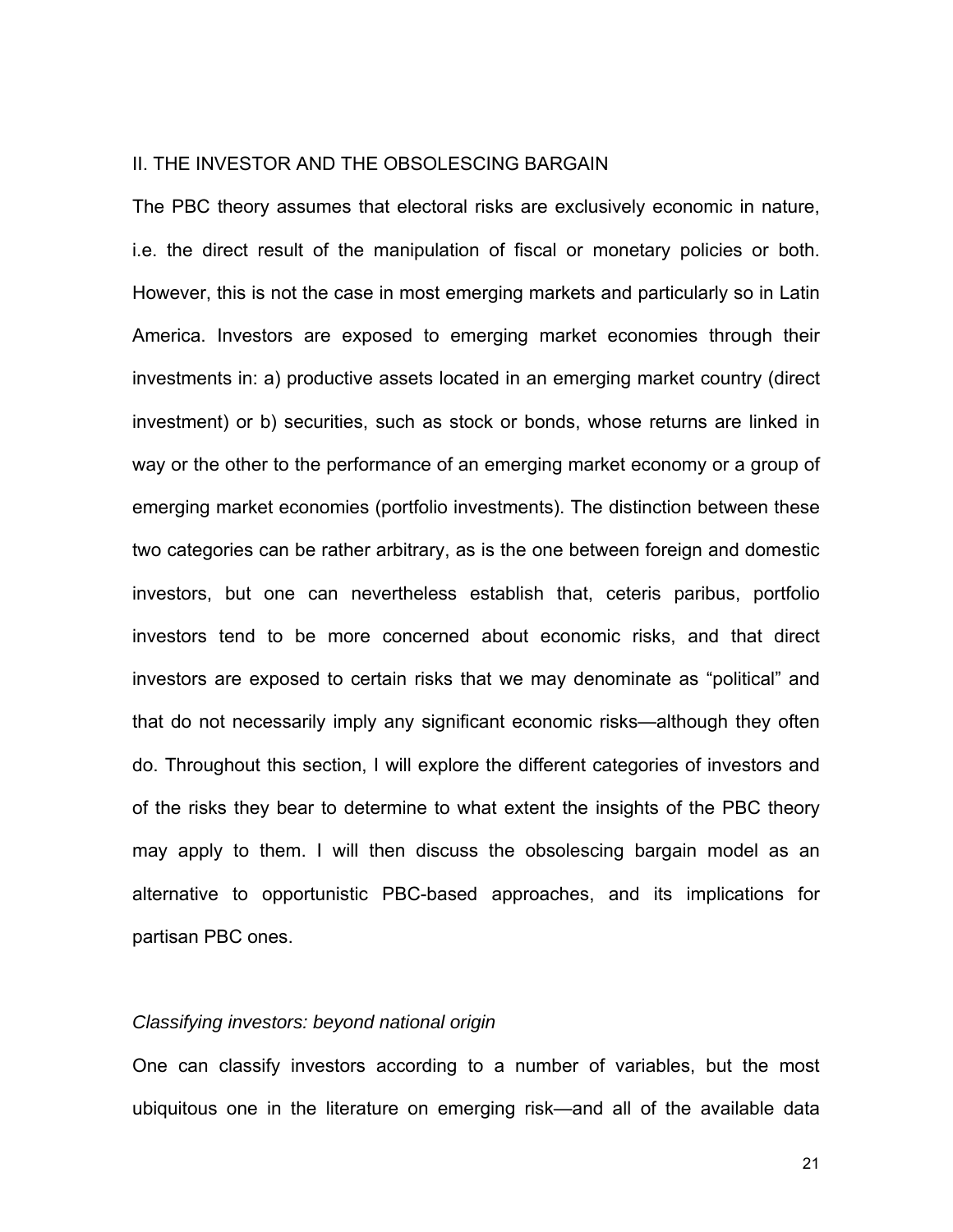sets—is what we can dub the "national origin" variable, which refers to the domestic or foreign nature of the investor<sup>[7](#page-21-0)</sup>. This variable is usually defined in terms of either: a) the geographical location of the investor's sources of funding, revenue, technology and managerial control (see for example Moran; 1998), the "geography dimension"; or b) the applicable international and domestic law, which usually establishes that the nationality of the investor is that of the jurisdiction in which it was legally established—in the case of companies and investment funds—or the country of citizenship or residence—in the case of individual investors, the "legal dimension". The geography dimension assumes some level of segmentation in international markets; i.e. it assumes that foreign investors have access to sources of funding, revenue, technology and managerial skills that are not available to domestic ones, due to the foreigner's access to two or more national markets that are only partially integrated or not at all. Furthermore, it also assumes that one can attach a geographical location or, more commonly, a national identity to the person or legal entity that controls the investment—i.e. an investor can be identified as "British" or "American". Thus, it is most useful when one can identify an investment that is controlled by a single individual with a single nationality that is able to raise capital and invest in two markets with different returns, one of which is her country of citizenship and the other one a foreign host country. (A very simple example

<span id="page-21-0"></span> $<sup>7</sup>$  In fact, most of the literature on political risk assumes that the issue is largely a</sup> foreign investor concern. This may be due to the fact that the assumption underlying most models and studies is that domestic investors are familiar or secure enough with their own country so as not to make the issue particularly relevant for them—which underscores the rationale of finding local partners. However, as I will show, this assumption does not hold in those countries that have made some progress in liberalizing their economies, such as Brazil, Argentina and Mexico.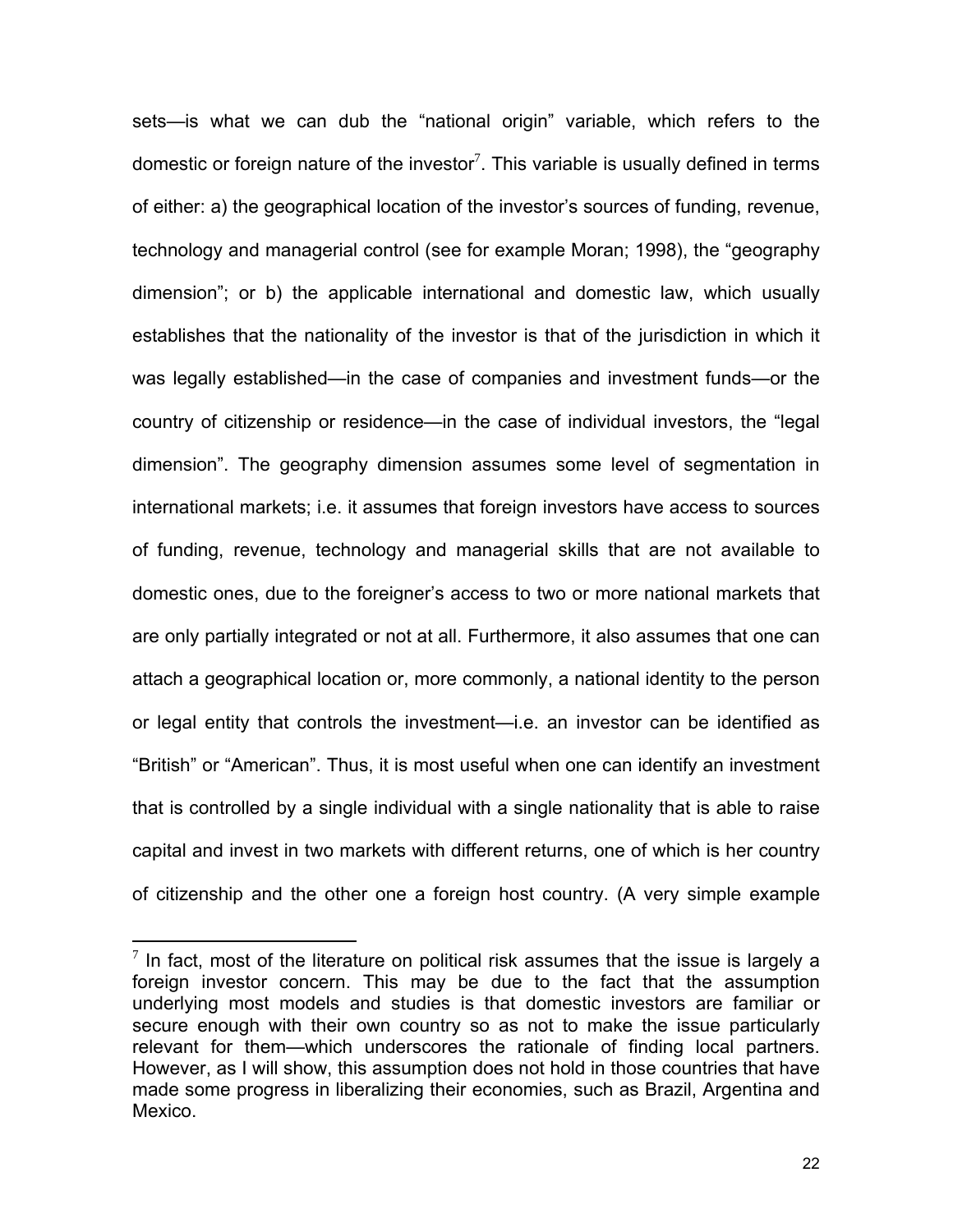would be a an American citizen who purchases a factory in Ghana with a loan from an American bank.) Conversely, it is least useful when the investor is a legal entity that is controlled by multiple owners or managers with multiple nationalities—some of which may be legal entities themselves, and in turn have their own owners—and derives its returns from investments across several national markets that are relatively integrated. This would be case for example, of Sony's investments in the United States. Arguably, the investments are controlled by Sony Corporation, which is headquartered in Japan, which would classify it as a "foreign" investor. However, Sony is a publicly held company whose stock is listed in 16 stock markets worldwide, including the New York Stock Exchange (NYSE) and therefore is likely to be partially owned by American investors. And while in the past one could argue that the company was controlled by Japanese nationals and thus still be meaningfully deemed to be "foreign" (Graham and Krugman, 1994), this is no longer the case. The company's CEO and Chairman is a British-American citizen, Sir Howard Stringer, and more than two thirds of the company's employees are not Japanese—including senior managers in the foreign subsidiaries, which now account for over 70% of the company's revenue.

This is not to say, however, that it is impossible to make a distinction between foreign and domestic investors—or that it is not drawn on a regular basis in every country in the world. Even if the ultimate ownership and control of an investment can be rather diffused, there is a wealth of international and domestic legal and regulatory standards that would nevertheless classify it as foreign (domestic). Let's consider, for example, Sony's investments in Mexico. Since they are usually undertaken by the American subsidiary of the corporation (Sony USA),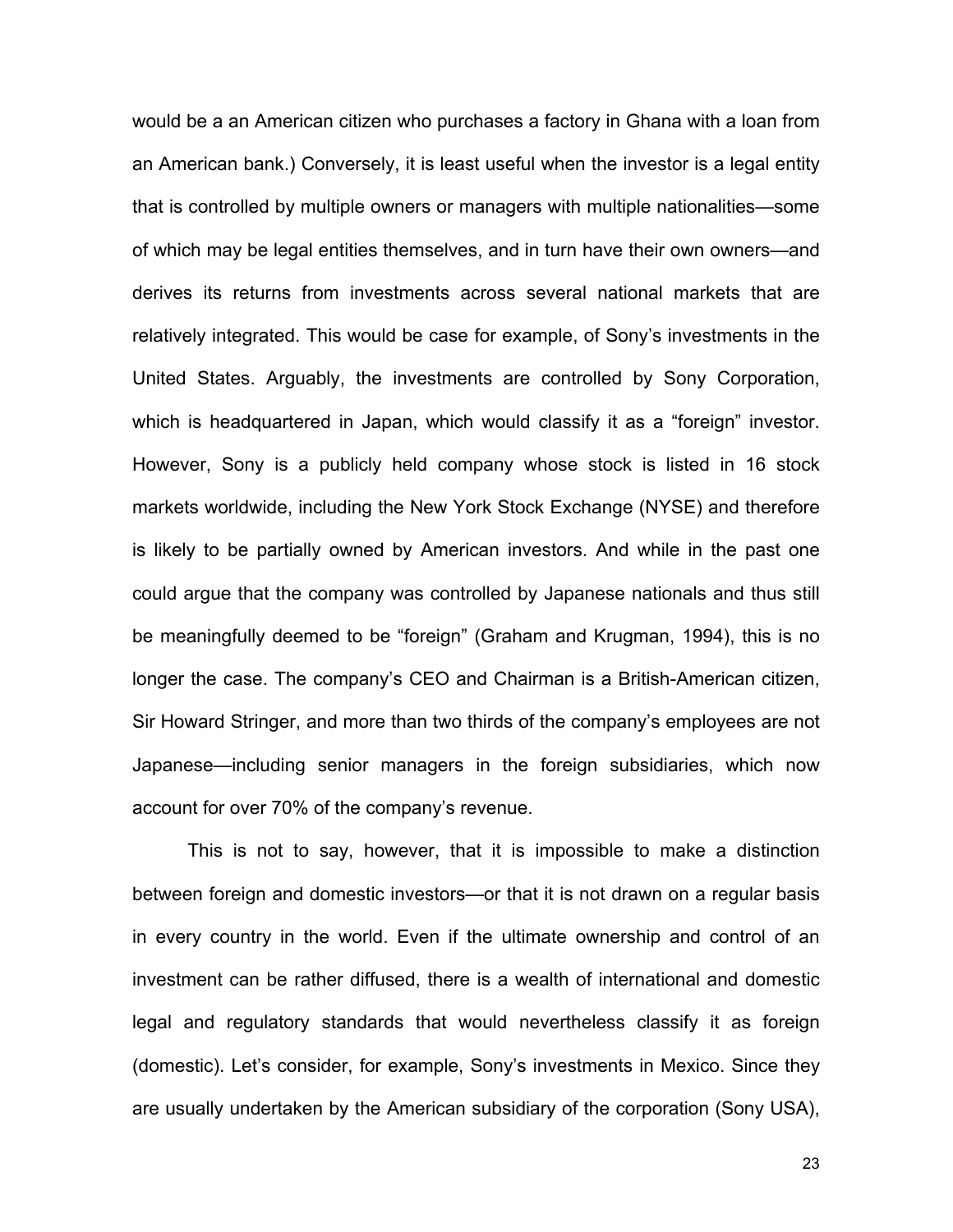they are considered to be foreign and are thus subject to different fiscal and regulatory regimes than domestic investments. (And, it should be noted, they are included in the national accounting of American, not Japanese investments, which may be somewhat misleading when measuring the bilateral economic relationship between the two countries.) However, the Mexican subsidiary (Sony Mexico) created through this investment is considered to be a Mexican legal entity, and its investments—purchasing land to build a plant, for example—are thus subject to a different array of laws and regulations—such as its fiscal regime—that may not be applicable in principle to those of Sony USA or Sony Corporation. Or consider the case of a Japanese company that issues American Depository Receipts (ADRs) in the NYSE. While one may assume that the national origin of the company's owners will become more diverse as a result of the issuance, it will still be deemed to be foreign for the purposes of determining its rights and liabilities under American law—and therefore for its interaction with the American regulators and other American entities, such as creditors and shareholders, as well as for the purposes of its accounting in major statistical databases.

Defined in terms both of geography and law, the national origin variable is particularly relevant for the purposes of the analysis of electoral risk because it allows us to determine who would bear increased risk should the government or a powerful political actor find it expedient to discriminate among investors on the basis of their real or perceived nationality, as is often the case in "strategic industries" such as oil, mining or utilities and particularly so during electoral cycles. For instance, the winning candidate in the 2005 Bolivian elections, Evo Morales, built a significant portion of his campaign platform around the notion that the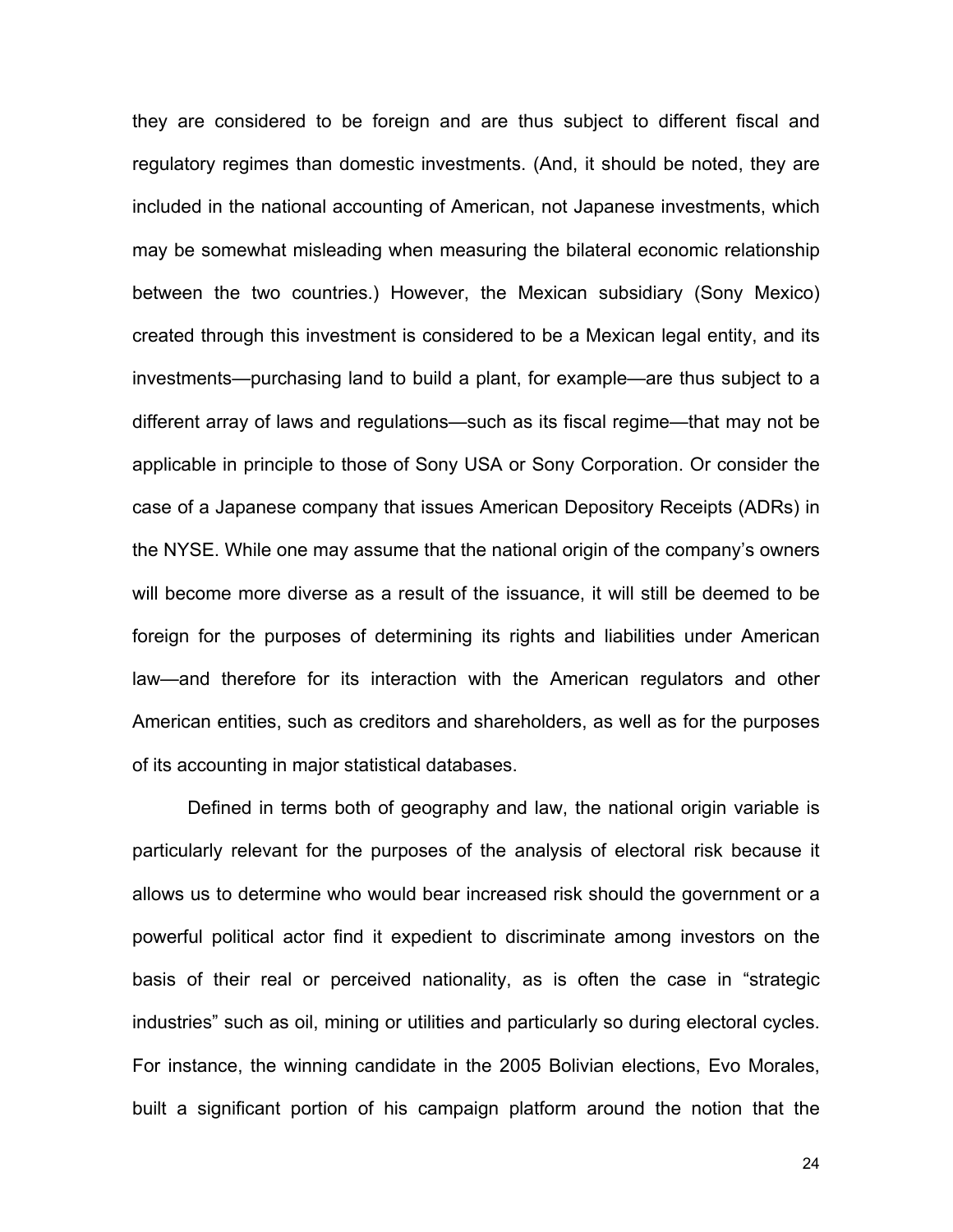"foreign control" of the country's mineral resources was undesirable; and this preference has had a clear and identifiable effect on the policies he has implemented towards the sector after he assumed the Presidency. However, I would argue that the increased importance in emerging market economies of investors who are truly global in terms of their investment and hedging strategies and consequently of their risk exposure, greatly limits the national origin variable's usefulness as a stand-alone approach across a wider variety of industries and sectors.

As emerging market governments liberalize their economies, it becomes increasingly hard for the government to distinguish between "foreigners" and "nationals" and to discriminate amongst them, even if there is a temporary reversal of the liberalization process. Consider the case of the exchange controls imposed in Argentina in the wake of the 2001 economic crisis. While the government made some efforts to discriminate amongst companies on the basis of the effects of their activities on capital flows, like relaxing the restriction on foreign transfers for exporters but making them more cumbersome for importers, the measures affected investors in these sectors in a comparable fashion regardless of their national origin, i.e. both were unable to service their import-related financial obligations. And the same can be said of the freezing of bank assets: since the government could not afford to distinguish between domestic and foreign depositors—assuming it could, which is highly unlikely— because it could be reasonably assumed that both were equally likely to make a run for the bank if they hadn't already done so,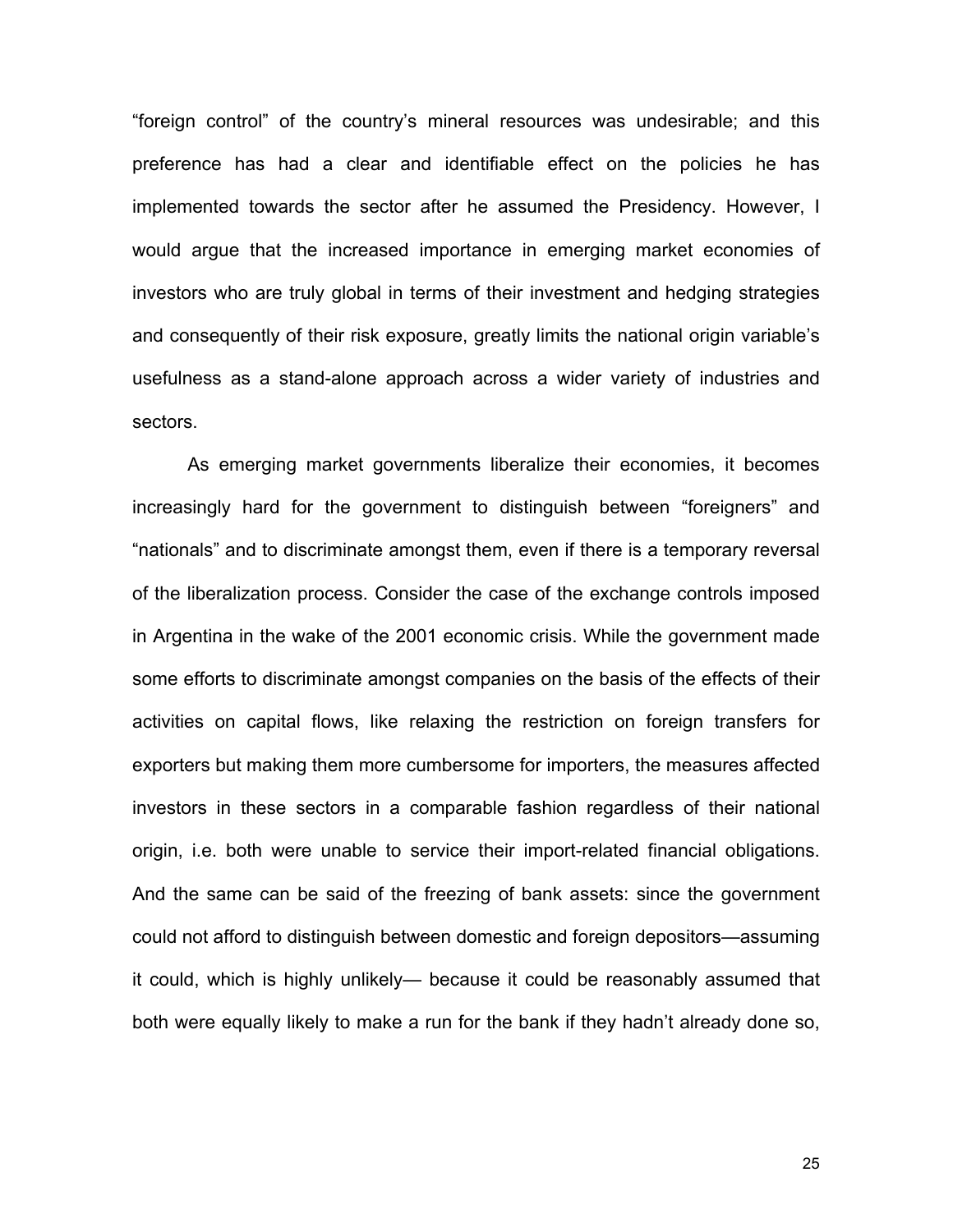the "corralito" regime did not make any distinction in this respect<sup>8</sup>[.](#page-25-0) It is clear then that national origin is not very useful for the risk assessment of but a handful of markets and industries in which foreign investors are legally or politically discriminated $9$ [.](#page-25-1) (Table 1 provides a brief overview of how some national markets in Latin America fare in this respect.) And while this is certainly the case in a number of sectors of the Brazilian and Mexican economies—most notably petroleum (Mexico) and media and infrastructure (Brazil)—it is no longer so in other, key industries, such as banking. Furthermore, as a result of the broader liberalization and economic integration process of these countries, foreign investors have a significant and relatively unrestricted participation in the local capital markets; as well as large-scale investments in Mexican and Brazilian government and corporate securities traded in American and European markets—and domestic investors have a greater exposure to international markets either by their investments abroad or through the effect of global events on their ability to raise capital international. And while arguably still a relatively uncommon phenomenon in

<span id="page-25-0"></span> $8$  One could make the case, of course, that the government was aware that a higher proportion of foreigners would be affected by the measure, by virtue of their having a larger participation in these sectors relative to the nationals. However, determining if this was the case would be extremely hard and very much irrelevant, since the ostensible aim of the controls was to stabilize the capital account, not to "punish" foreign investors. Moreover, the fact that the "corralito" regime—the freezing of bank assets—was implemented concomitantly should dispel any notion of preferential treatment for nationals, since they were likely to be the most affected by the measure—foreign investors could bypass the restrictions by recurring to their bank accounts abroad and, to the extent that they are more sophisticated, they were more likely to have some kind of hedging strategy in place. If anything, the government can be accused of treating foreign investors too favorably relative to domestic ones.

<span id="page-25-1"></span> $9$  It would be very relevant, for example, in the case of China, because the country's legal regime imposes significant restrictions on foreign investors across all sectors of the mainland economy.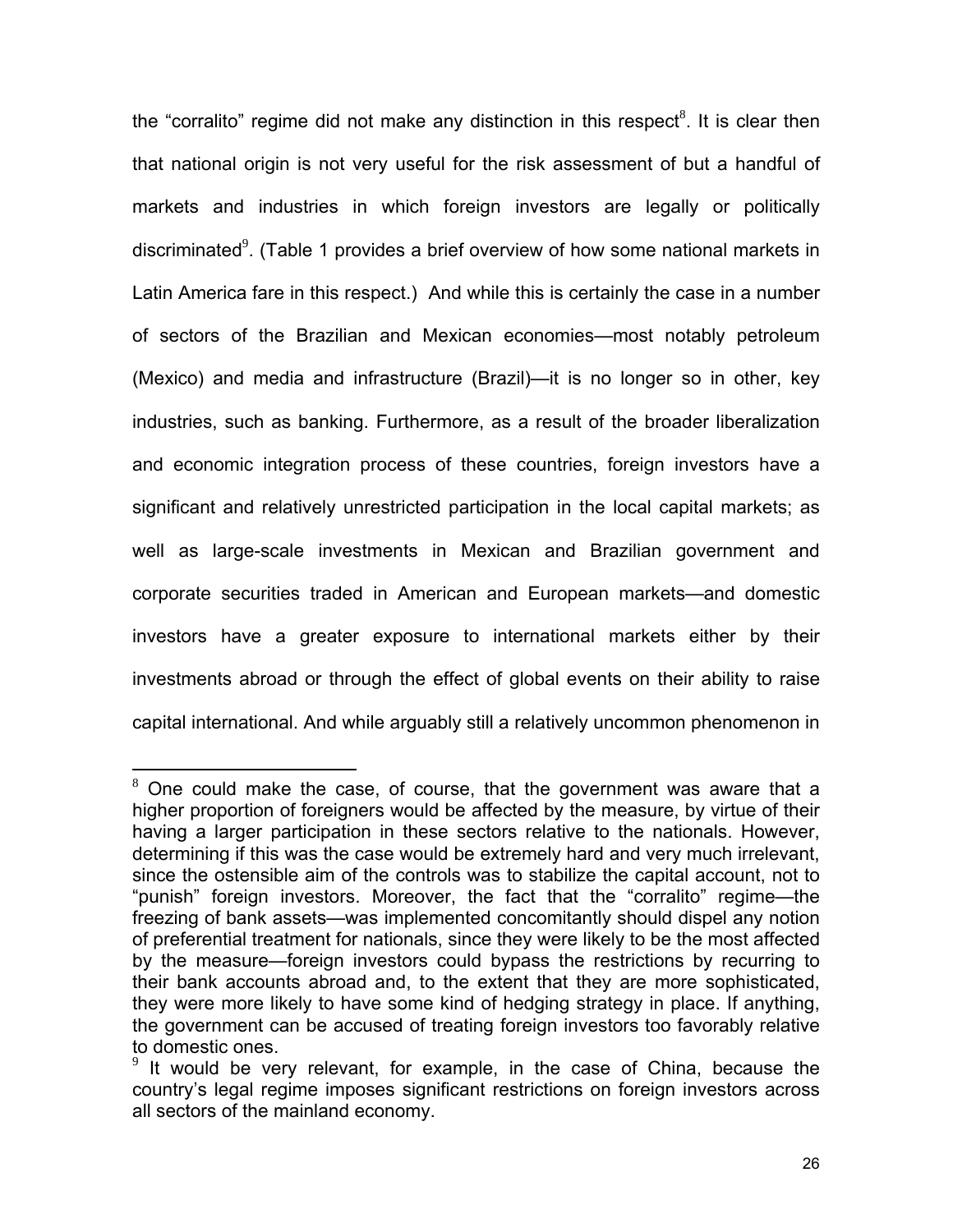Latin America as opposed to Asia, the rise of MNC's based in these two countries complicates matters even further: According to the UNCTAD (WIR, 2005) there are 7 Latin American non-financial MNC's ranked among the top 50 from developing countries in terms of their foreign assets in 2003, four based in Mexico and three in Brazil and they are all significantly diversified (figures 2 and 3). Emerging marketbased investors are thus only domestic in a relatively narrow sense, since they are exposed to country-specific events, but also to regional and global ones, just like foreign investors are. In this context, it is useful to distinguish further between those investors that invest in emerging market debt and equity ("portfolio investors") in international and local capital markets, regardless of their national origin, and the specific subset of investors that invests in productive assets in a specific geographic location ("direct investors").

**Table 2. Relative importance of national origin vs. investment type in selected Latin American countries** 

|                                                                                                                         | Higher liberalization of key sectors and<br>industries <sup>1</sup> : National origin is less relevant | liberalization<br>Lower<br>kev<br>0t<br>industries:<br>sectors<br>and<br>National origin is more relevant |
|-------------------------------------------------------------------------------------------------------------------------|--------------------------------------------------------------------------------------------------------|-----------------------------------------------------------------------------------------------------------|
| Higher integration<br>of financial<br>markets <sup>2</sup> :<br>Portfolio<br>investment is<br>increasingly<br>important | Mexico, Chile, Argentina (pre 2001),<br>Colombia                                                       | Brazil                                                                                                    |
| Lower integration<br>of financial<br>Markets:<br>Foreign direct<br>investment is<br>relatively more<br>important        | Mexico (pre 1994), Guatemala                                                                           | Venezuela, Bolivia, Ecuador,<br>El Salvador                                                               |

Source: the author with information provided by the State Department, the IMF and the national governments.

<sup>Y</sup>Estimated in terms of the relative number and importance of restrictions on foreign investment in strategic industries such as banking, infrastructure and energy.<br><sup>2</sup> Estimated in terms of the participation of foreign investors in local capital markets, and of local

companies in international capital markets.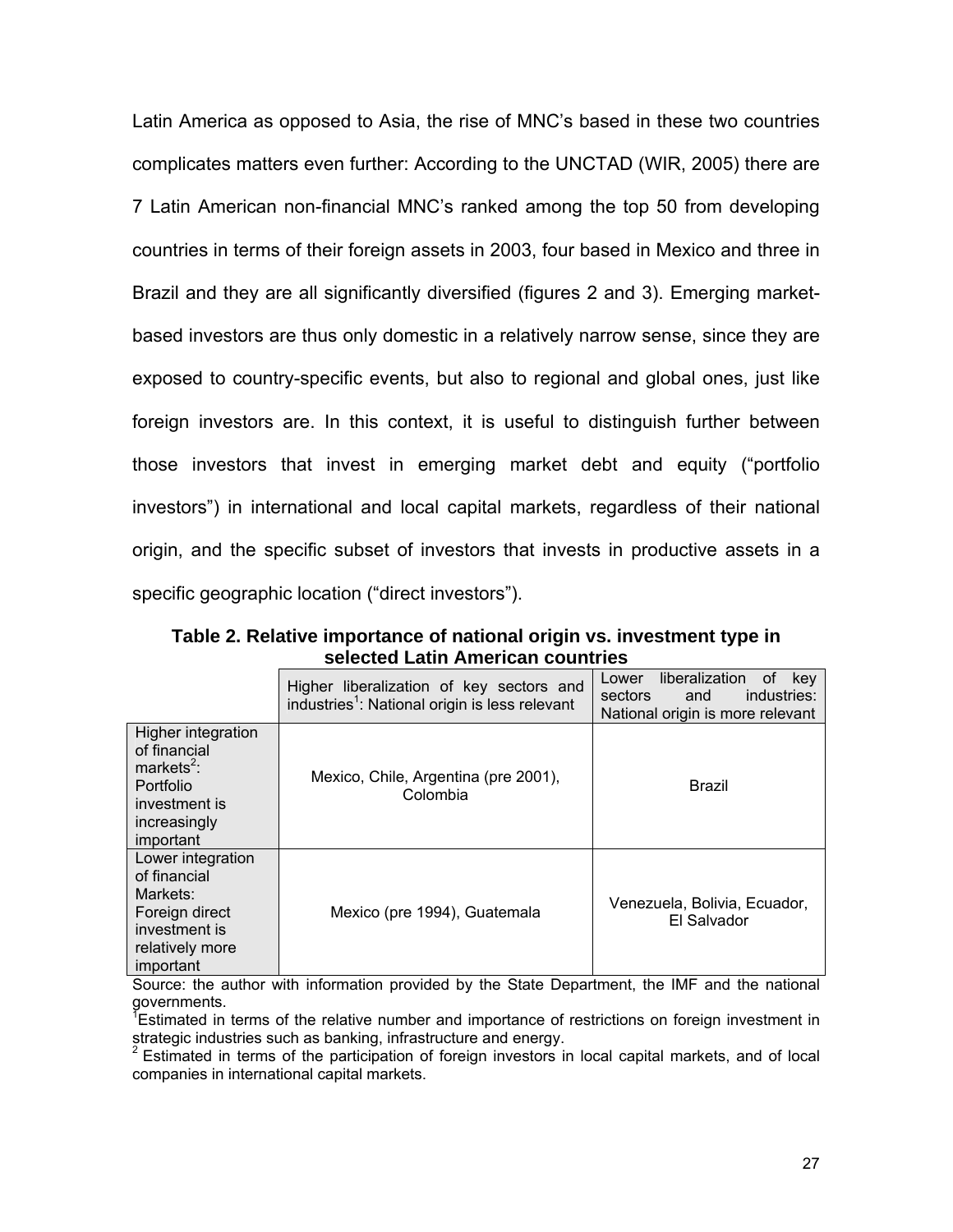### *Portfolio and direct investors*

The most important difference between portfolio investors and direct investors is that the latter have a direct equity stake in a defined set of physical assets although not necessarily control over them. This stake effectively "ties" the investor to a geographical location, making it relatively more difficult to adjust her exposure to changes in local conditions without incurring significant losses. Portfolio investors, in contrast, tend to be able to enter and exit positions with relative ease—assuming, of course, that the assets in question are liquid, which might not be the case in smaller local capital markets—and adjust their risk exposures constantly. This mobile nature of portfolio investment and the relatively resiliency of direct investment and their effects on the host country has long been a hotly debated topic in development literature (Loungani and Razin, 2001), but one can make the case that it is relevance for the purposes of the assessment of electoral risk is relatively limited. Or more precisely, one can argue that both types of investors are exposed to a comparable—albeit not identical—set of risks and that direct investors, in as much as they aware of the fact that short-term adjustments would be relatively costlier for them, may hedge their exposure beforehand to the effect that the difference between the two types of investment becomes almost trivial.

This might appear to be a rather counterintuitive approach at first, to be sure. After all, there is a large body of empirical studies that demonstrate that direct investment and FDI in particular is less volatile than portfolio investment, particularly during periods of economic crisis (Lipsey, 2001). Furthermore, the investment trends in Latin America after the debt crisis of the 1980s and in Mexico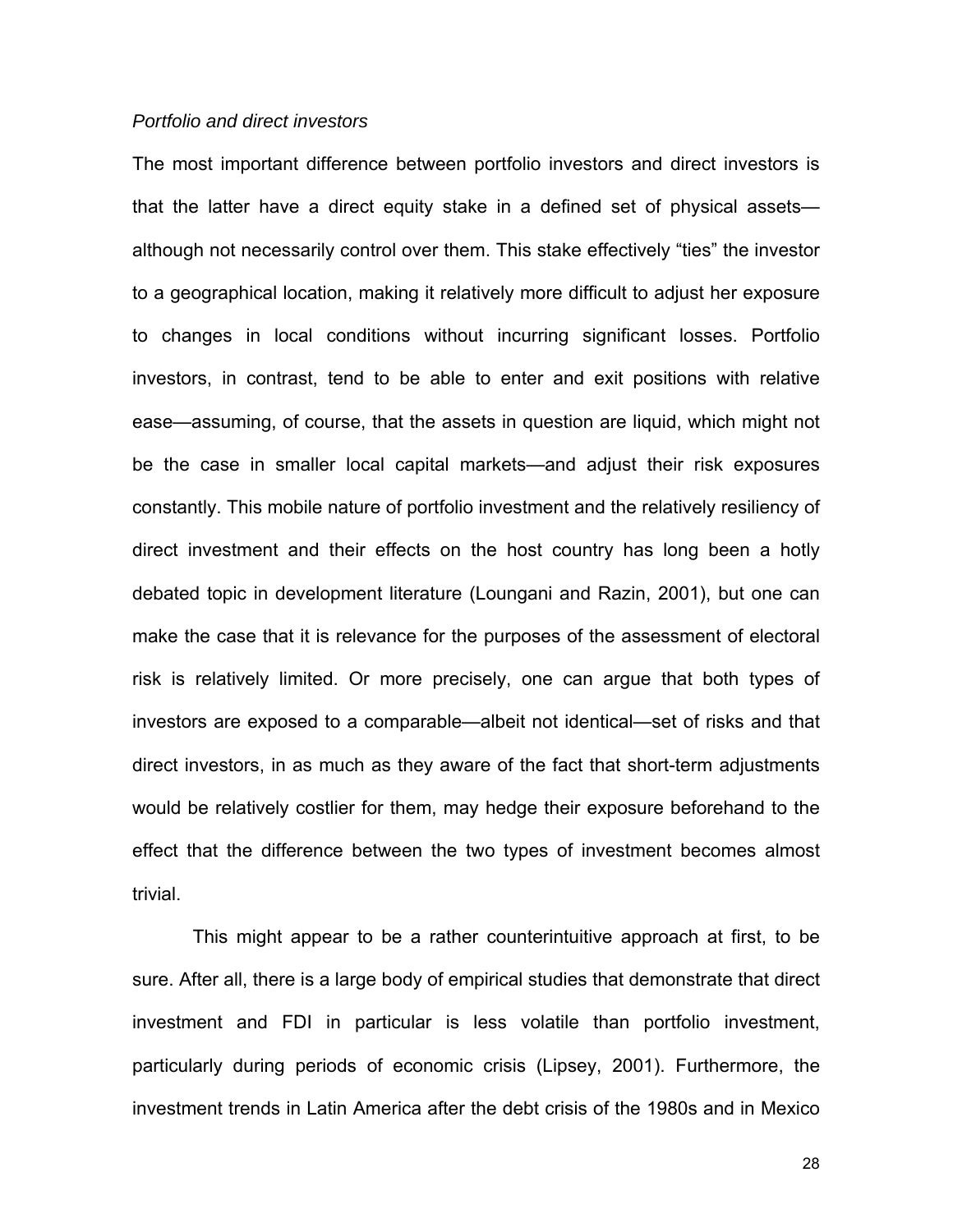and Southeast Asia after the financial crisis of the 1990s clearly show that direct investment increased even as other capital flows such as bank loans were reversed. However, the key issue in analyzing risk exposure is not the resiliency of the investment, i.e. whether the investor reversed the investment or not, but rather why it stayed in the country or exited it. In other words, the "bolted down" nature of direct investment would only relevant for the analysis of electoral risks to the extent that direct investors perceive and hedge risks differently than portfolio investors do, and this is not always the case.

As several authors have noted (Kant, 1996; Hausmann and Fernandez Arias, 2000) the share of FDI relative to total capital inflows tends to be higher in riskier countries—measured in terms of their sovereign credit ratings—and in those with weak institutions. This does not mean that foreign direct investors perceive these countries to be less risky, but rather that foreign investors prefer to internalize transactions that would otherwise take place in the market precisely because these countries are riskier. An investor might prefer, for example, to outsource or license its products to a local company rather than invest in productive assets in the country, because it gives it greater flexibility. Outsourcing and licensing contracts allow companies to shift production and investment to adjust to changes in the demand for its products, and reduces their exposure to liabilities resulting from capital expenses and its labor relations. An outsourced labor force does not introduce pension liabilities in the company's balance sheet and the cost of liquidating it should the current number of employees become inadequate is considerably lower. Likewise, the sunk costs associated with the investment, such as land and machinery, are offloaded to the local company; and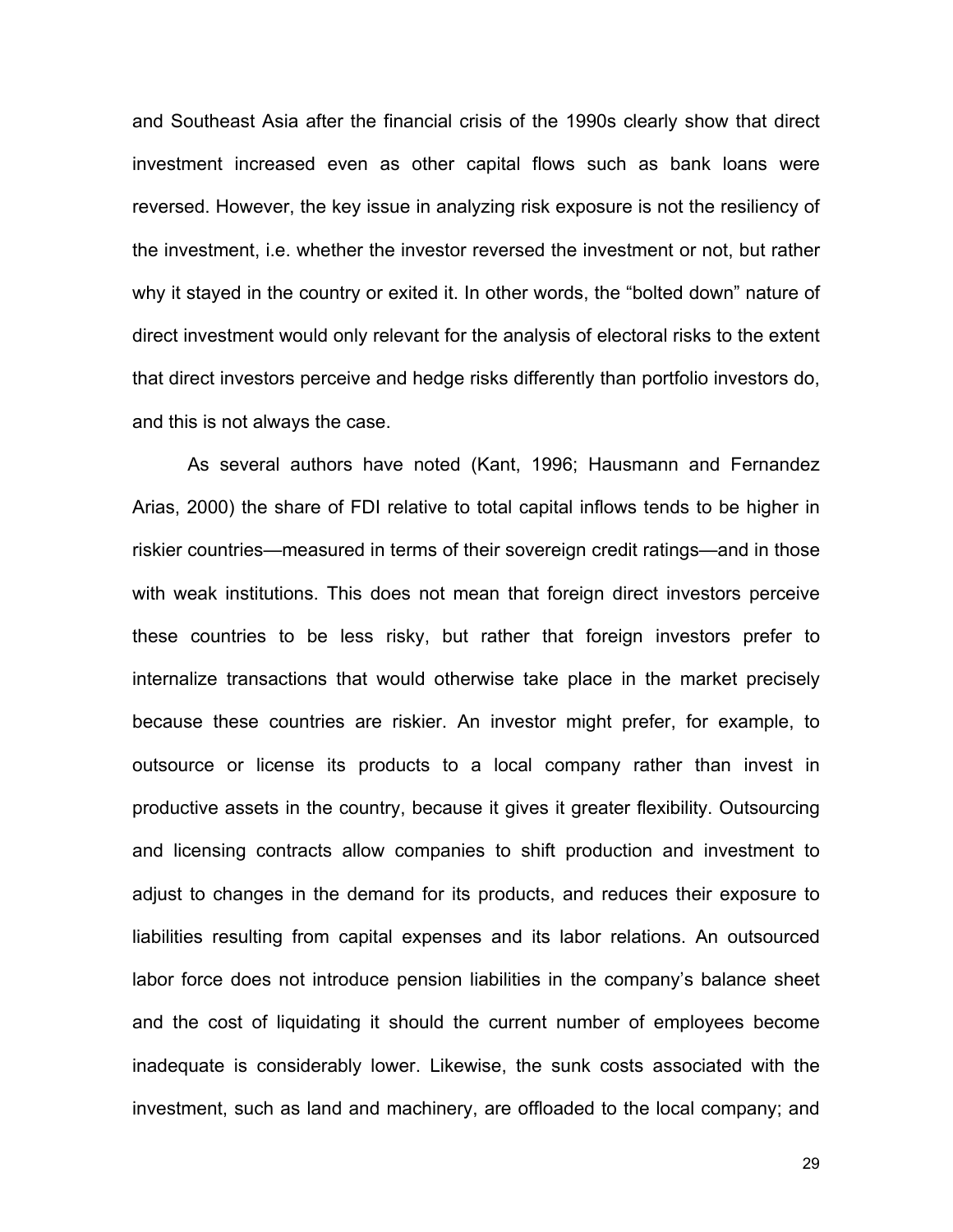the local contractor is left to deal with local non-market risk factors, such as regulation, taxes and the like. However, if transaction costs in the local market are too high, the investor might be better off exercising direct control over the investment, to prevent the local companies from taking undue advantage of the relationship. A computer manufacturer, for example, might be reluctant to transfer sensitive technology to a local company for fear that it will steal it; and therefore would prefer to produce directly on its own. Or it might find that local suppliers are so unreliable that it has to produce its own supplies internally, although it is more common for major technology companies to encourage their international suppliers to establish their own direct investment in the country where the plant is located or where there are cost advantages to be realized as a result of lower skilled-labor costs and trade agreements<sup>[10](#page-29-0)</sup>.

More importantly, the distinction between portfolio and FDI capital flows obscures the true nature of the relationship between the investor and the actual investment. To be sure, direct investment has specific qualities in terms of its effects on the economic development of the host country, and particularly so in the case of foreign direct investment: it might promote technology transfers, increase competition in the local market, promote the development of human capital and increase tax revenues (Moran, 1998a; Feldstein, 2001). However, investors do not undertake direct investments to promote the development of the host country but to

<span id="page-29-0"></span> $10$  This is the case in Mexico, where a significant portion of basic components manufacturing is actually undertaken by foreign direct investors supplying other foreign direct investors, in what amounts to a transplantation of the global supplierbuyer relationship—e.g. Solectron's establishment of a factory near Guadalajara to facilitate the supply of components for the local Hewlett Packard plant. (Dussel, 2000)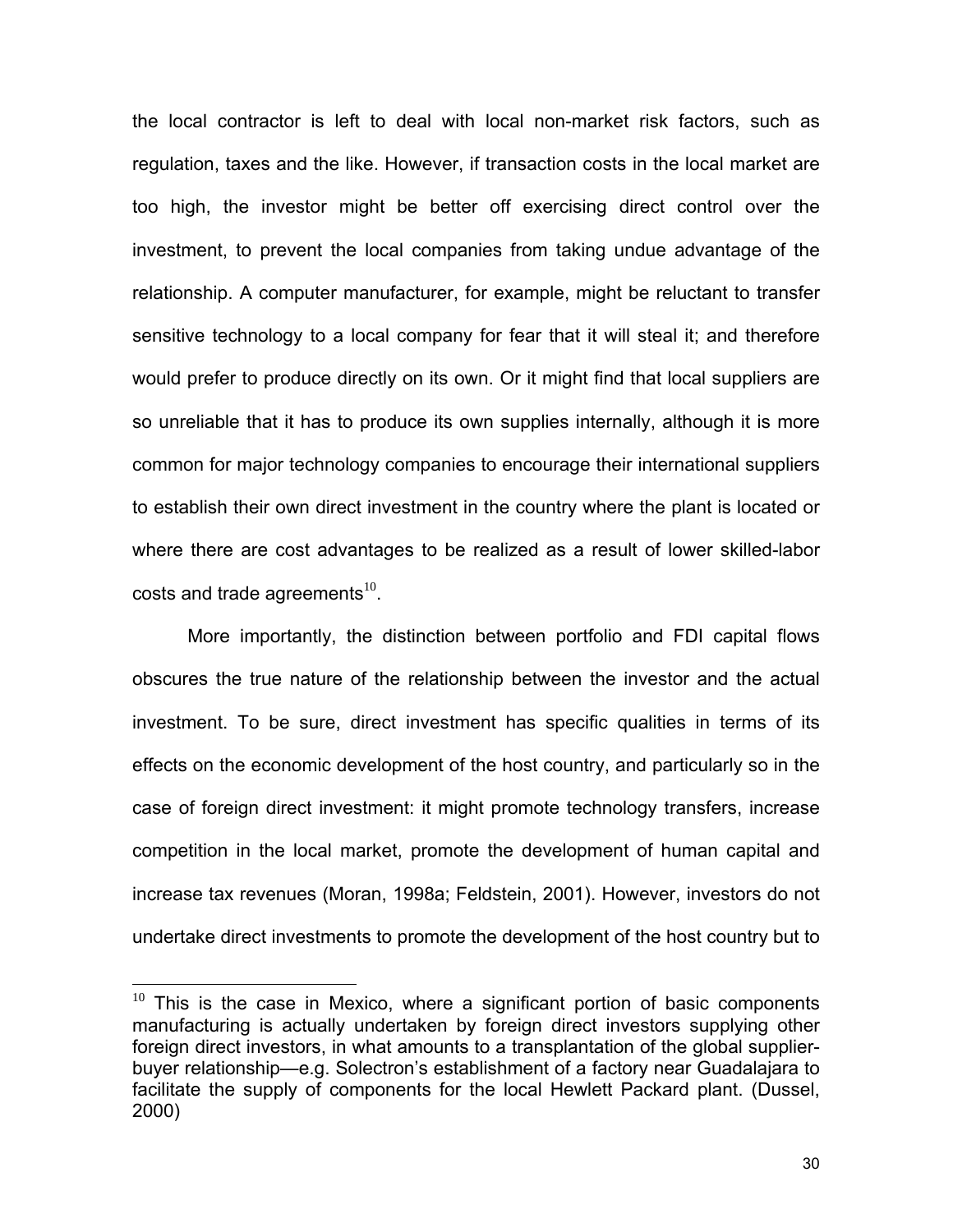derive returns from it, just like any other investor. Thus, while it is tempting to think of direct investment as a "bolted down" investment from which the investor cannot easily walk away from, the fact is that there is a number of financial transactions that allow investors to reverse their investments without having to divest their assets, and that direct investors do not hesitate to recur to them.

In a recent survey (IMF, 2003), the IMF Capital Markets Consultative Group found that foreign direct investors use a broad range of intra-company financial transactions to reduce their exposure to a local market. This may take the form of extraordinary dividends paid by the subsidiary to the parent, accelerated repatriation of earnings or forcing the subsidiary to increase its leverage by borrowing from local sources external to the firm and repaying the parent company for its initial equity investment. Provided that the company can anticipate an increased level of, say, exchange controls risk, it might be able to repatriate the bulk of its earnings before these controls are actually implemented by requiring the subsidiary to transfer its profits to the parent either directly, through a special dividend perhaps, or indirectly, e.g. by requiring the anticipated payment of an intra-firm loan and forcing the subsidiary to borrow in the local market to do so which may have the further advantage that, in the event of a devaluation, the weight of the subsidiary's debt on the parent's balance sheet would be greatly reduced. (Transfer pricing mechanisms, which refer to the practice of overcharging the subsidiary for intra-firm produced supplies to reduce its profits, would not be particularly useful for short-term adjustment, but they may also be implemented if the particular risk is present over a longer period of time, as would be the case of the likelihood of changes in the subsidiary's fiscal regime.) Moreover, in the case of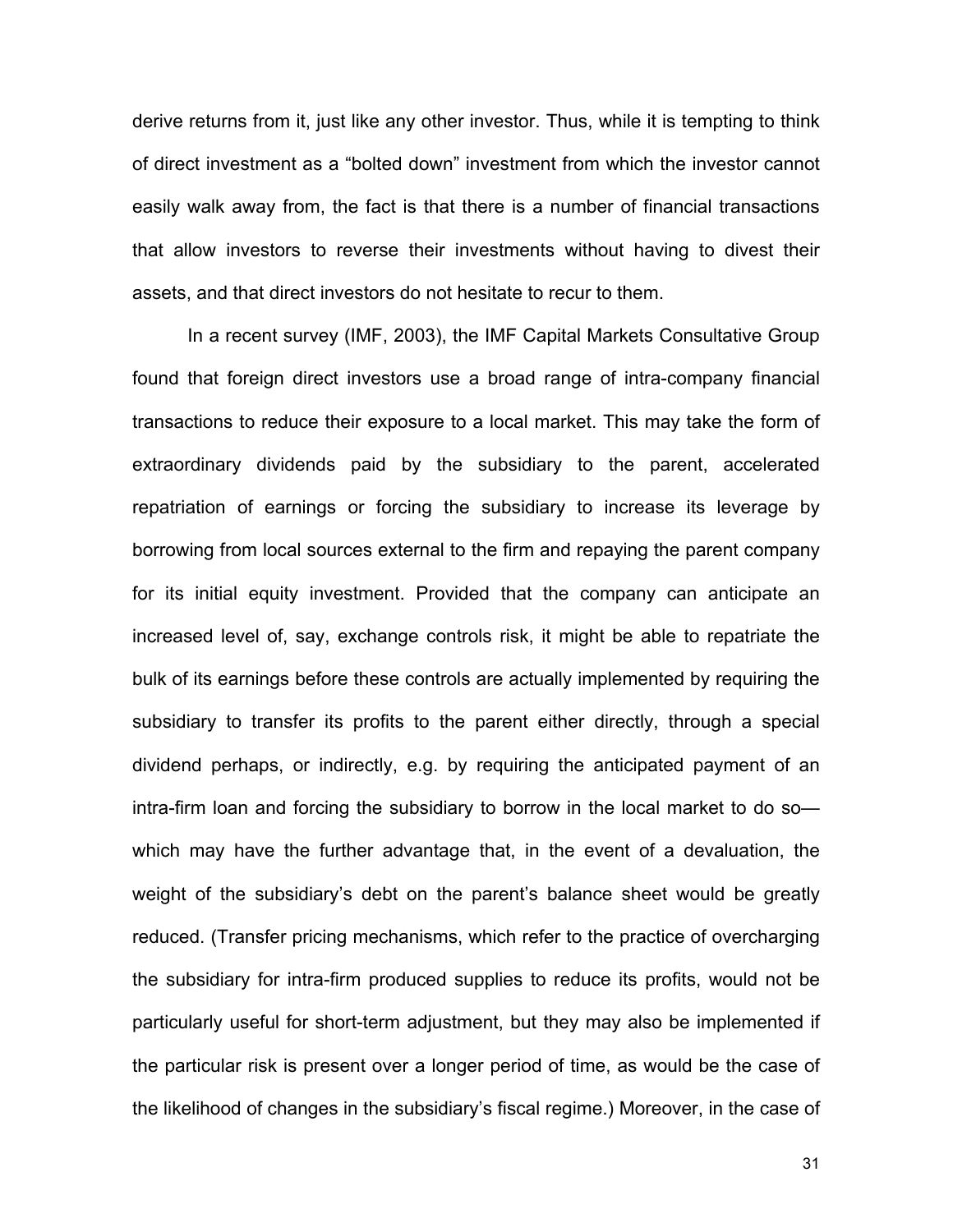particularly risky investments such as infrastructure projects, the investor may try to frontload the bulk of the expected returns, by imposing a higher amount of fees payments in the first years of the project or transferring the risk of the subsequent stages to other investors. This can be achieved by tailoring build-operate-transfer (BOT) or build-own-operate-transfer (BOOT) agreements so as to increase the burden on the host government once construction is completed and operational arguably, the single riskiest stage of the project, since it is the time in which the investor's proprietary resources are relative less important. Or alternatively, the original investor may include other investors with higher leverage power over the host government—such as international donor agencies or powerful domestic banking interests—in the financing structure of the different stages of the project through debt or equity stakes as well as purchasing insurance policies.

This implies that the differences between portfolio and direct investors may not be as significant as a simple flow-to-flow comparison would lead us to believe. If we assume that a foreign direct investor can reduce its exposure with relatively low costs through changes in the financing structure of its subsidiaries or through insurance, and that it will prefer direct investments in riskier countries, then its risk assessment and hedging strategies are not essentially different from those of a portfolio investor who is exposed to the same markets. Both will try to adjust their position as a result of a change in the relative risk of the investment and will do so trying to minimize the cost of the adjustment, either by building in protections in a direct investment or by trading securities and options. Moreover, it also implies that it is possible that a portion of the capital outflows leaving the country over the course of capital flight or a net capital outflow period may in fact come from the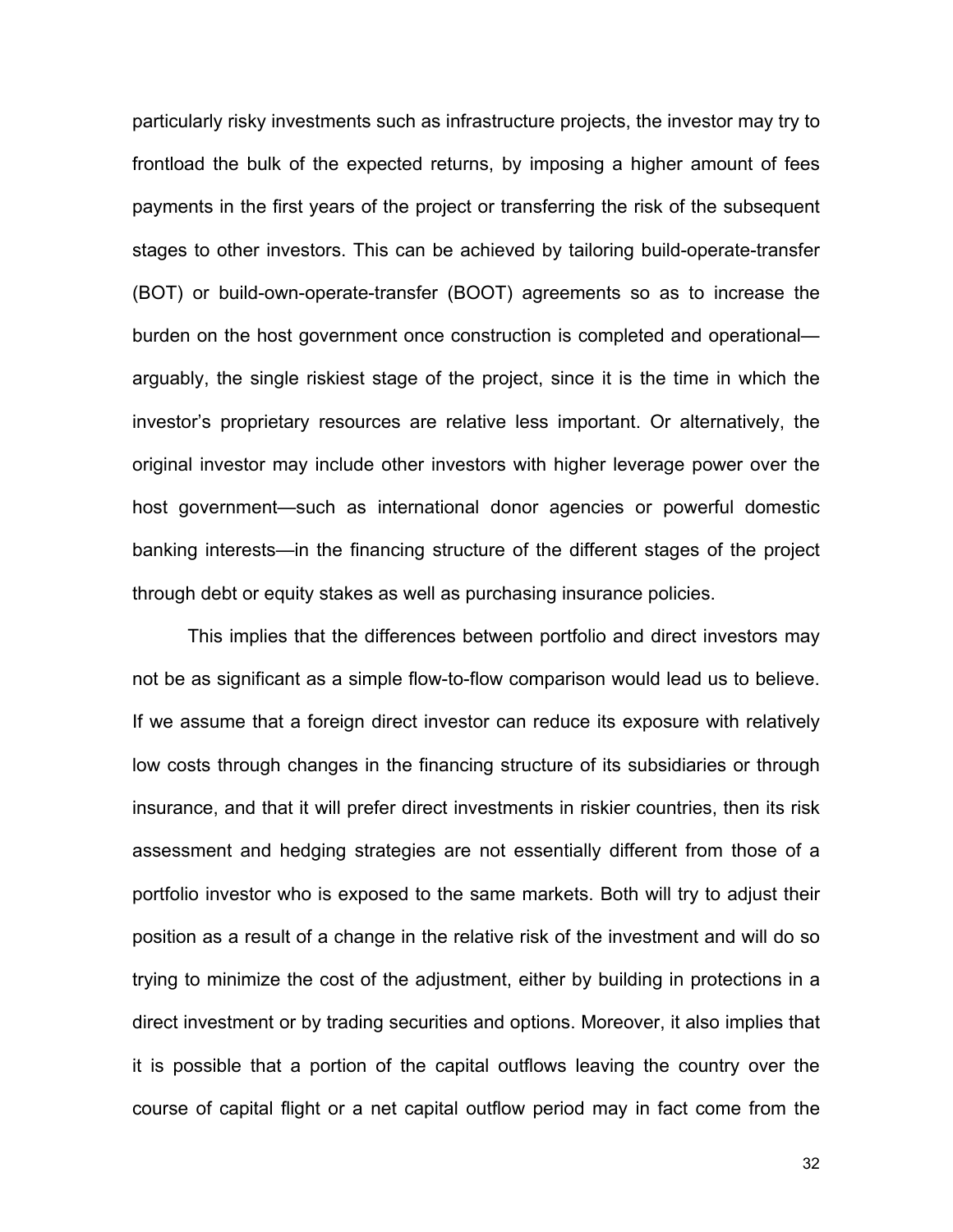original FDI stock. That is, we should not assume that only portfolio investors are behind periods of net capital outflows, for it is possible that some foreign direct investors are reversing their investments through financial channels instead of through the outright liquidation of their assets.

This is not to say, of course, that all foreign direct investments and portfolio investments can be equally or at least comparably hedged. The usual caveats apply: the specific circumstances of a given investment matter, to the effect that some foreign direct investors are more constrained than others in their ability to adjust their exposure, just like some portfolio investors are more able to trade extensively and continuously than others. However, this analysis does imply that it is possible to think of foreign direct investment risk in comparable terms to portfolio risks, and particularly in light of the assumption that investors require higher returns in exchange for undertaking riskier investments relative to other opportunities, i.e. through portfolio theory.

The fundamental insight of modern portfolio theory is that investors measure risk and return in terms of the overall portfolio of their assets, rather than by looking at each one in isolation. This implies that the effect of changes in the risk of a particular investment—such as the heightened threat of expropriation of an oil field—are measured in terms of their effect on the risk and return of the other assets. The corollary of the theory is that as an investor diversifies its holdings, its overall risk decreases—that is, the risk is diversified away. An investor that has access to a broad variety of capital markets and asset classes—such as American stocks, European bonds and emerging markets direct and portfolio investments may have a relatively lower exposure to political events in a given country than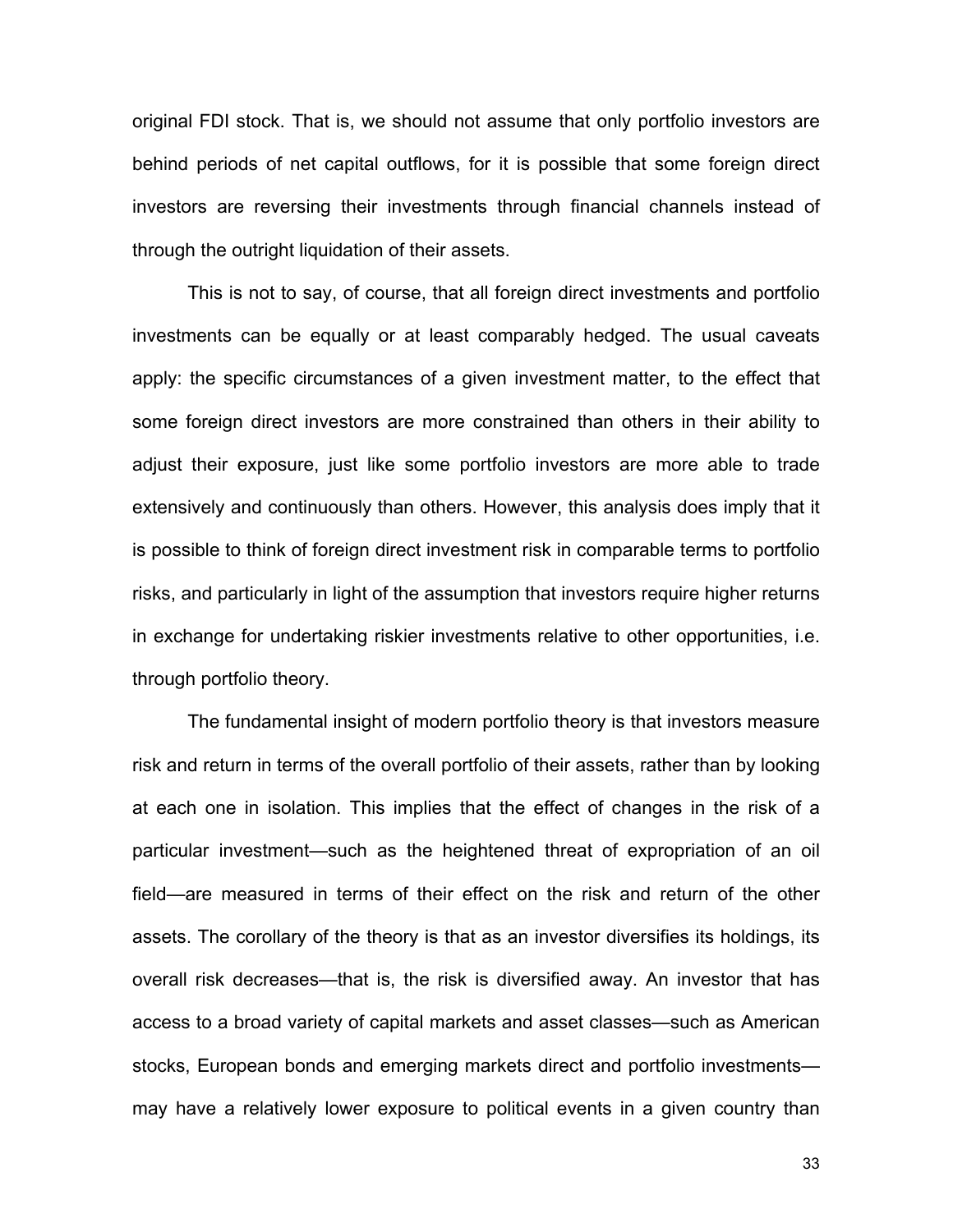another investor whose returns depend exclusively on the performance of the local stock market. It follows then that a well-diversified investor would react differently, if at all, to a temporary downturn of say, Brazilian stocks in the eve of the Presidential elections, then would an investor who invested her life savings exclusively in these stocks. The former might want to adjust her exposure but not necessarily liquidate it, while the latter would try to exit the position as soon as she can. This can be explained by the fact that the performance of the Brazilian stock market is lowly correlated to the performance of global markets and exhibits higher returns on average, to the effect that as the value of the position drops its effects on the overall portfolio may not justify liquidating it—assuming, again, that the drop is temporary. Furthermore, some investors may not try to diversify away the risk in their portfolios, but rather to exploit arbitrage opportunities in the markets. These investors typically believe that they are able to estimate the future performance of an asset class better than the market does at any given point in time. Armed with these estimates, they try to find assets that are, in their view, undervalued (overvalued) and buy (sell) them. For example, the drop in Brazilian stock prices may actually entice a hedge fund manager to increase her exposure to this particular market, sensing a bargain. Or a state-owned Chinese petroleum MNC might find that its government's leverage makes it more attractive to invest in Venezuela, relative to a United States-based company.

It also follows that one would expect investors to increase their exposure to riskier assets with higher returns, when the returns on relatively less risky or "riskfree" assets—such as cash and US Treasury bonds—are low, because doing so improves the risk-return profile of their portfolio, that is, it allows them to increase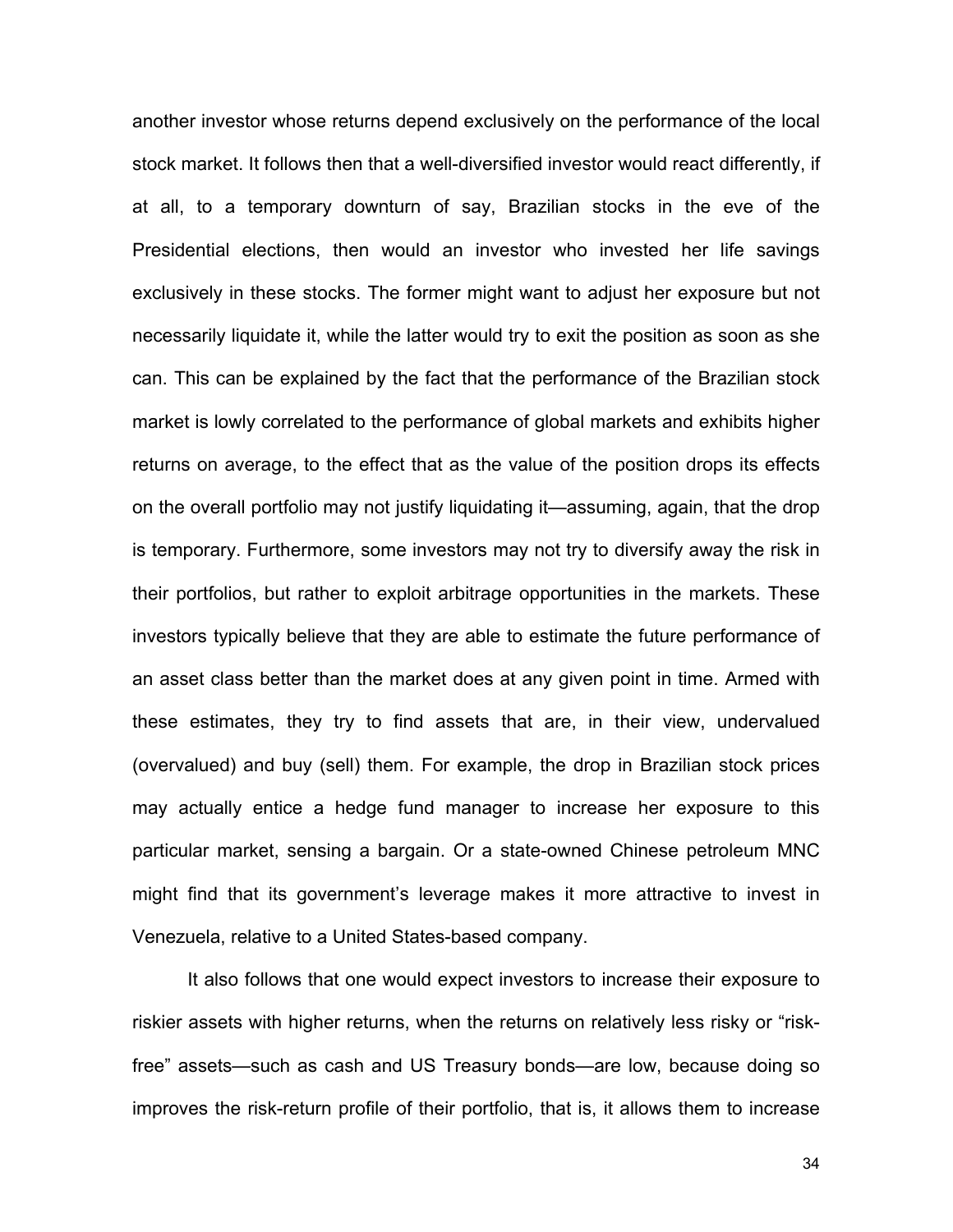their returns with only a moderate increase in the risk they bear. (Or when riskier assets are the only ones available: Chinese petroleum companies, for example, tend to find that investment opportunities in upstream assets are constrained to riskier countries, because their international competitors already have a stronghold on the vast majority of "risk-less" oil and gas fields $11$ . Conversely, we should also expect an increase in the returns of "risk-free" or less risky assets, such as the one resulting from an increase in US interest rates, to reduce the appetite for riskier asset classes. This is the case, for example, of emerging market bonds. As Uribe and Yue (2005) demonstrate, an increase in US interest rates leads to a delayed but significant overshooting in emerging market sovereign spreads—the difference between the interest rate of an emerging market bond issued by the government and that of US Treasuries. That is, for each percentage point change in the return—the interest rate—an investor would get by investing her money in relatively risk-free bonds, she demands more than a one percent increase in the return of the riskier ones—the result of a decrease in demand for riskier bonds while the total amount offered remains constant. More interestingly, the authors also find that an increase in US interest rates and the subsequent increase in sovereign spreads has a more significant effect on the total output of a given emerging market economy than would a sovereign spread increase alone. That is, that the impact of US interest rate changes on the business-cycle of an emerging

<span id="page-34-0"></span> $11$  And it is not a coincidence that the Chinese government is actively seeking to improve its standing with second-tier, politically unstable oil producing countries. In as much as its access to western-controlled companies is limited, as was evidenced by the controversy over the purchase of Unocal by a Chinese SOE, there is limited room for growth and an active diplomatic effort is a sound risk reduction strategy as I discuss later.)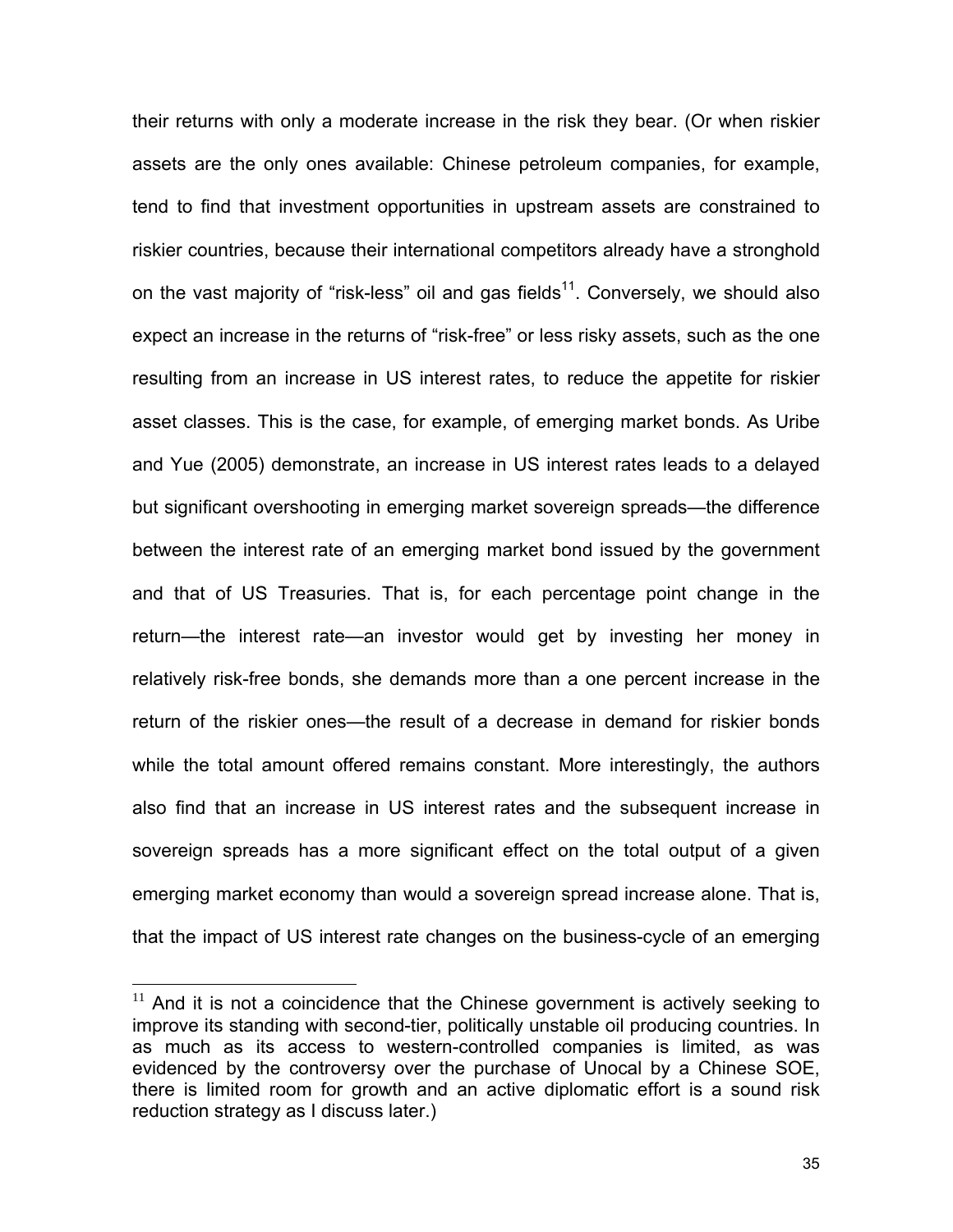market economy, measured in terms of output, is greater than the effect of a change in sovereign spreads driven solely by domestic or general emerging market factors—such as the political-business cycle (PBC), changes in domestic macroeconomic variables resulting from domestic monetary policies, "contagion" effects and the like. This difference can be explained in part by the fact that interest rate shocks do not only affect sovereign borrowing—which in turn affects the ability of domestic corporations to raise money in international capital markets—but also other variables that may be associated with the country's business cycle, such as the levels of foreign direct investment (FDI) and its terms of trade (Kose et al, 2003; Calderon et al, 2003).

Uribe and Yue's model would then seem to suggest that the performance of an investment in an emerging market economy does not depend solely on countryspecific or emerging-market specific factors, but also on international ones, such as the aforementioned interest rate shocks—a finding that is a corroborated by a number of empirical studies and models (see for example Aioli et al, 2006). This is compatible with the basic tenets of the portfolio theory, because it implies that an investor might adjust her exposure to a given emerging market's assets regardless or at least not exclusively as a result of changes in the country's economic or political conditions, because it needs to rebalance its portfolio due to changes in the risk and return of some of her holdings. It would also support the notion that, ceteris paribus, countries with relatively low vulnerability to external shocks will fare better, i.e. will be perceived as less risky during high-uncertainty periods than those that are more vulnerable, in terms of all kinds of capital inflows and not only FDI although one would expect FDI to decrease relative to other capital inflows.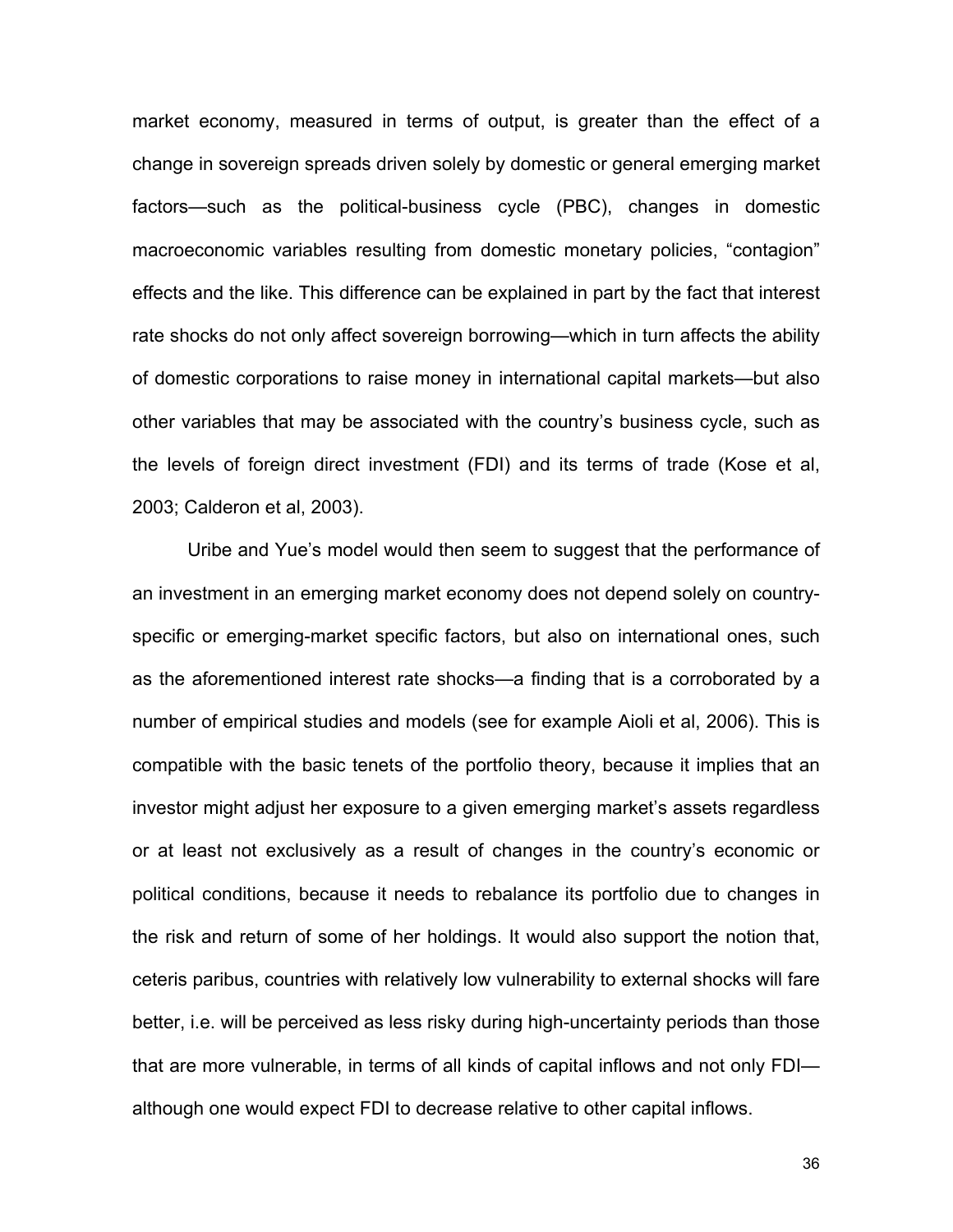The use of portfolio theory is thus particularly useful because it allows us to explain changes in investment trends in the context of general market forces that are only partially subject to emerging market-related uncertainty. That is, in explaining the behavior of a given investor or, more commonly, of a group of investors—say, pension fund managers—with regards to an emerging market, we can isolate a number of variables that are properly defined as risk—such as the probability of changes in the interest rate—and those that are more properly characterized as country-specific uncertainty—such as the perceived likelihood of a relatively unknown candidate affecting investor interests. Furthermore, we can distinguish those risks that are largely a result of external events and approximate the relative weight of domestic variables. Taylor and Sarno (1997) found, for example, that for the 1988-1992 period, global and country-specific variables had an equal weight in determining long-term equity investments in Asia and Latin America, and that global variables—and most notably US interest rate levels—had a greater impact on bond market dynamics over the short- and the long-run.

## *Risks by type of investment*

A good way to understand this taxonomy and how it may be applied to the problem at hand would be to imagine an investor who owns US Treasury and fixed-rate dollar-denominated sovereign bonds from an emerging market we may refer to as Z; as well as two candle factories, one in Massachusetts and another one in Z. In theory, the investor's bonds have some probability of default—i.e. that the issuing governments will be unwilling or unable to make the coupon (interest) payments or repay the principal. However, in the case of the American bonds, the likelihood of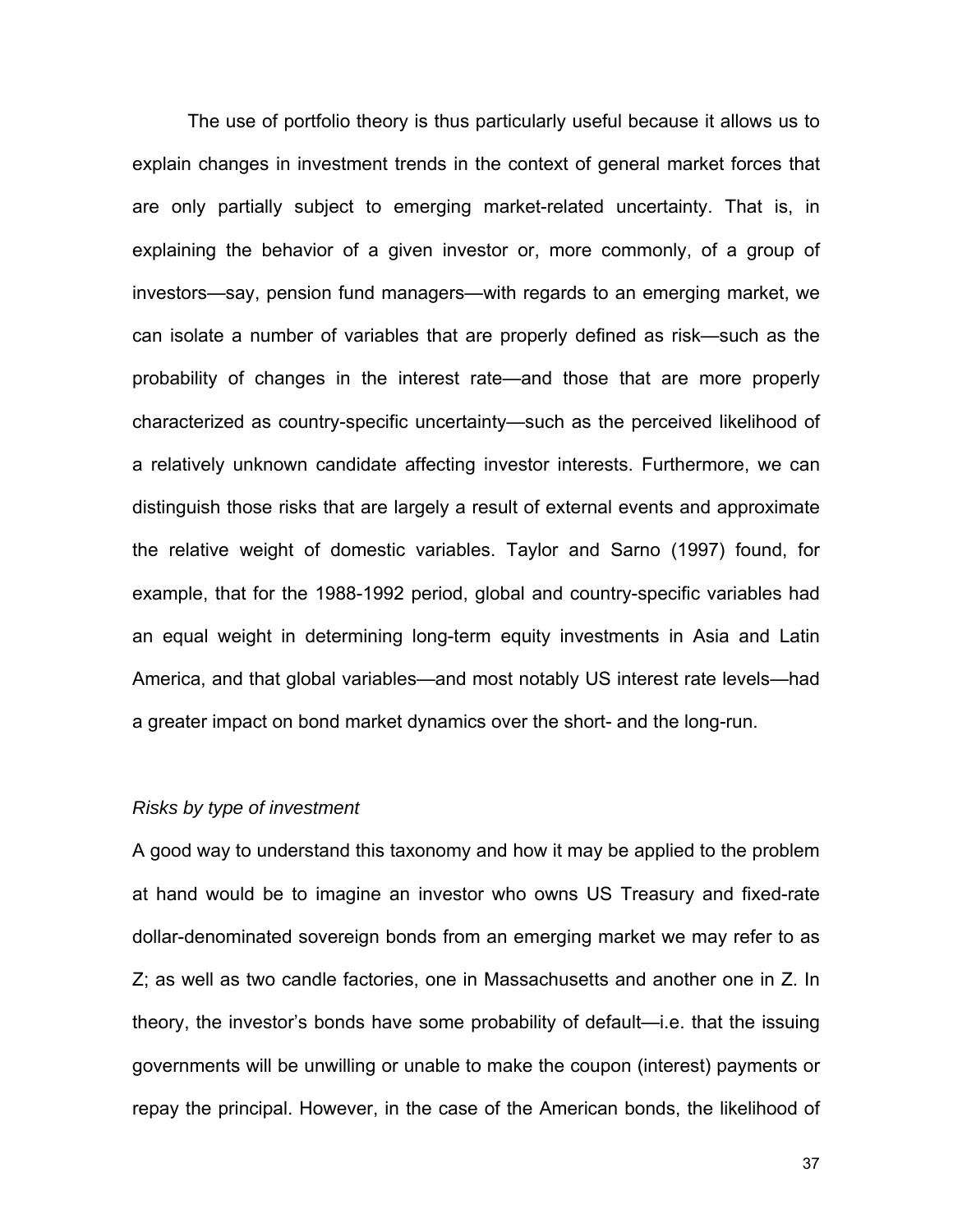this event is so minimal that they are considered, in fact, to be risk-free. That is, the investor can be said to be certain that she will not lose her investment because there is a single outcome—full repayment—that is completely dominant.

This is not the case of the Z bonds, though. Z's government has access to a limited amount of dollars—from its reserves or capital inflows—to make periodic payments and repay the principal should it be necessary. (Governments may rollover the existing debt with a new issuance.) And under certain macroeconomic conditions—sustained current account deficits, for example—this amount may dwindle to the point in which there is a high probability that it will not be able to meet its obligations—i.e. it is unable to pay. Furthermore, a new government may come along that decides that the cost of servicing the debt acquired by its predecessor is too high and thus default on its debt even though it still has the ability to pay—i.e. it is unwilling to do so. This was the case of the Argentinean default of 2001 and the subsequent restructuring process. While President Kirchner would have been able to obtain more resources from the International Monetary Fund (IMF) to continue servicing its debt in spite of the country's economic crisis, doing so would have entailed political and fiscal costs that his government considered unacceptable—at some point he declared that he would not continue to service the debt "with the blood and sweat of the Argentineans".

In addition, our hypothetical investor may bear the risk that interest rates will increase, which would make the bond less valuable—and vice versa. Of course this would only be the case if she does not hold on to it until maturity, in which case the changes in interest rates are irrelevant. However, sovereign bonds tend to be traded extensively in secondary markets, so we may assume that our hypothetical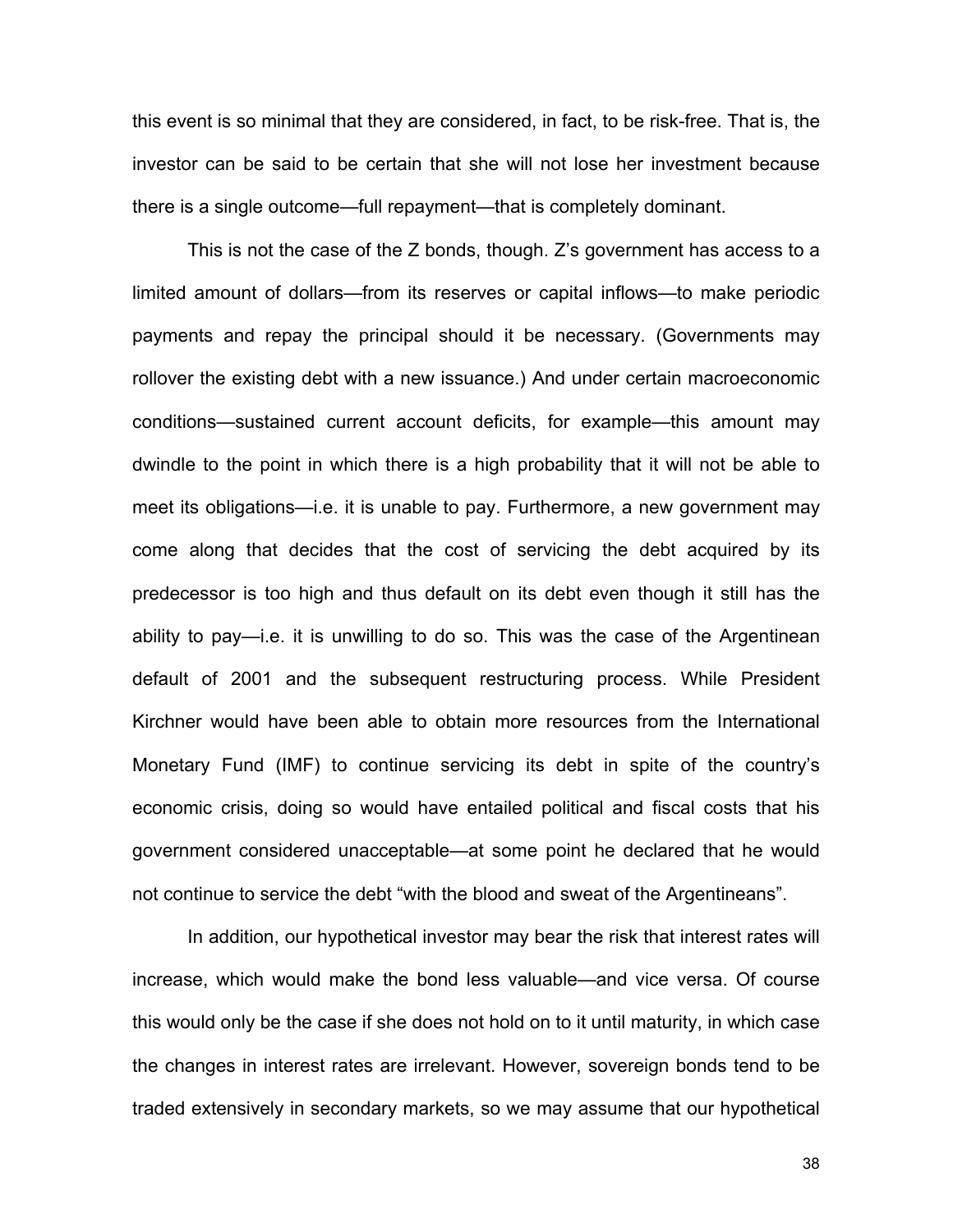investor will do so too. Her investment has therefore three possible outcomes (default, increase in value, decrease in value) and each outcome's probability can be estimated using a wealth of widely available information from the financial markets and credit rating agencies, as I explain in the next section.

The investor's equity investments, on the other hand, are subject to a different, albeit somewhat related, set of risks. Ceteris paribus, both her factories are comparably exposed to what is usually referred as "commercial risks" or "industry risks". This would include, for example, the likelihood of going bankrupt or becoming less profitable if a competitor starts selling cheaper candles of comparable quality; or if people stop buying candles because they find an alternative. Likewise, they are also comparably exposed to "Acts of god", destructive natural phenomena over which humans have no control, such as earthquakes, floods, lightning strikes and the like. Both types of risk are hard to estimate—as Donald Sull (2006) has noted, business managers face nothing but uncertainty in planning for the future—but it is possible to do so and, more importantly, to hedge against it. After a while, business managers should become able to estimate market trends in both countries, using the same methodologies, and adjust accordingly; they may also buy insurance against the most likely natural disasters or accidents, which is widely available in both markets, and garner an estimation of their actual risk from the premiums they pay. Hence, the fact that one factory is in Z is not particularly relevant in terms of our investor evaluation of both industry and acts of God risks. In as much as both markets entail risks that accrue to the industry in a comparable fashion regardless of its geographical location, such as demand and competition, the factory in Z could just as well be in Wyoming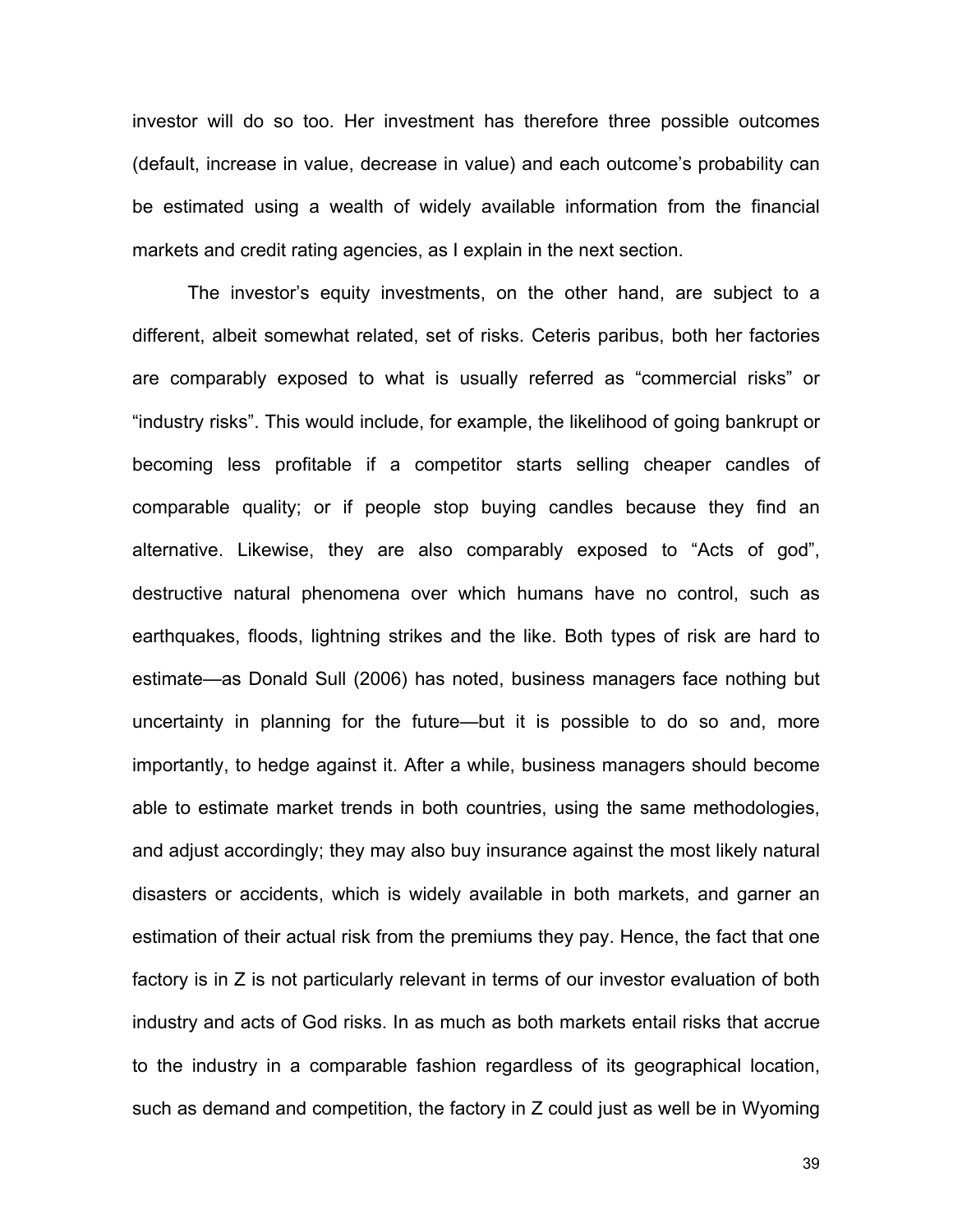or in Japan. The peculiarities and challenges of operating successfully in this or that market are not specific to the fact that one of them is an emerging market, even though they may feel that way for the inexperienced investor.

Clearly, this is not the case when analyzing other risks, such as those stemming from the socio-political and jurisdictional environment of each factory. Whereas one could argue that both factories are equally vulnerable to, say, whitecollar crimes, it should be clear—and investors seldom forget this—that the efficiency of the police forces and the transparency of the judiciary system of Z are not up to par with that of the United States, and that the crime rates in both countries are radically different, and so is their potential effect on the factory's operations. Our hypothetical investor may still approximate this risk, however, by factoring in the cost of hiring additional private security and specialty insurance policies, such as kidnapping insurance—as well as more common theft and fraud insurances. Furthermore, since the factory managers and their insurers may have access to extensive data sets, both public and private, about the likelihood of criminal events occurring, their estimations would be accurate enough to say that there are defined outcomes and that they can assign probabilities to them. Likewise, after a while, the business managers and their lawyers should be able to determine the costs associated with the enforcement of contracts given Z's judiciary system—although, as was the case of some of the pioneer foreign investors in China, this learning process may prove to be all too costly.

We may now turn our attention to the risks associated with the socio-political environment of each factory, their "political risk", which is usually defined as the likelihood of realizing losses or less than expected returns on a given investment a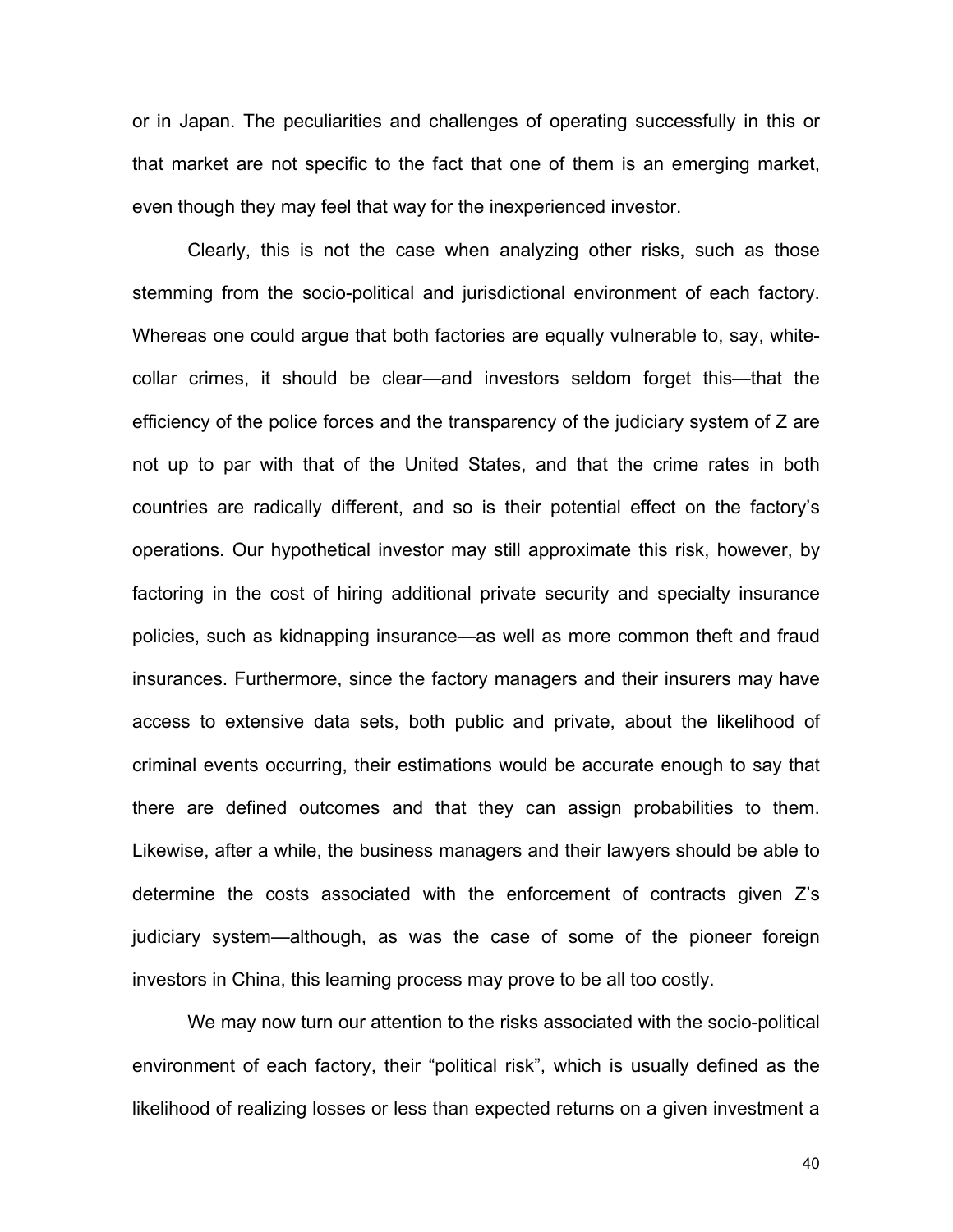result of political events or government actions (Holton, 2004; Moran, 1998; Fitzpatrick, 1983). One should be mindful that this definition entails three significant problems. First, it implies that political risk always has a negative effect on an investor's return and this is not necessarily the case—one can think of political events that may actually have a positive effect on an investment return such as a liberalization of the foreign exchange markets. Second, it fails to take into account the difference between risks as measurable sets of probabilities, which can be hedged, and subjective uncertainty—not a trivial distinction, since one could argue that many political events tend to be rather unique or at least not common enough to warrant any meaningful statistical analysis. Third, it does not provide a clear indication as to how and when a risk may be classified as political, as opposed to non-political or commercial risks that are related to political events but not directly derived from them—such as a devaluation that is brought about in part by botched policies. However, since these issues are not particularly relevant for the model which is based on government manipulation, rather than direct action or inaction we may use this concept of "pure" political risks without further ado.

## *"Pure" political risks*

In order to analyze the political risks our investor may bear, we can start by using the same source of information we used in the other categories: insurance policies and risk models. Our hypothetical investor might be able to obtain political risk insurance to protect her investment in Z from government and multilateral agencies, such as the Overseas Private Investment Corporation (OPIC) of the United States government, the Multilateral Investment Guarantee Agency (MIGA)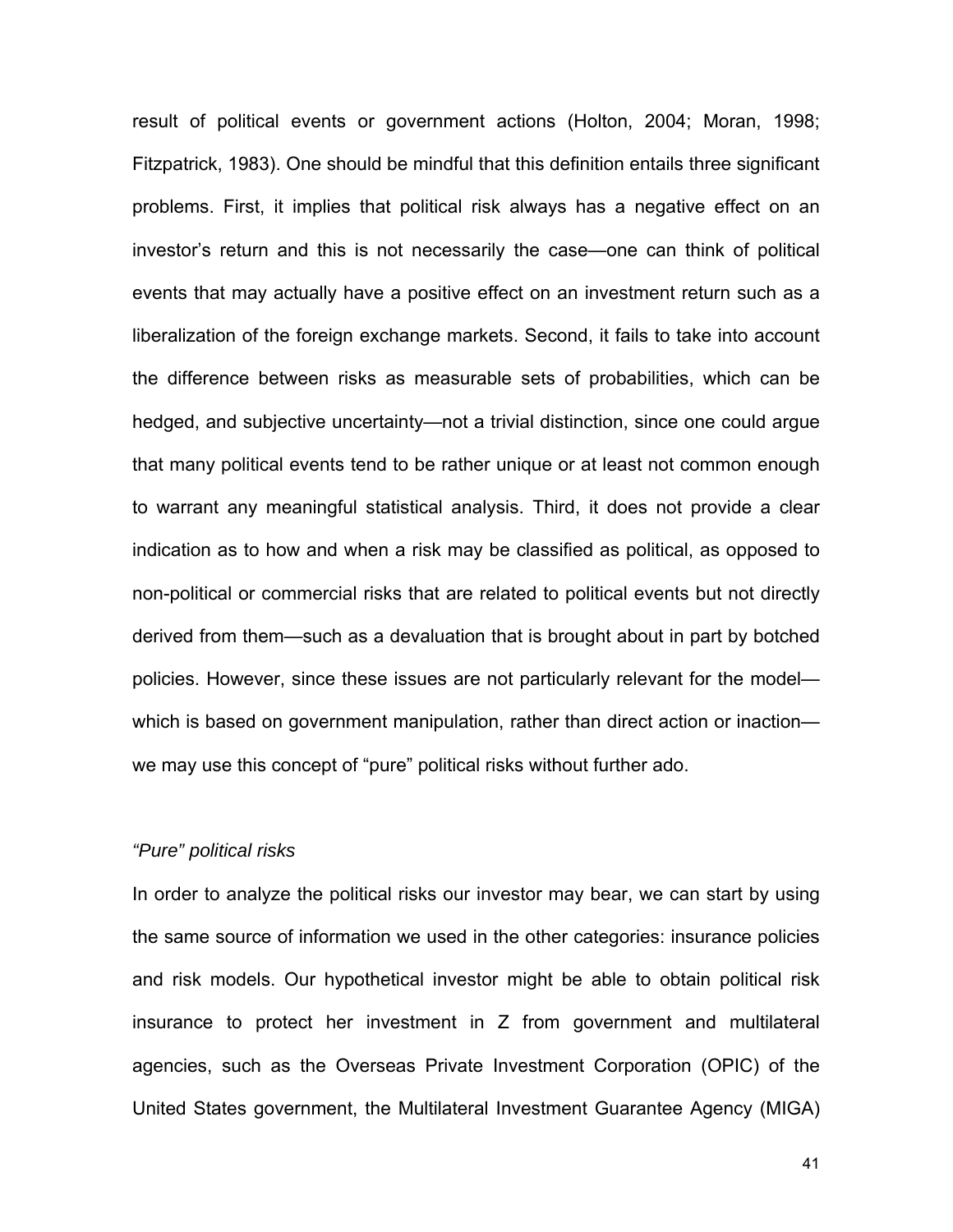of the World Bank Group and from private insurers. These policies usually protect the holder against the following risks: expropriation, currency inconvertibility or transfer restrictions, political violence and, in the case of private insurance policies and MIGA's, breach of contract<sup>[12](#page-41-0)</sup>. The definition of each risk varies slightly across insurers and in the scholarly literature, but there are enough common elements to define them and more importantly, to identify how they have evolved over time and how relevant they might be in contemporary emerging markets.

Take expropriation, for example. Traditionally, it could be defined, as Truitt (1970, pp. 25) does, as "an official taking by a sovereign state of the tangible property of alien corporate ownership with a view toward the continued exploitation or that property for the public utility of the expropriating state in lieu of continued ownership and control by private foreign enterprise". The expropriating authority may be a *de jure* or *de facto* government, and the expropriation itself may not be accompanied by a formal legislative act but it must appear to be permanent; and it might be applied to a single company or to a whole industry—as would be the case of a nationalization. (Forced divestments would be included as well.) However, thusly defined, expropriation is a dwindling source of political risk. The number of actual expropriations and nationalizations has actually decreased significantly since it peaked in the early 1970's: While in 1975 there were 83 cases of expropriation and nationalization, there were only about 11 from 1982 to 1992 (Minor, 1993). Minor also found evidence that supports Kobrin's (1984, p. 338) four hypotheses as to why this might be the case:

<span id="page-41-0"></span> $12$  To be sure, this is not a complete listing of the potential political risks and I will not provide a much more thorough one in this section, since Simon (1984) already compiled what is arguably the most exhaustive and complete list to date.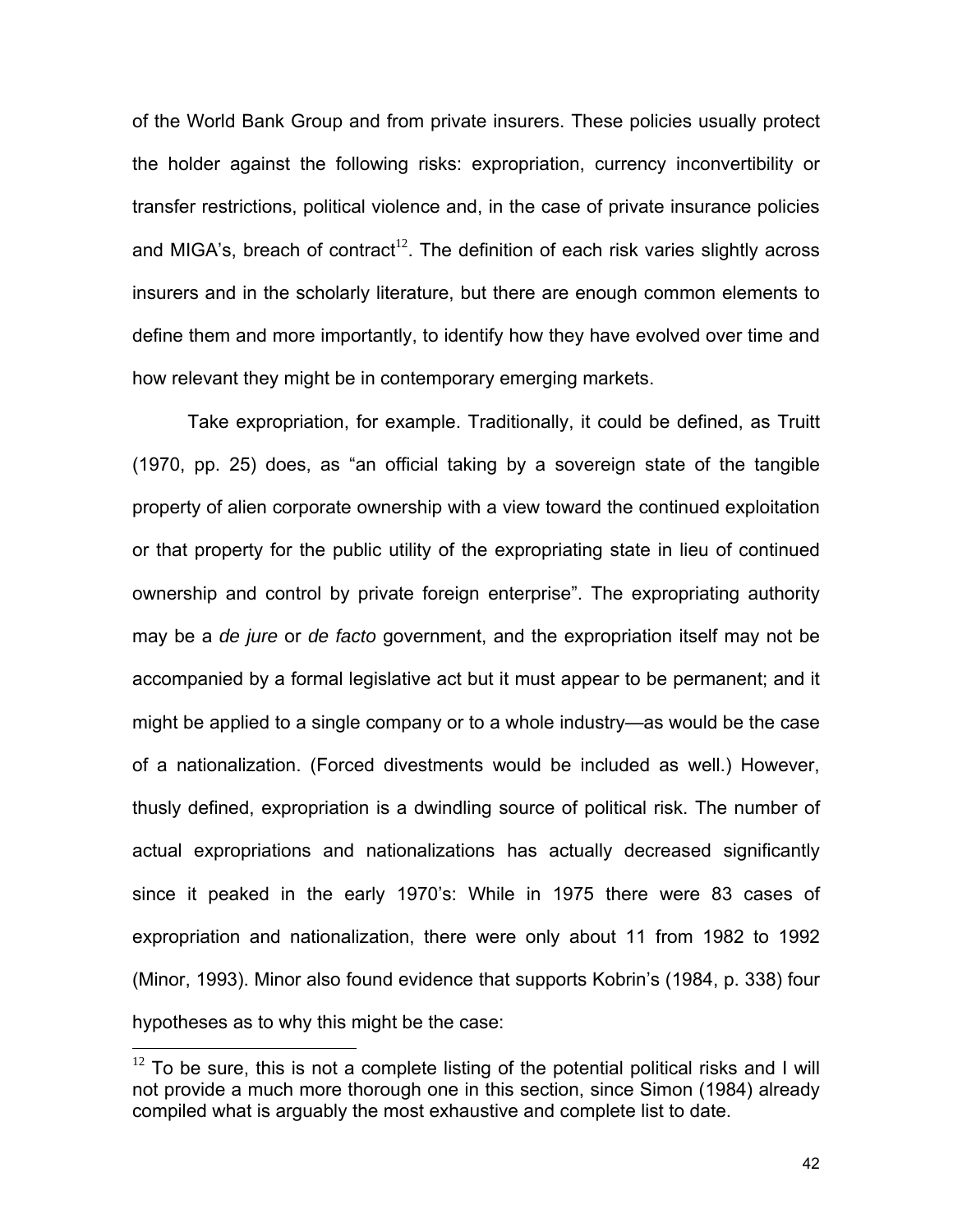- 1. The nationalization of industries in which ownership was deemed essential, such as mining and petroleum ventures was almost complete by 1976. In most cases, private participation was transformed from equity-based concession agreements to contractual arrangements.
- 2. As time since political independence passes, the symbolic content of the country-foreign investor relationship decreased in many countries, while the instrumental or functional content increases. This reduces the incentives for politicians or social leaders to attack foreign investment on ideological grounds, because foreign investment becomes a less-sensitive political issue.
- 3. The administrative, managerial and technical capabilities of host countries increased. This improved their bargaining power and allowed them to use regulation, instead of expropriation, as a tool to ensure that investor behavior remained in compliance with their policy objectives.
- 4. International economic conditions in the late 1970's—which created balance of payments problems in many developing countries—increased the demand for capital inflows and, particularly, export-oriented FDI.

The upshot of this argument is that the risk of outright expropriation may still be significant in those countries that have ample access to hard-currency through means other than loans and FDI, as is the case of petroleum exporting countries during the present boom, like Venezuela. This would also be the case of countries in which foreigners still have equity stakes in profitable mining or petroleum industries and in which this participation is a matter of significant popular discontent, as is the case of Peru and Bolivia. In fact, the advantage of the former army office Ollanta Humala in the opinion polls leading to the Peruvian general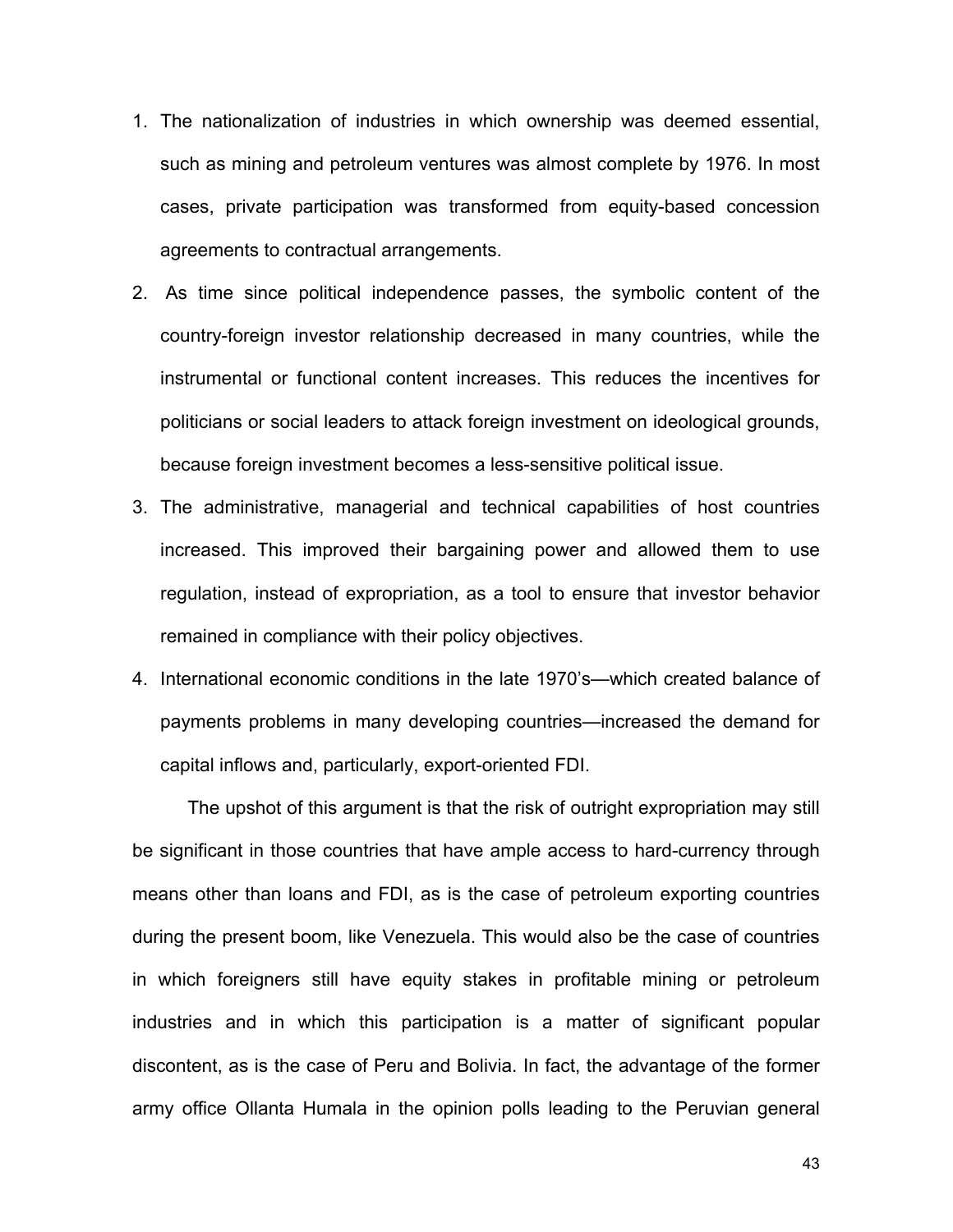elections in 2006 sparked significant concerns amongst the investors who were exposed to the country's mining industry—the third producer of copper in the world and the fifth most important gold miner—in spite of the assurances from the candidate's economic advisory team that there were no plans for expropriation, but just for a higher tax rate<sup>[13](#page-43-0)</sup>. The same occurred in Bolivia after President Morales imposed a 50% tax on gas companies and in Venezuela, after President Chavez touted the notion of changing the terms of the contracts governing foreign participation in the petroleum industry. Furthermore, the increased preference for regulation that Kobrin identified may have, ironically, increased the risk of what is called "creeping expropriations" or "regulatory takings"[14](#page-43-1), which can be broadly defined as an act of government that deprives the investor from her ownership or control rights over an enterprise, without necessarily resorting to outright expropriation. This would be the case when a government changes the regulatory framework of an investment to the point in which it wholly reduces its value or renders it useless for the investor, without taking it away from her.

In order to better understand this concept, let's return, once again, to the case of our hypothetical investor. Both her factories are subject to a number of regulations, including zoning laws, local and federal environmental laws, health laws and the like. (We may assume that she was in full compliance when she built

<span id="page-43-0"></span> $13$  To be sure, Humala had also hinted that he might be inclined to promote the "nationalization of strategic industries", although he later seemed to recant these statements ("Peru poll tax threat to mining companies", Financial Times, March  $23^{\text{rd}}$  2006).

<span id="page-43-1"></span><sup>&</sup>lt;sup>14</sup> The Organization for Economic Cooperation and Development (OECD) prefers the term "indirect expropriation" (OECD, 2004) and many treaties contain language about "measures tantamount to expropriation". For the purposes of this essay, we shall assume that they are all equivalent.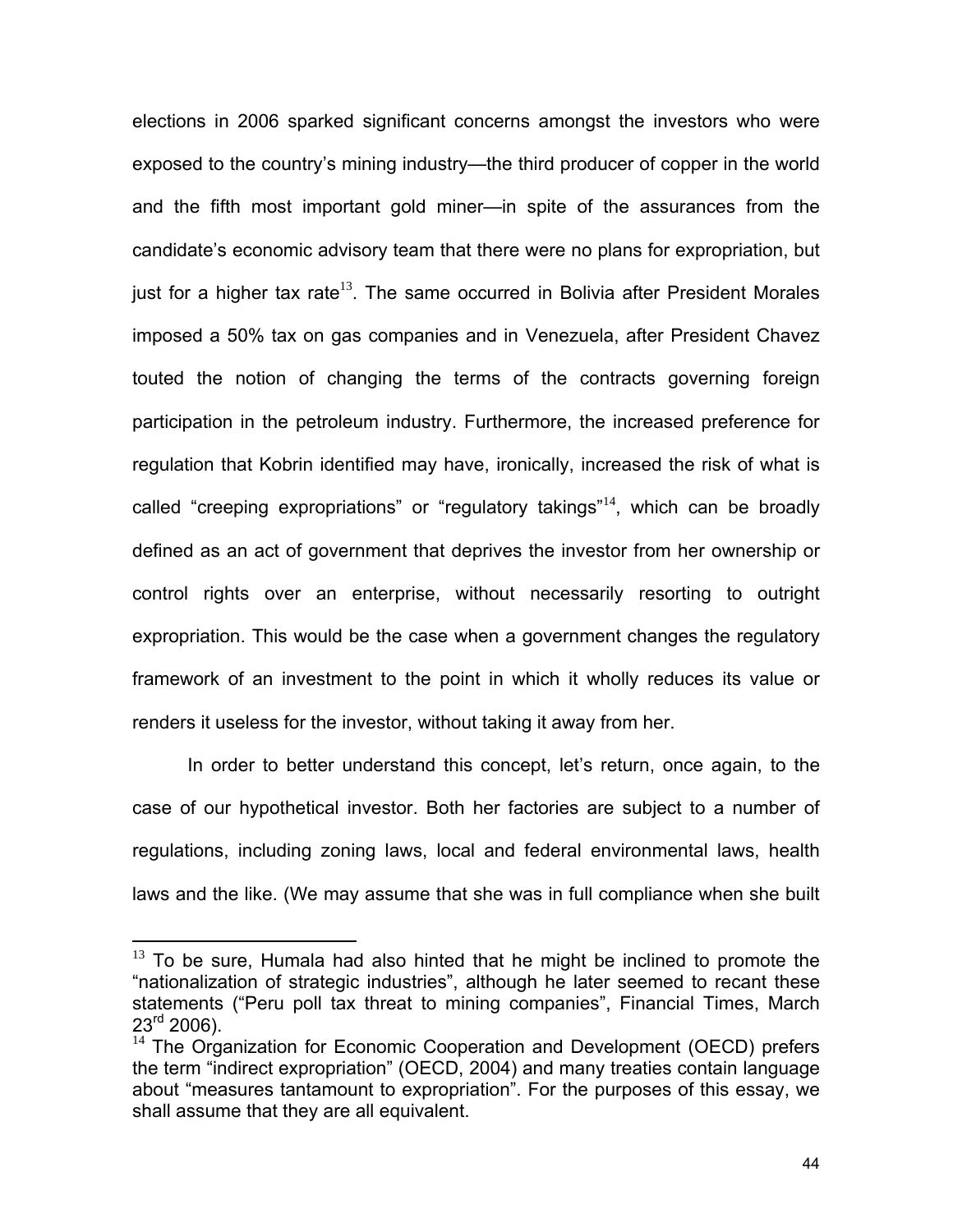and started operating the factories.) Now let's imagine that the government of Y, a province of Z, starts receiving complaints about the candle factory from local environmental groups, to the effect that candle production is dangerous for the environment and the health of the local population<sup>[15](#page-44-0)</sup>. Conceivably, the government of Z could enact national legislation banning the production of candles altogether, on grounds of these concerns. However, let's assume it doesn't do so because it continues to believe that candle production under the current standards is acceptable and our investor's factory has not violated the law. In light of this inaction—and under the unrelenting pressure of its local constituents—the government of Y decides to shut down the factory on its own, citing health concerns, but using a local zoning law because health laws are subject to the jurisdiction of the national government, which effectively prevents the local government from enacting new local health laws or enforcing the federal ones.

In doing so, the government of Y has effectively deprived the owner from the control rights associated with the factory, since even though our investor still owns the company and its physical assets—the building, the land on which it is built—it can no longer operate it for its original purpose. And if the equipment can only be used to produce candles, i.e. if our investor cannot start producing other products with it, as is usually the case, she has effectively lost any chance at making any profits on her original investment. Moreover, the government of Y may also decide that the land on which the factory was built has an environmental value, and is thus not appropriate for any sort of commercial exploitation. Our investor would be then

<u>.</u>

<span id="page-44-0"></span> $15$  This example is directly derived from the arbitration award in the case of "Metalclad Corporation v. United Mexican States" (ICSID, 2000).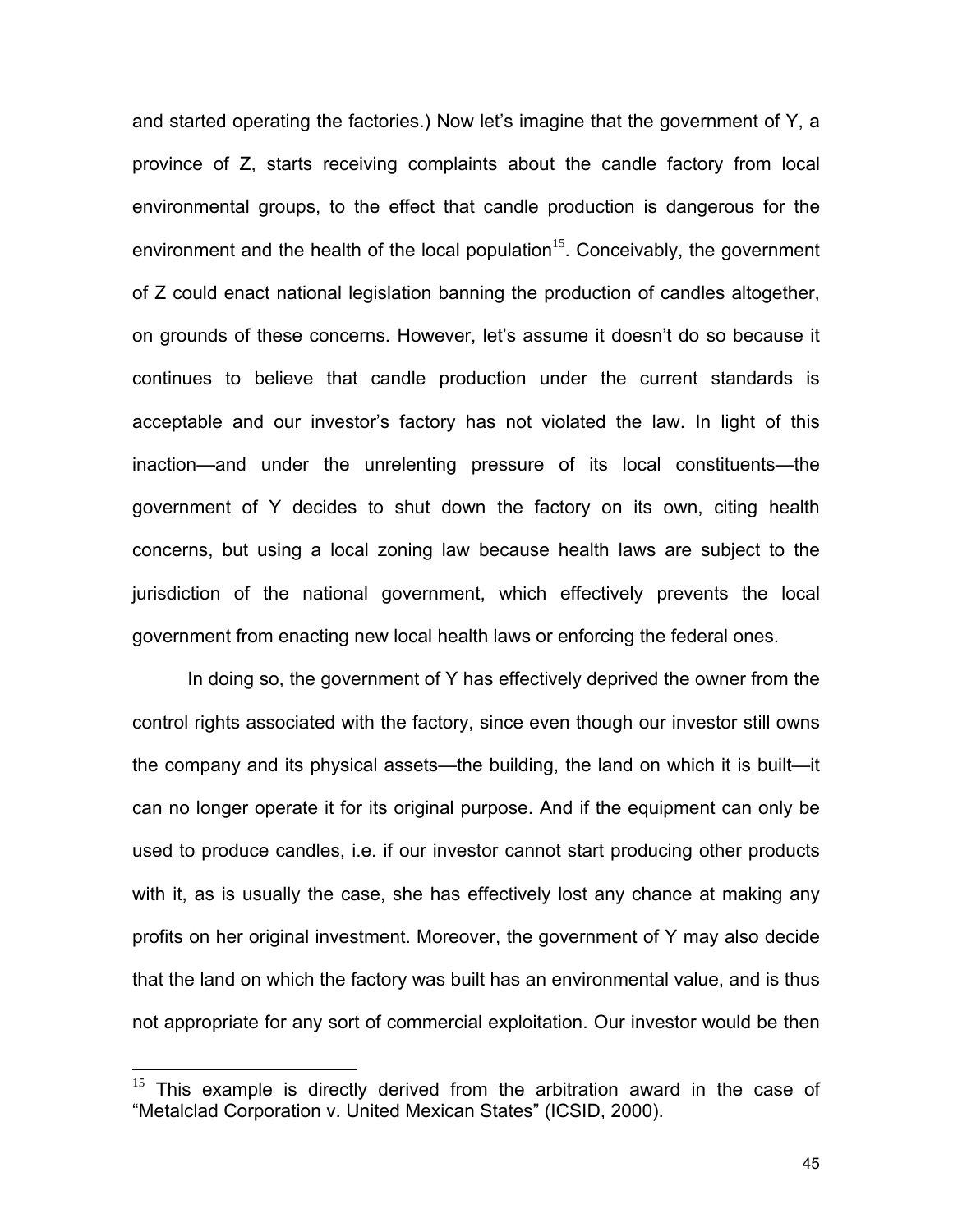the proud owner of a useless piece of land, with a useless factory sitting on it. Hence even though her property has not been expropriated, for all practical purposes her fundamental rights as an owner have been taken away—i.e. it has been subjected to a measure tantamount to expropriation. (We may ignore for the time being the question of whether she would be entitled to compensation for the taking or how she would go about obtaining it, which I will discus in more detail later.) A similar situation would arise when the government, acting as a party to a contract—typically, a BOOT agreement—decides to change the law to the effect that the project is no longer economically viable—which in the terms defined above, would be characterized as a "breach of contract".

The risk of a regulatory taking is not typical of Z's status as an emerging market, though. In fact, a good portion of the claims for arbitration filed under the investment protections of Chapter 11 of the North American Free Trade Agreement (NAFTA) for alleged uncompensated measures tantamount to expropriation have been brought against the governments of Canada and the United States, and not only or even primarily against Mexico as it was assumed would be the case when the agreement was negotiated (Public Citizen, 2001). And while one might argue that the merits of these claims are mostly inexistent, it should be clear that a number of investors in *developed* countries are increasingly finding themselves in a position in which their investments are rendered less valuable by regulatory acts, regardless of whether this acts are valid in light of the applicable international and domestic law.

This is also the case, and perhaps more interestingly, of the risk of adverse regulation that, while not amounting to expropriation, may have a negative effect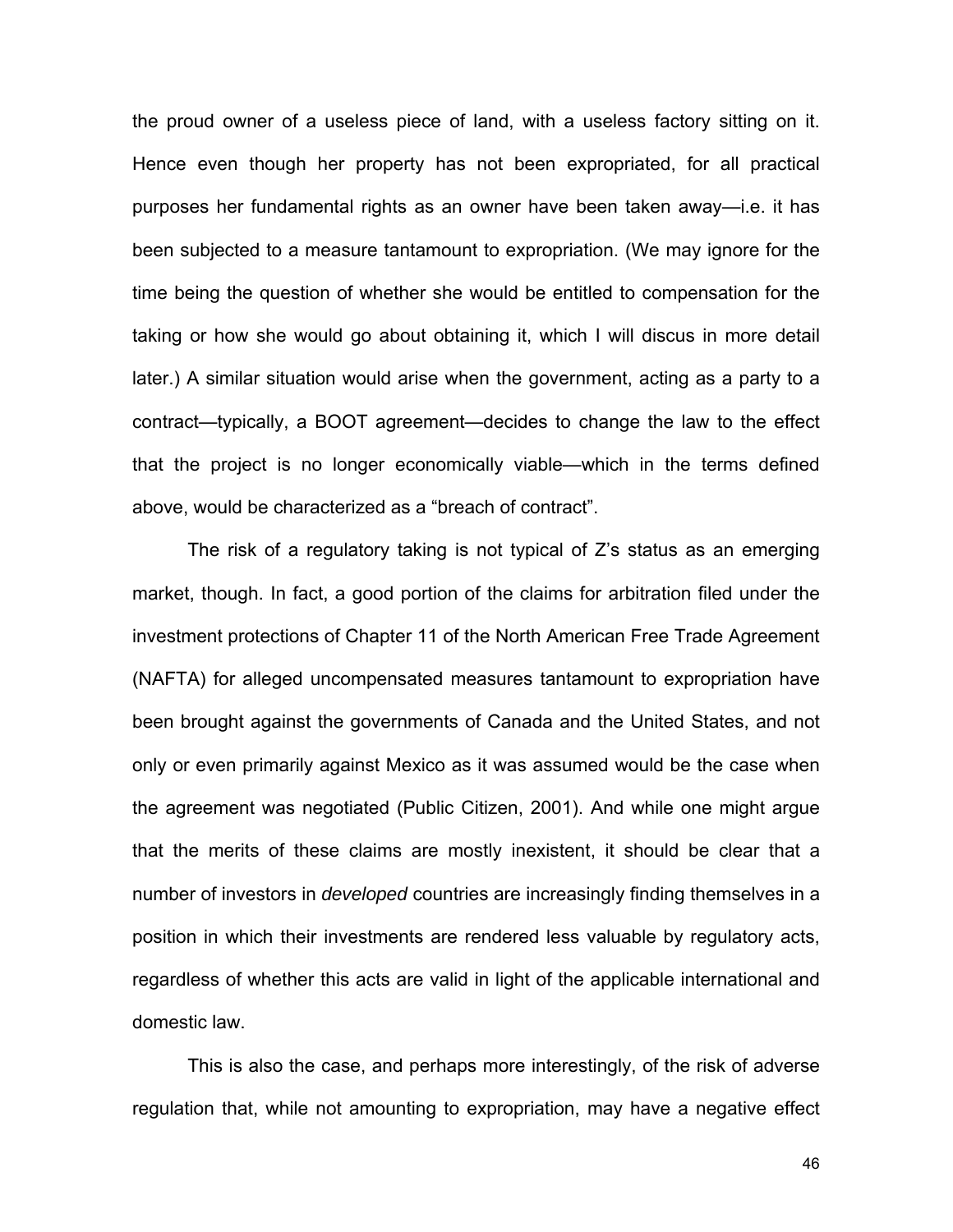on the company's profitability. Suffice it to remember the case of the Windfall Tax imposed by the United States in the 1970's—and the modern version that was discussed in 2005. After the global oil supply shocks caused the American oil companies' profits to increase several times over and the voters started paying hefty prices at the pump, the two chambers of Congress decided to investigate the matter. As a result of the hearings, the oil industry suffered a public relations nightmare as well as a newly minted 70% tax on "extraordinary" profits. The continuing political expedience of this measure—although not, alas, of its economic wisdom—is attested by the fact that, when the international oil majors announced record profits in the 2004-2005 fiscal year, lawmakers and interest groups in the United States, Norway and Great Britain started touting the possibility of imposing some version of the tax.

While much attention is devoted to the risk of emerging markets due to the fact that their institutions and political systems are perceived—with justification in most cases—as relatively more unstable and unpredictable than the ones of the more developed countries, all investors face some form of regulation-related risk, regardless of the location of their investment. In principle, developed countries may be as inclined to raise taxes, impose tariffs, or change environmental standards as their emerging markets counterparts, if not more so. The United States Congress, for example, leads the charge in seeking to curtail US-China bilateral trade; and a group of congressmen and senators have gone as far as introducing legislation that would increase tariffs on Chinese products and rescind China's "permanent normal trading" status if the Chinese government does not devalue its currency and terminate other commercial practices that are deemed "unfair" and "harmful"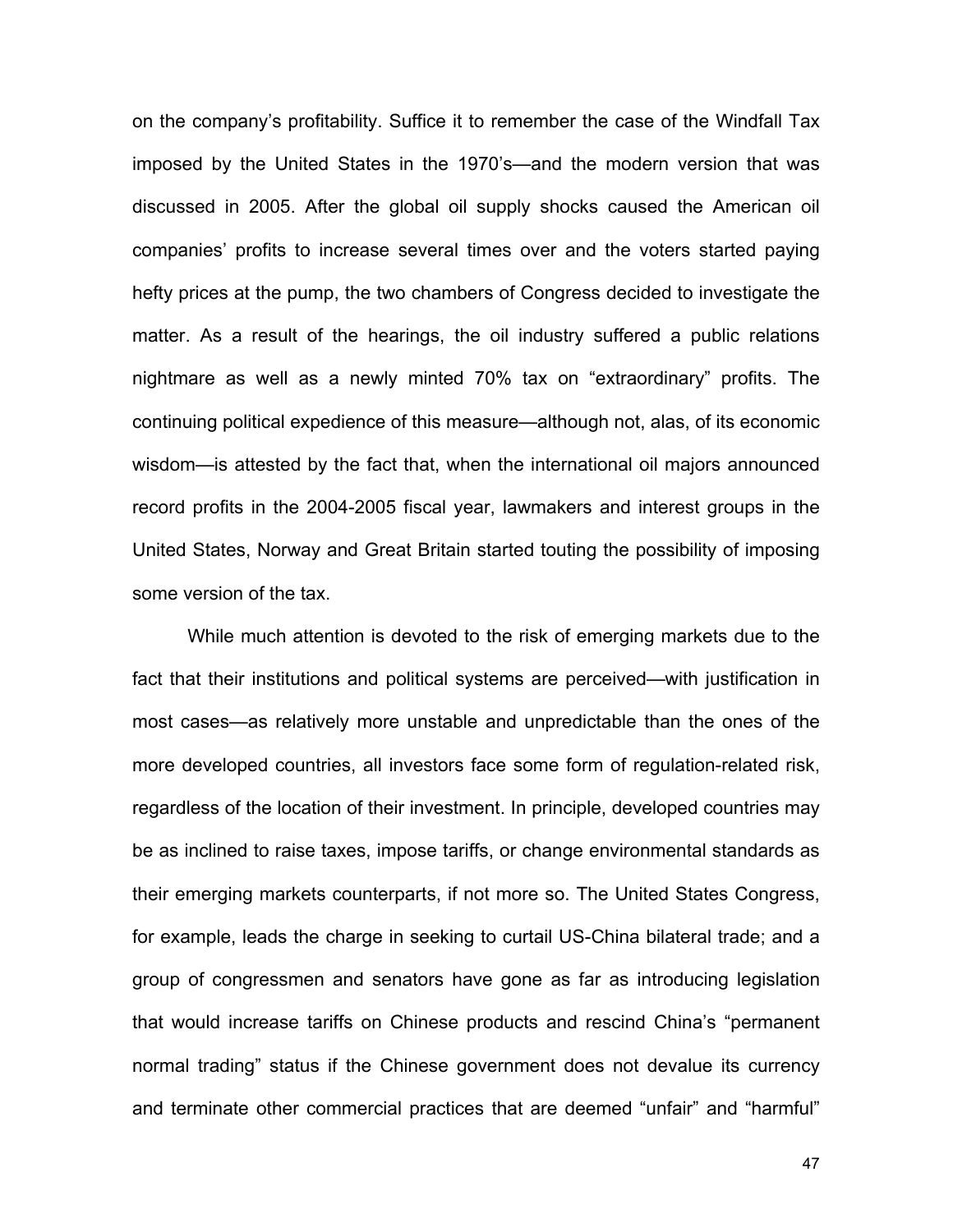for the American economy. The economic rationale for these measures is tenuous at best—they affect Chinese interests as well as American ones—a fact that has led many independent observers to argue that they are motivated primarily if not exclusively by electoral considerations ("Portman's Complaint", *The Economist*, March  $16<sup>th</sup>$  2006). Furthermore, a relatively stable and democratic political system is not a safeguard against political risks stemming from social pressures or political considerations, but may in fact be even more risky, as the cases of Mittal Steel and DP World show.

Mittal Steel is a London- and Rotterdam-based steel multinational company (MNC) with operations in 14 countries that launched a hostile-bid in early 2006 for Arcelor, a Luxembourg-based steel consortium with operations in 60 countries and, most notably, extensive operations in France, Belgium, Spain and Luxembourg. Immediately after the bid was announced, the Luxembourg and French governments, as well as a host of associated parties, declared that they were opposed to it and vowed to support Arcelor's board in its effort to reject the takeover, citing corporate governance concerns and, more importantly, the need to protect nearly 30,000 jobs in France that could have been downsized after the merger. This opposition is not essentially different from the one a foreign investor would face when entering a relatively protectionist environment dominated by powerful local business interests, who lobby the host government to avoid losing their market-share—a typical emerging market scenario. In both cases, the government is intervening to prevent an investment—or at least to make it costly enough so as to make it unviable—in order to protect the economic interests of a small but influential subset of its constituents. In this sense, one could make the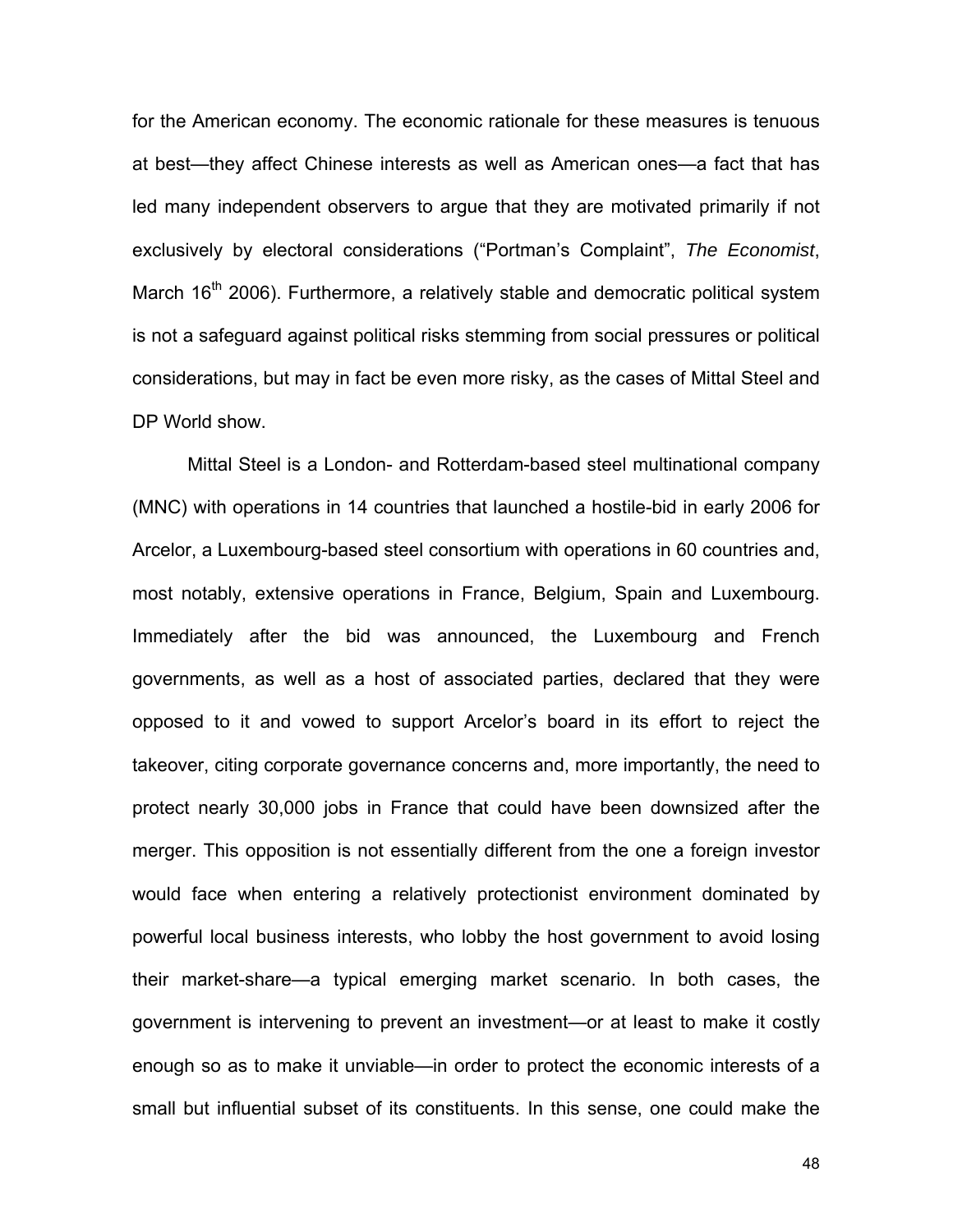case that it is akin to the Indian government's delay in liberalizing its retail market to accept foreign investment due to the pressure of domestic business groups seeking to obtain a first-mover advantage and, if possible, to avoid foreign participation in the industry completely. (Or the case of Japan's non-tariff barriers in the same industry, which include restrictions on the ability of investors to own and operate large retail stores.)

One could make the argument, of course, that the European Union's regulatory and legal framework affords Mittal Steel more protections against the French government's efforts than the Indian system would to a foreign investor in a similar situation. However, this is largely irrelevant for the analysis of the issue at hand, since Mittal Steel is a European company—granted, with an Indian owner and therefore can be hardly considered as a foreign investor as far as the European Union is concerned. If anything, the problem is that Mittal is not a French or Luxembourg investor whose interests are aligned with those of these governments' labor and governance concerns. And as such, this preference for a domestic investor is not essentially different from the Indian government's, who has a policy of encouraging the development of local companies and would thus prefer an investor who is compatible with it. Furthermore, given the uncertainty associated with judiciary adjudications in any country or common market, including the EU, these protections do not eliminate the risk even if they may reduce it in the eyes of some investors—what would amount to a case of subjective uncertainty, rather than risk.

The case of DP World, a Dubai state-owned enterprise that operates port concessions illustrates a related set of political risks. Through its acquisition of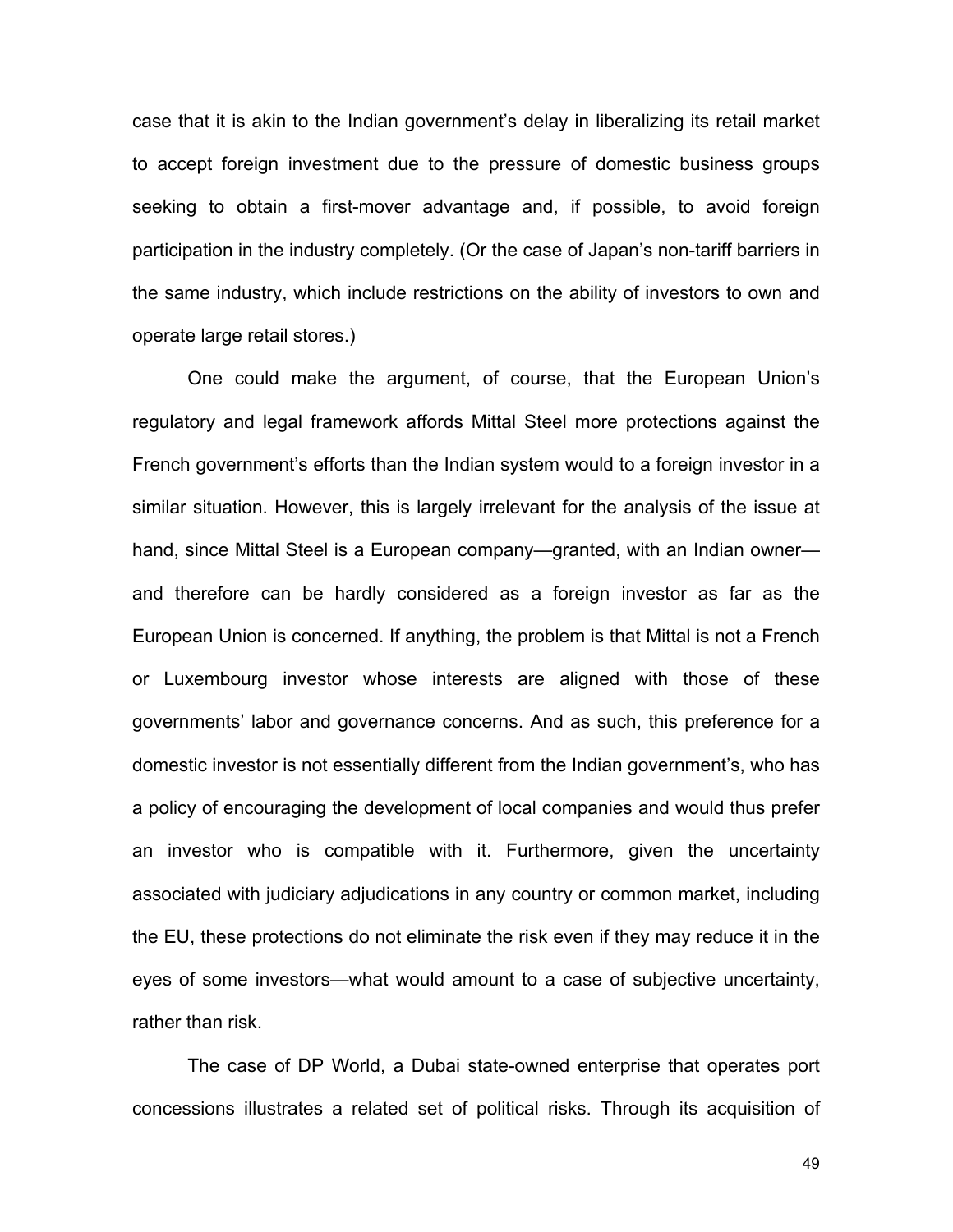P&O in 2005, a British port operator, DP World obtained the right to operate a number of ports in the United States. The White House and the regulatory authorities green-lighted the deal in principle, but it then met huge opposition from a group of very influential members of Congress, who claimed that an Arab port operator would increase the risk of terrorist attacks. In order to finesse over the fact that the United Arab Emirates are an ally of the United States—as President Bush remarked at several times during the debate—the opposing groups then advanced the argument that ports were a strategic industry that would be best managed by an American company and that DP World should sell the concession to a domestic operator, as the company eventually did. (Which amounts, one could argue, to a forced divestment even if there was no direct government action.)

One would be hard-pressed to argue that the American political system is as unstable as that of an emerging market. However, the case of DP World clearly shows that even the most stable systems can become extremely unpredictable quite suddenly—to the point in which the President's own staff may not realize the controversy that an investment may cause. Furthermore, it also evidences that the institutional safeguards that would normally reduce political risk—such as an independent legislature—may in fact become a source of political risk themselves; and that the nationality of the investor and the public profile of the investment may be as relevant in a developed market as in a developing country—just as in the case of Mittal, or the instances of US-bashing campaigns that swept Latin America in the 1970's and persist to this day in the Andean region.

The DP World case is also a nice illustration of the dual nature of terrorism risk in contemporary developed and emerging markets: on the one hand, the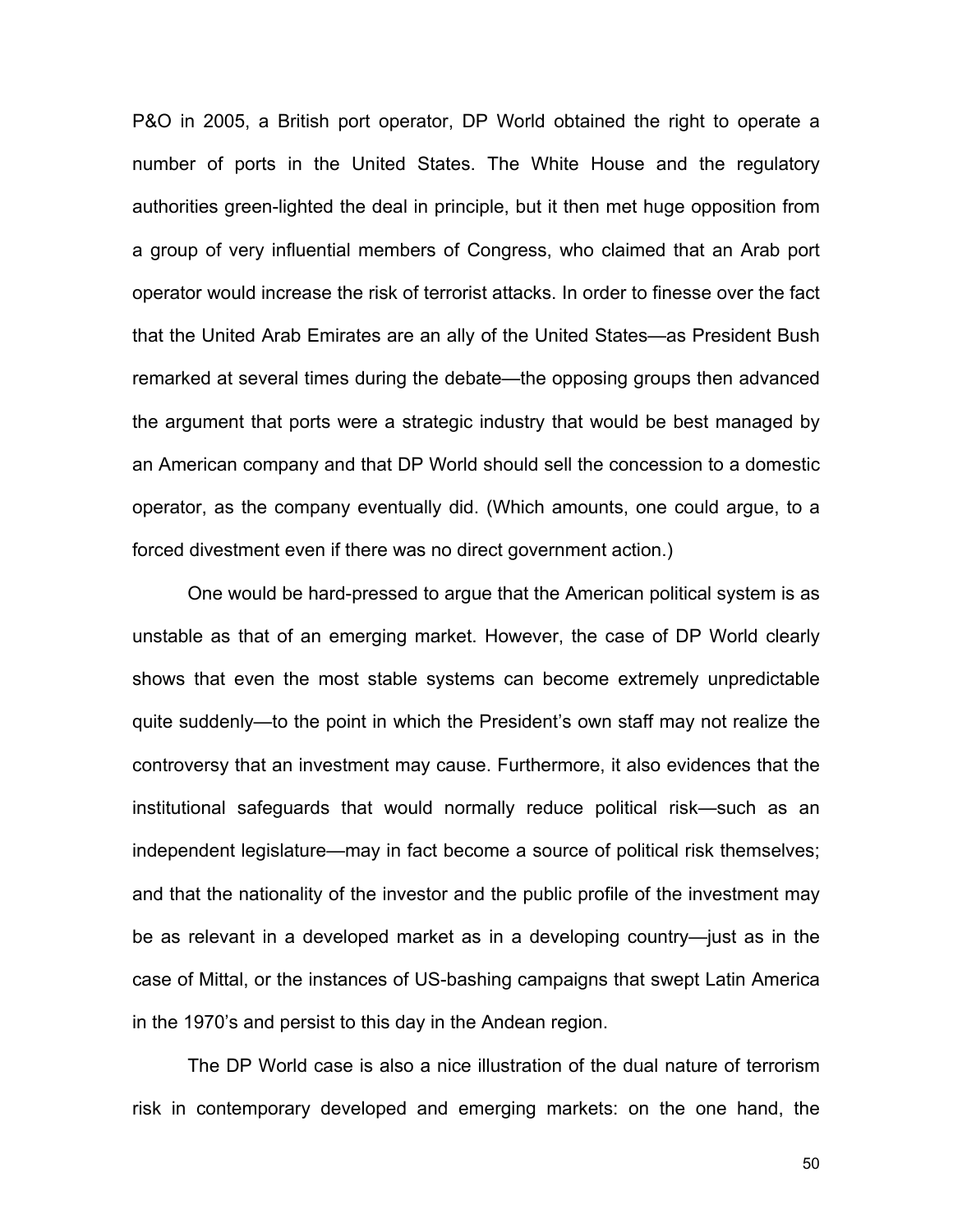investors may suffer losses as a result of terrorist attacks that disrupt their operations or damage their physical assets, a text-book if relatively newly prominent case of political violence risk which is included in most insurance policies and risk models alongside other varieties, such as potential damages resulting from insurrection—including guerrilla kidnapping of personnel, as occurs in Colombia—and damage resulting from civilian protests, which tend to be more common—or more precisely, almost exclusive—to emerging markets. On the other hand, they may also be affected by the measures adopted to prevent terrorist attacks, such as extended and costly inspections at ports of entry—a huge issue for "just-in-time" business models—when not outright political interference based on nationality and other characteristics that may be perceived to be correlated with a higher terrorism risk, and which may not be evident at first—which in turn are more common, although not exclusive, to developed markets.

Taken together, these cases also serve to illustrate the paradox of democratic regimes and political risk exposure and its corollary for democratizing emerging markets: as popular participation increases, reducing the risks associated with authoritarian regimes over extended periods of time—most notably, that of political violence and radical change—it also empowers a broader array of actors to affect an investor's economic interests, by granting them legitimacy and influence that in the past was constrained to a handful of powerful economic and bureaucratic interests; or by making it more difficult for host governments to crack down on violent or non-violent groups that present a physical obstacle if not an outright threat, to the investor's interests (Wells, 1998). Moreover, in the context of open democracies, this uncertainty stems not only from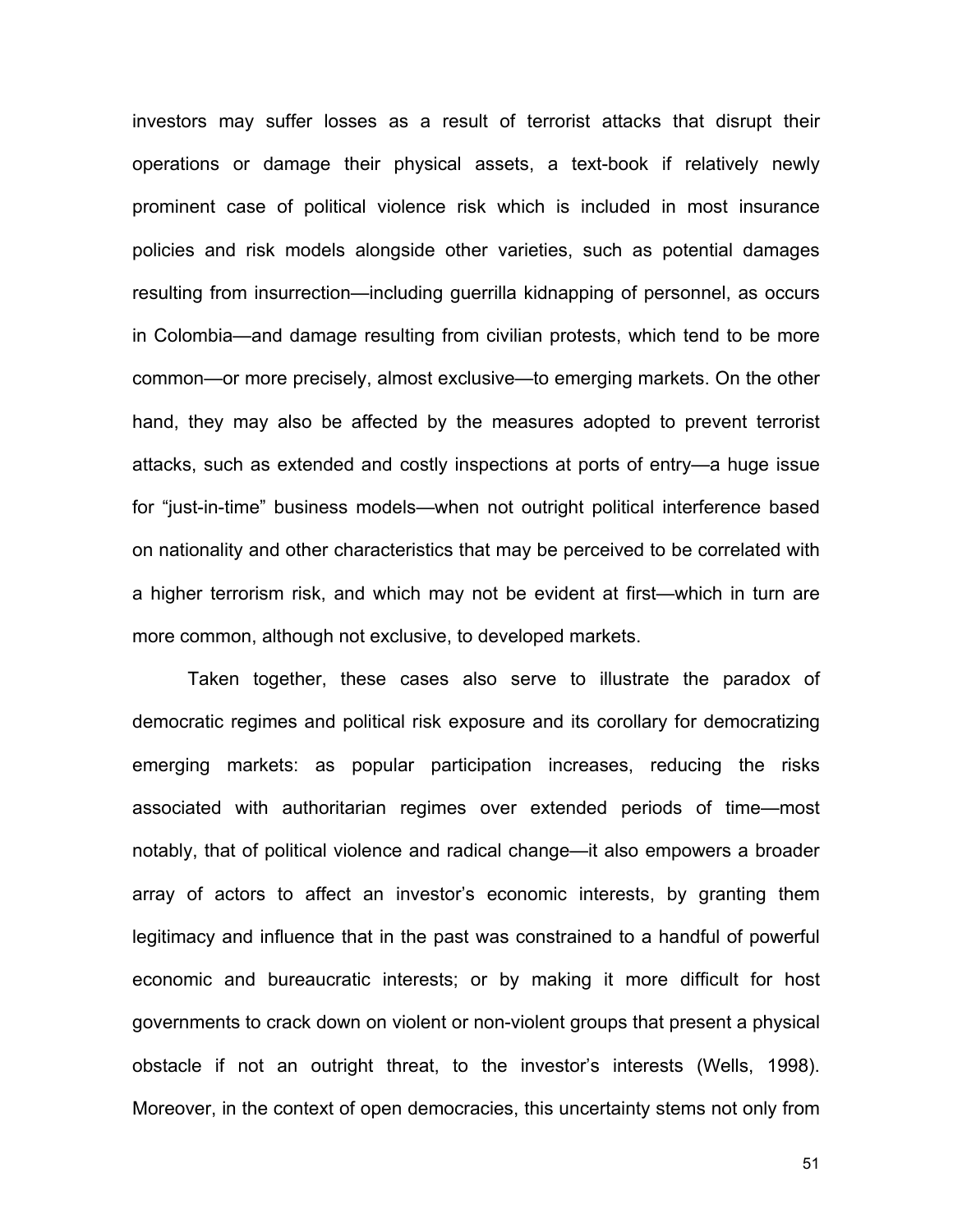domestic actors in the host country but also from activist networks and other interest groups in the investor's home country and at a global level (Simon, 1984; Keck and Sikkink, 1998). The governments of Pakistan and Malaysia, to cite a widely publicized case (Klein, 1999), may be able to shield Nike from domestic criticism stemming from its use of contractors that employ children and women in less than adequate—from a Western perspective—labor conditions. And they may even be justified in doing so, on the grounds of their sovereign right to enact the labor standards and public demonstration laws they deem appropriate within their jurisdiction. But they are not able to prevent US- and Europe-based activists from calling for boycotts against the company's products in its most profitable markets or even forcing Nike to terminate its outsourcing contracts for fear of losing lucrative business from universities and other politically conscious consumers.

Thus far I have analyzed a broad range of risks that are common to both developed and emerging markets. And even though my analysis is far from exhaustive, it would appear to corroborate earlier findings about the converging pattern between developed countries' and emerging markets' risk, in which the former are becoming riskier and the latter safer (Diamonte et. al., 1996). This is not to say, of course, that all systems are equally risky. To the extent that emerging markets may be more likely to promote and protect the interests of "national champions"—both state-owned and private—or their governments may prove to be more receptive to their lobbying efforts, one may still be able to make the case that they are riskier for a wider variety of industries and investors, as opposed to very specific and perhaps exceptional cases. What's more, even though state-owned monopolies in strategic sectors such as utilities and the petroleum and mining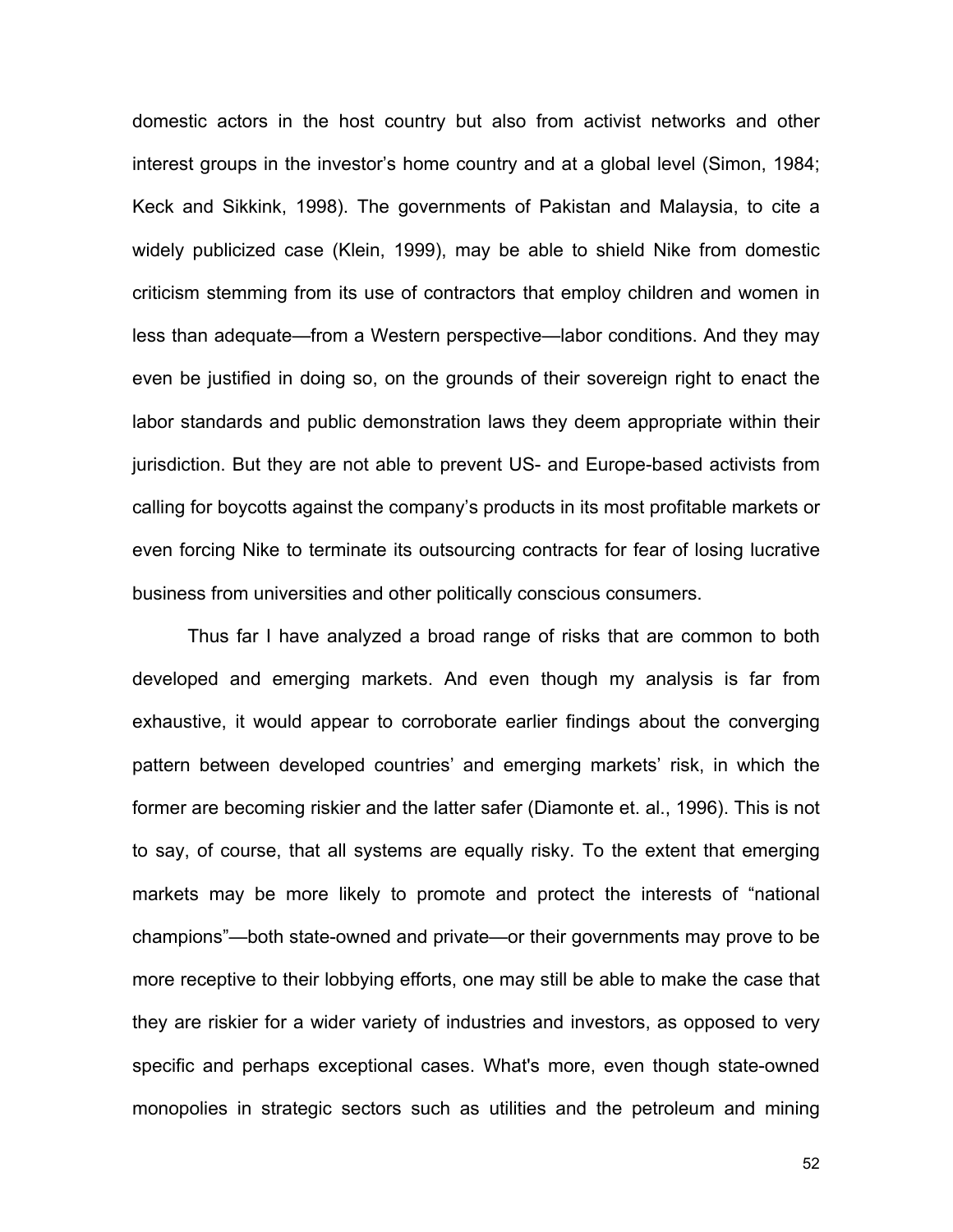industries have been all but eliminated in even the most statist of developed nations—as the recent efforts to eliminate the last vestiges of government majority ownership and control in the gas monopolies of Spain and France demonstrate this is clearly not the case in most emerging markets. The Chinese government, for instance, has retained control over the vast majority of the industries it has liberalized through majority or controlling stakes; and the government of Russia has moved to increase its grasp over the petroleum industry after the initial impetus for the liberalization of the sector—going to the extent of prosecuting the former communist leaders that had established themselves as industry titans in the years following the demise of the Soviet Union. In Latin America, the Mexican government has hinted that the State's monopoly over the upstream activities of its petroleum industry will remain tightly in place for the foreseeable future, as will do the ban on foreign participation in downstream activities—which include gasoline and diesel retail operations. And, according to its own industry regulators, it still has a long way to go in adequately enforcing its own competition laws when it comes to the interests of the former state-owned telephony monopoly and current dominant player, Telmex ("Mexico competition chief urges telecoms reform", Financial Times, March 14th 2006).

These two examples point to the crucial characteristic of emerging markets: the fact that they are, justifiably or not, perceived to be more prone to affecting investor interests in a discriminatory or arbitrary fashion. This would also be the case of exchange controls. Currency inconvertibility results when a government enacts regulations that prevent local companies and individuals from converting their holdings in local currency to their home country currency. Transfer restrictions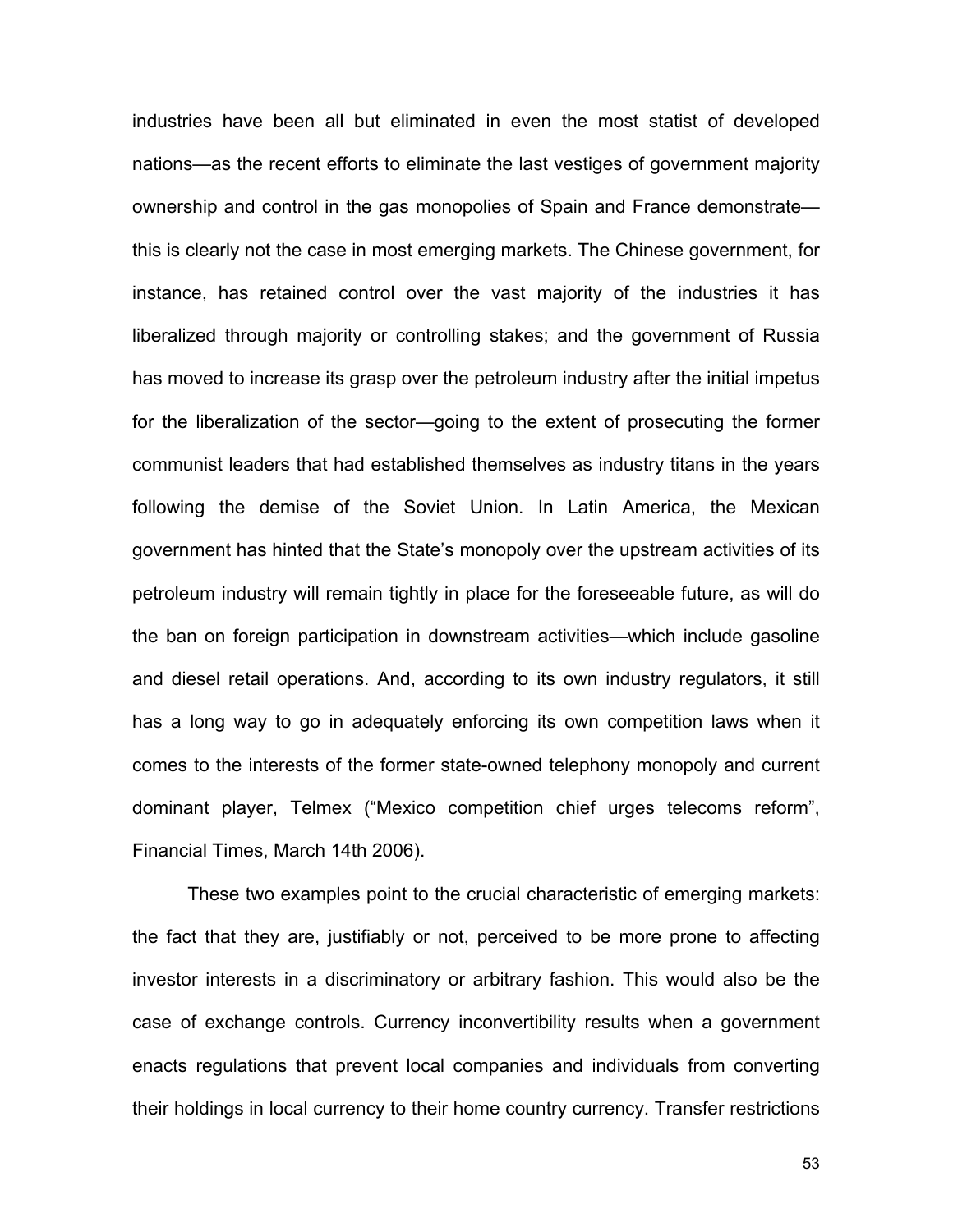on the other hand occur when the government implements new regulations limiting the ability of investors to transfer money abroad. The investor would therefore be unable to convert the profits in local currency to dollars; or to receive payments fees, debt service, dividends, payments for purchased goods—from its subsidiaries and clients. These risks are different from the risk of devaluation—although one could think of circumstances in which the two would occur closely to each other, such as times of economic crisis—in two key aspects: first, whereas a devaluation might reduce (or increase) the value of the cash flows that are affected, this is not the case of currency inconvertibility or transfer restrictions, which would eliminate the cash flow entirely—at least for the time the measure lasts. Second, and perhaps more importantly, the risk of devaluation is mainly derived from macroeconomic factors but also, albeit rather indirectly, from political ones; whereas the risk of currency inconvertibility and transfer restrictions is mostly dependent on political factors, that is on the preferences of policy-makers.

Given the definition of political risk I outlined before, i.e. political risk as a function of the potential effects of government actions and political events on investor returns, it follows that it is positively correlated with a) the government's ability to regulate, tax and otherwise interfere with economic activity; and b) the frequency and scope of disruptive political events. Also, and perhaps more importantly, it suggests that the basic principle underlying partisan PBC models, i.e. that governments will manipulate policy as a result of partisan considerations, is applicable to a wider range of cases, and not only fiscal and monetary variables, but that opportunistic considerations would not play a significant role.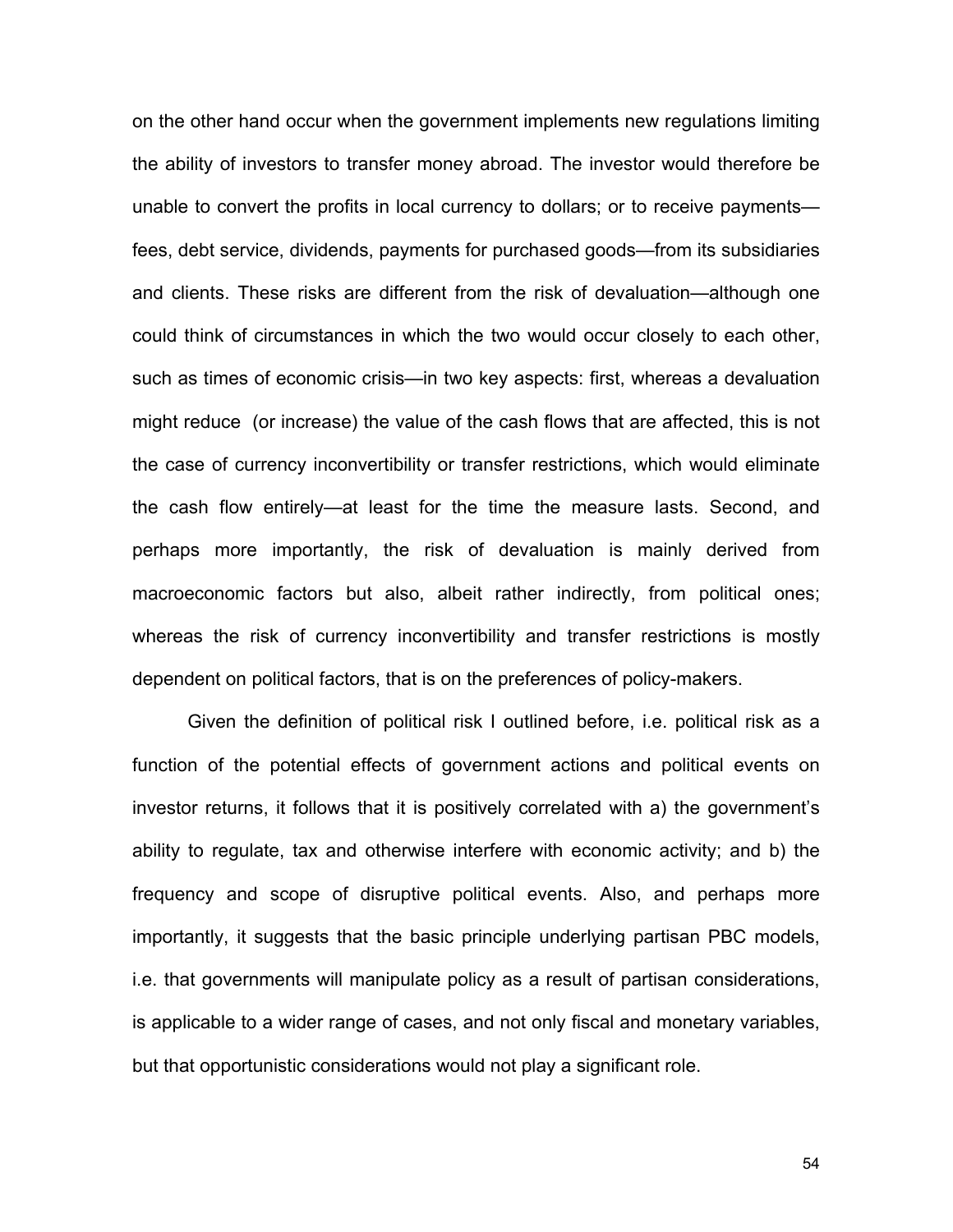## *The obsolescing bargain, then and now*

Broadly speaking, the original obsolescing bargain model posits that the investor's bargaining power peaks in the early stages of the project, when she is still able to withdraw her investment or halt the development of the project with minimum losses. Assuming that the host government is not able to replicate the project and its associated benefits—the technology, managerial know-how and capital that the investor provides mostly, but also the marketing channels it may have access to on its own or by enticing another foreign investor to take the place of the original one, the investor would then have a higher bargaining power. Failure to comply with the original terms of the investment—or to agree to more advantageous terms for the other side—on the part of the host government would then result in its losing the deal—i.e. in "no-entry". The power relationship changes, however, as the investor incurs increasingly larger sunk-costs—building the project's facilities, training the local workforce—that cannot be recouped in the event she decides to leave. The government is thus increasingly able to alter the terms of the original agreement to better suit its interests—or, for that matter, those of a successor regime—if not to expropriate the investment. This problem is particularly acute in those industries in which the added value of foreign participation drops precipitously after the major capital investments and technology transfers have taken place. This was the case of the petroleum industry after the supply shocks of the 1970's. After the increasing number of independent oil companies vying to provide technical services and the windfall from oil exports profits taxes reduced the need for the technical expertise and capital of the major oil companies in the 1960s, the fear of a global supply shortage all but eliminated their last competitive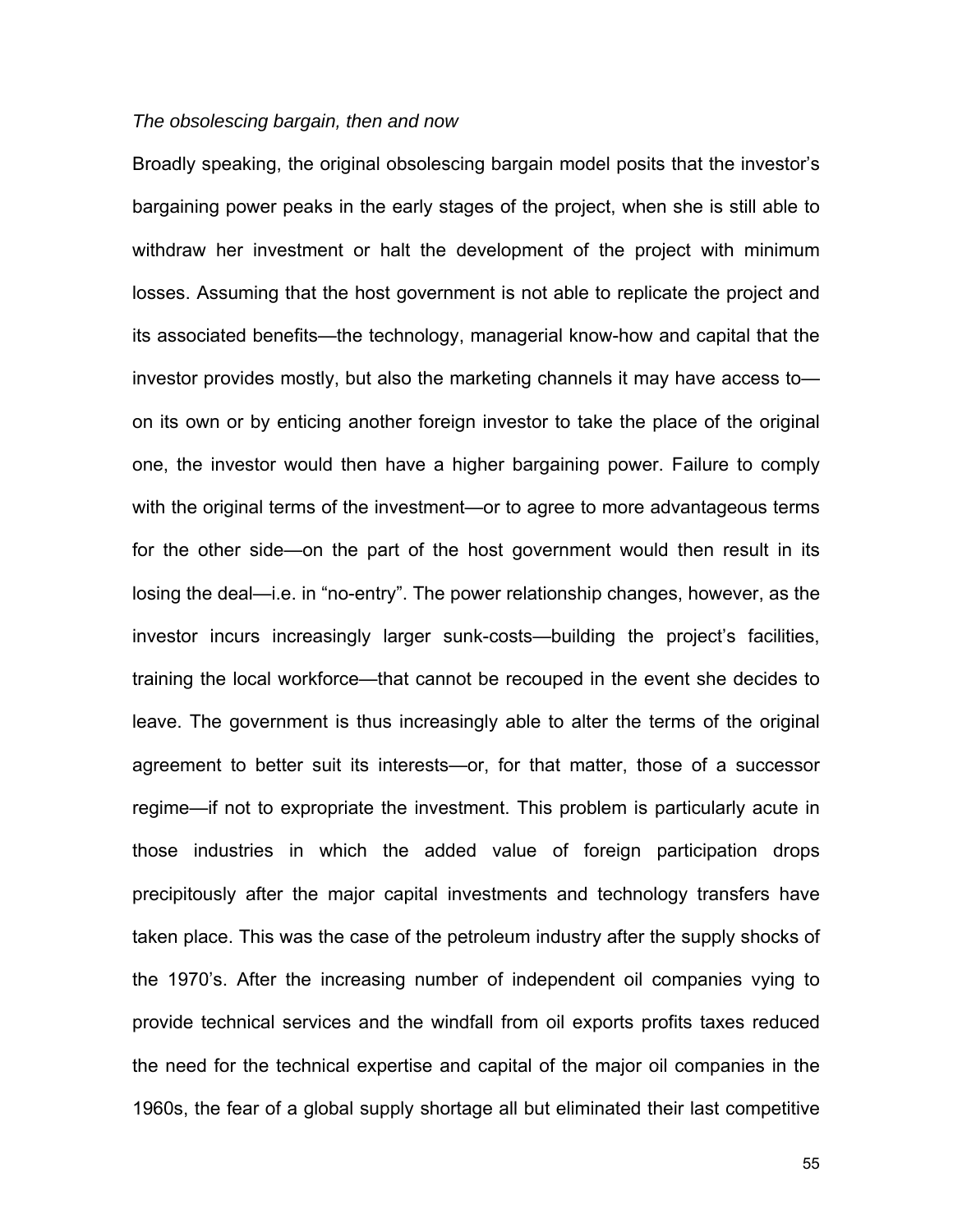advantage, their control over distribution channels (Vernon, 1981)—in fact, many state-owned oil and gas monopolies that were created after the first wave of expropriations acquired other private companies to establish their own refining and retail operations in the US and Europe such as PDVSA's Citgo in the US.

The dominance of the model in the political risk literature attests to its predictive power and insight, but some authors have introduced enhancements to it that are worth considering. Eden and Molot (2002), for example, note that the entry of a second-wave of MNC's changes the dynamics and outcomes of sequential bargains, increasing the importance of firm rivalry and the corporate governance of the industry as determinants of the likelihood that the host government will attempt to change the rules of the game throughout the life of the investment. However, two developments in particular, the incorporation of reputation factors and international investment protection agreements, merit particular attention.

Drawing on the literature on game theory, Veugelers (1993) proposes that the contemporary State-investor bargains are better understood in the context of the host country's desire to build a reputation as a safe destination for foreign investment. In a one government, one investor scenario implied by the obsolescing bargain model, an opportunistic government is clearly better off by appropriating  $16$ the investment—or for that matter changing its regulatory framework to better suit its interests but stopping short of appropriation—although the investor may still be able to make this option less attractive for the host government by introducing enforceable arbitration clauses, by credibly threatening retaliation by her home

<u>.</u>

<span id="page-55-0"></span> $16$  For the purposes of this paper "appropriation" is used as the equivalent of both expropriation and measures amounting to expropriation.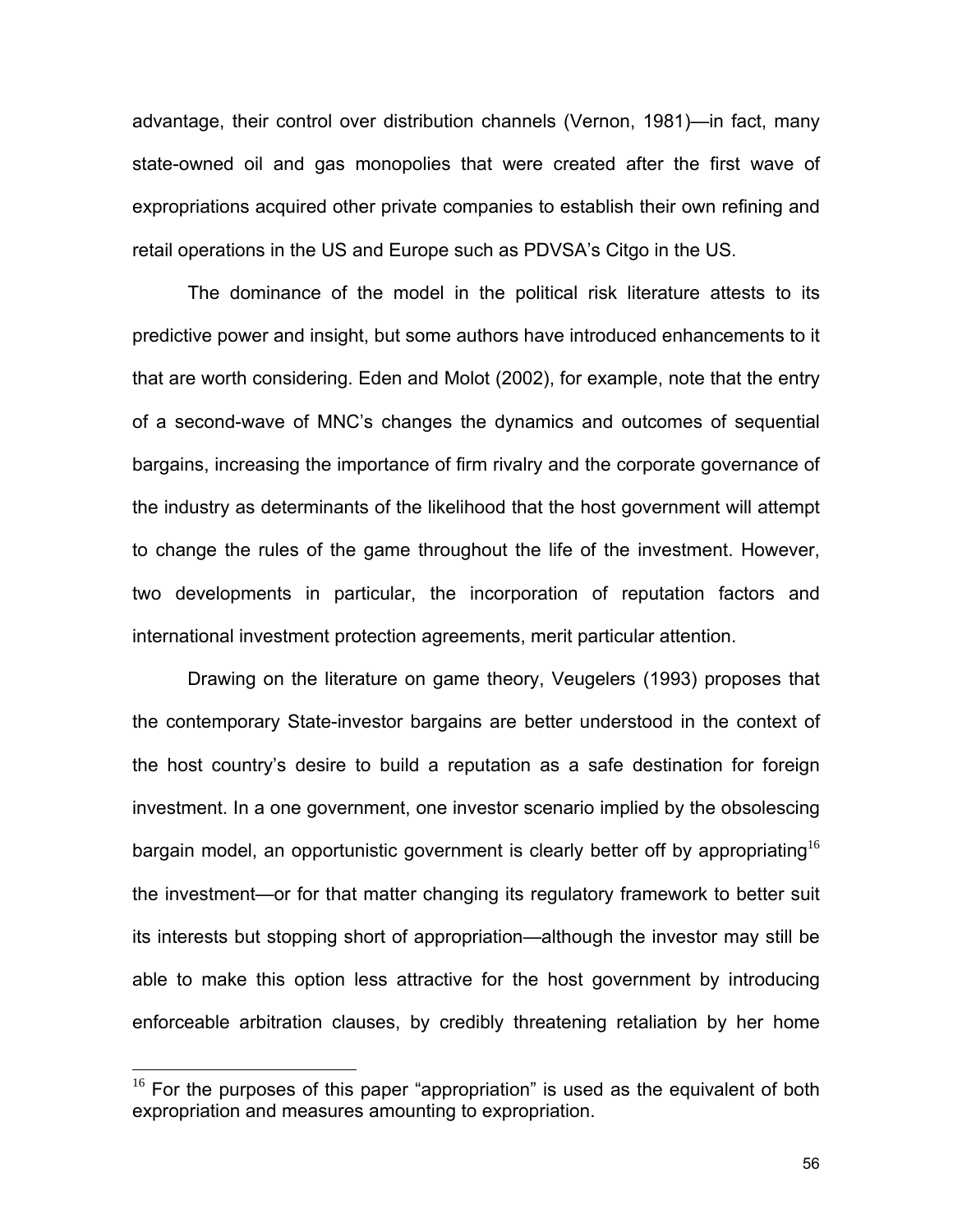government or by creating local interests aligned with her own—through jointventure agreements with a powerful local monopoly that require continued transfers of technology, for example.

Reputation considerations enter the game when the host country is not dealing with a single investor in a one-shot game, but rather with a stream of future investments and its current government's horizon is long-term. (A regime that faces a high probability of being replaced or deposed might find it more expedient to behave opportunistically because it is only concerned with short-term gains and may not be around for another round of negotiations.) This would be a "reliant" type of government, which Vuegelers defines as one that: a) operates within a relatively infallible legal structure that guarantees near-perfect enforceability of contracts, even when the government is involved, i.e. the decisions of the courts are impartial and the awards are always enforced even if one of the parties to the dispute is a government body—NAFTA comes to mind—; or b) faces the prospect of significant retaliation from the international community; or c) is particularly committed to a particular type of investment; or d) is committed to protecting investments as a matter of principle.

Since the government knows whether it is opportunistic or reliant, but the investor does not, past behavior becomes crucial in defining investor expectations. If the government behaves opportunistically at one point, investors will tend to assume that it will do so in the future and may therefore ascribe a higher value to a no-entry strategy. That is, it will assume that the probability of another appropriation is so high that the potential returns on her investment are simply not worth the risk—or more precisely, that will require returns so high that they may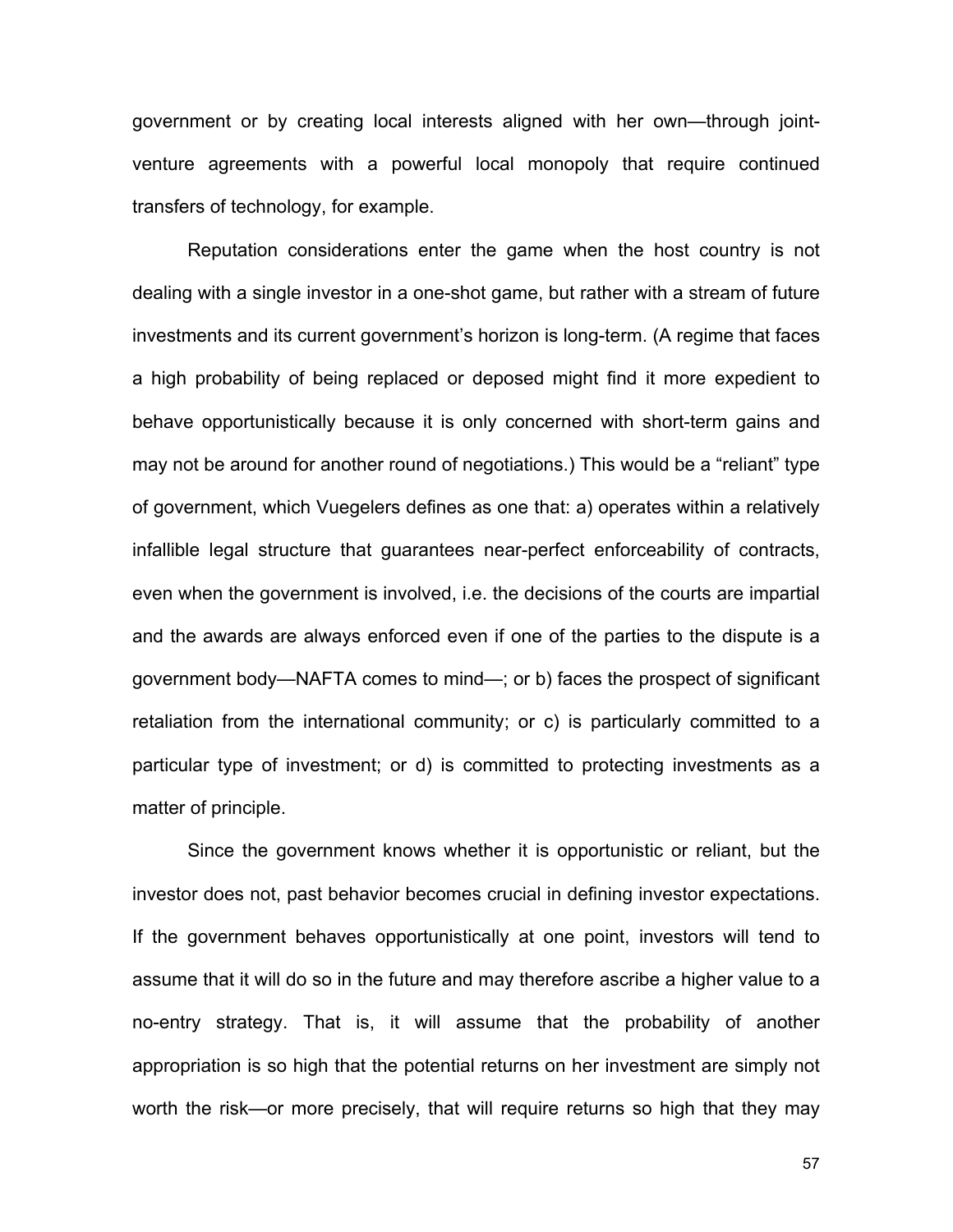make the investment economically unviable. Conversely, if the government behaves reliantly for a given period of time—say, during the first wave of investments taking place after an appropriation—the expectation of opportunistic behavior would either a) be revised downwards or b) remain unchanged. Of course, if no entry occurs after the first instance of opportunistic behavior, there will be no change in investor expectations. It follows then that emerging markets, plagued by their own past appropriations and politically-motivated affectations of foreign investor interests—even if they were undertaken by previous authoritarian regimes that are not connected to the current democratic ones, as is the case in most Latin American countries—bear the burden of proof in a manner that their developed counterparts do not.

This "burden of proof" problem helps to explain the emergence of two-tier bargain process that characterizes the current environment of most emerging markets and particularly Latin American ones. The two-tier bargain process proposed by Ramamurti (2006) comprises two negotiation levels: the first takes place between States—the home country and the host—either bilaterally or in the context of multilateral negotiations, as well as between States and international financial institutions (IFI) such as the IMF; whereas the second could be characterized as the traditional State-investor bargain process. First-tier negotiations would thus include, albeit not exclusively: bilateral investment treaties (BIT) and regional and multilateral agreements that incorporate investment provisions, such as NAFTA; IMF loan packages that incorporate the requirement of structural adjustments in the borrower's economy that are relatively irreversible, such as privatization; World Bank project agreements that entail similar changes;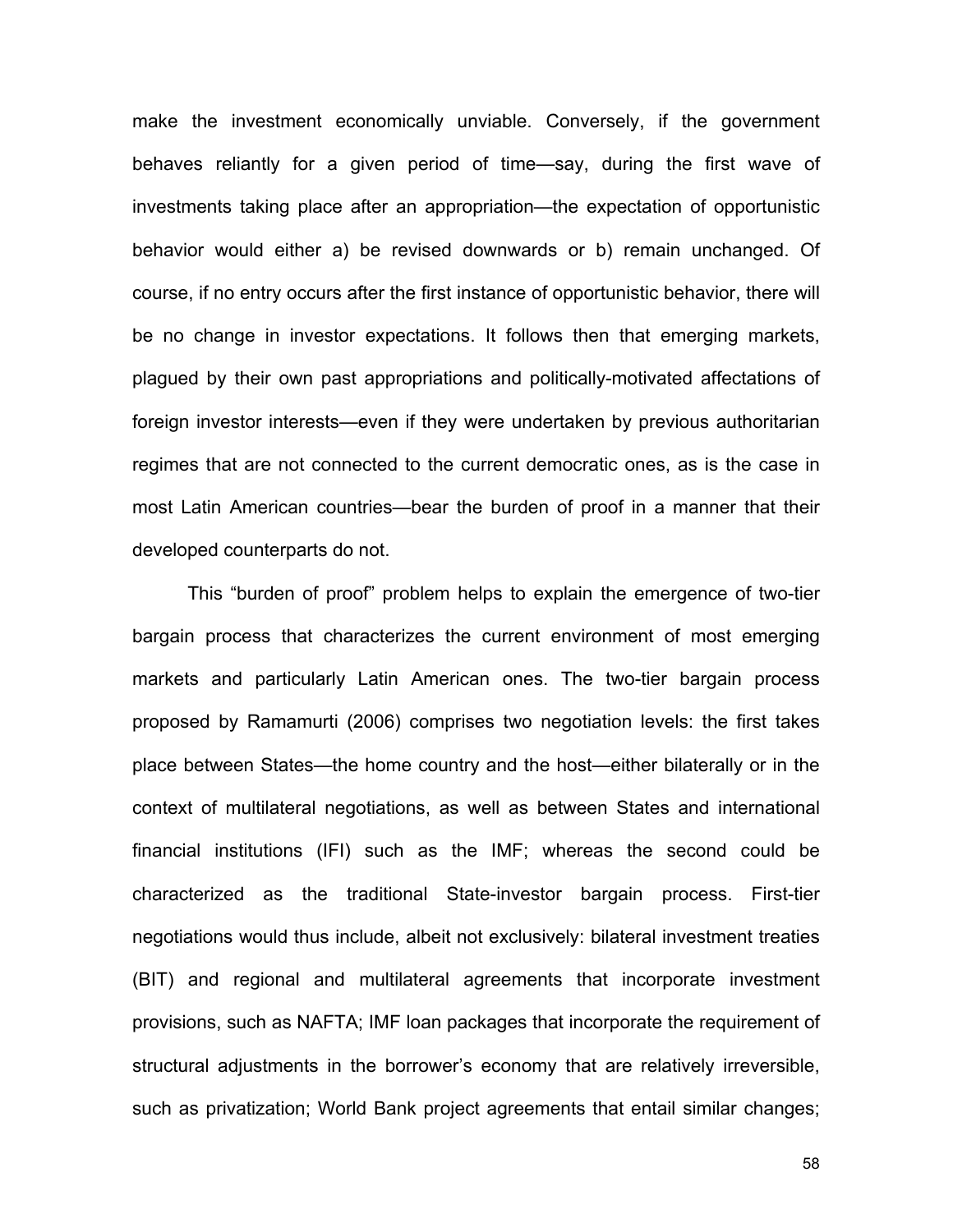and WTO accession agreements. Second-tier agreements would include the specific negotiations between an investor and the host country that take place within this framework, such as tax-incentives for a particular investment, specific arbitration clauses, and other micro-level issues.

Developed countries promote these agreements because it reduces the uncertainty faced by their investors and exporters abroad, enabling them to capture the competitive advantages associated with emerging markets—lower costs, market access—with lower transaction costs. (Although, as in the case of NAFTA I discussed before, these protections might turn against them.) And a similar reasoning applies to IFI's and emerging markets: in as much as FDI is associated with development, and the availability of FDI is constricted by the conditions in the host country, it is in their best interest to promote the introduction of measures that reduce risk and uncertainty for foreign investors. Furthermore, trade agreements reduce uncertainty for all parties, not only developed ones, by establishing clear and enforceable rules for market access and thus reducing their ability to impose arbitrary restrictions to trade.

A typical modern BIT would include some if not all of the following provisions $^{17}$  $^{17}$  $^{17}$  (Peterson, 2004):

1. *Absolute standards of treatment.* This are usually included in a clause stating that the investments covered by the treaty—which are usually limited to those established after the treaty enters into force—should be subject to "fair and equitable treatment". In principle, this would preclude a government from

1

<span id="page-58-0"></span> $17$  In principle, these provisions affect all industries and sectors, except for the ones that are explicitly excluded in the treaty—as would be the case of "strategic industries" such as utilities and mining.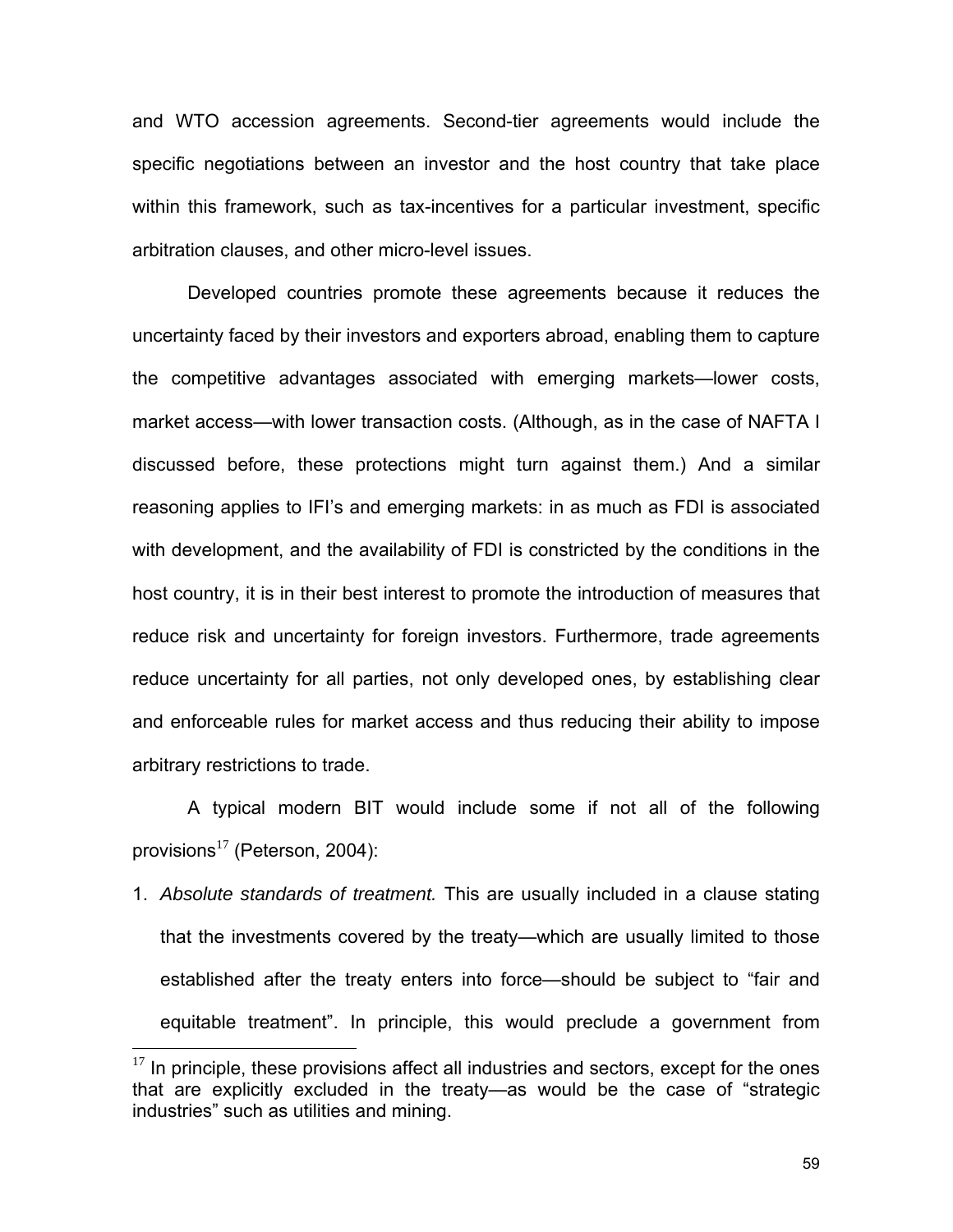enacting discriminatory regulations against a particular investor or acting in a way that may be construed to be "unfair" to its interests. Most treaties also apply the relevant protections to the post-investment stage—i.e. not covering the expenses undertaken during the exploration and planning phase of the project.

- 2. *Relative standards of treatment.* These are usually reflected in clauses mandating that foreign investors be treated at least as well as the domestic ones ("National treatment") if not better; as well as in clauses establishing that the investor should have access to the protections afforded by the treaty or by a BIT signed with a third party that affords more rights to investors (Most-favorednation treatment, or MFN). The effect of MFN clauses is to prevent the host country from discriminating between foreign investors, favoring a preferred trading or investment partner.
- 3. *Protections against expropriation or nationalization.* These include protections against both outright expropriation and measures amounting to expropriation such as the one I discussed above.
- 4. *Dispute settlement protections.* These usually take the form of clauses establishing the right of the investor to have recourse to dispute settlement mechanisms other than the host country's judiciary system. This may include State-State mechanisms, such as WTO panels or State-Investor arbitration procedures, such as the ones carried out under the auspices of the International Centre for the Settlement of Investment Disputes (ICSID) of the World Bank. The fundamental assumption underlying these clauses is that local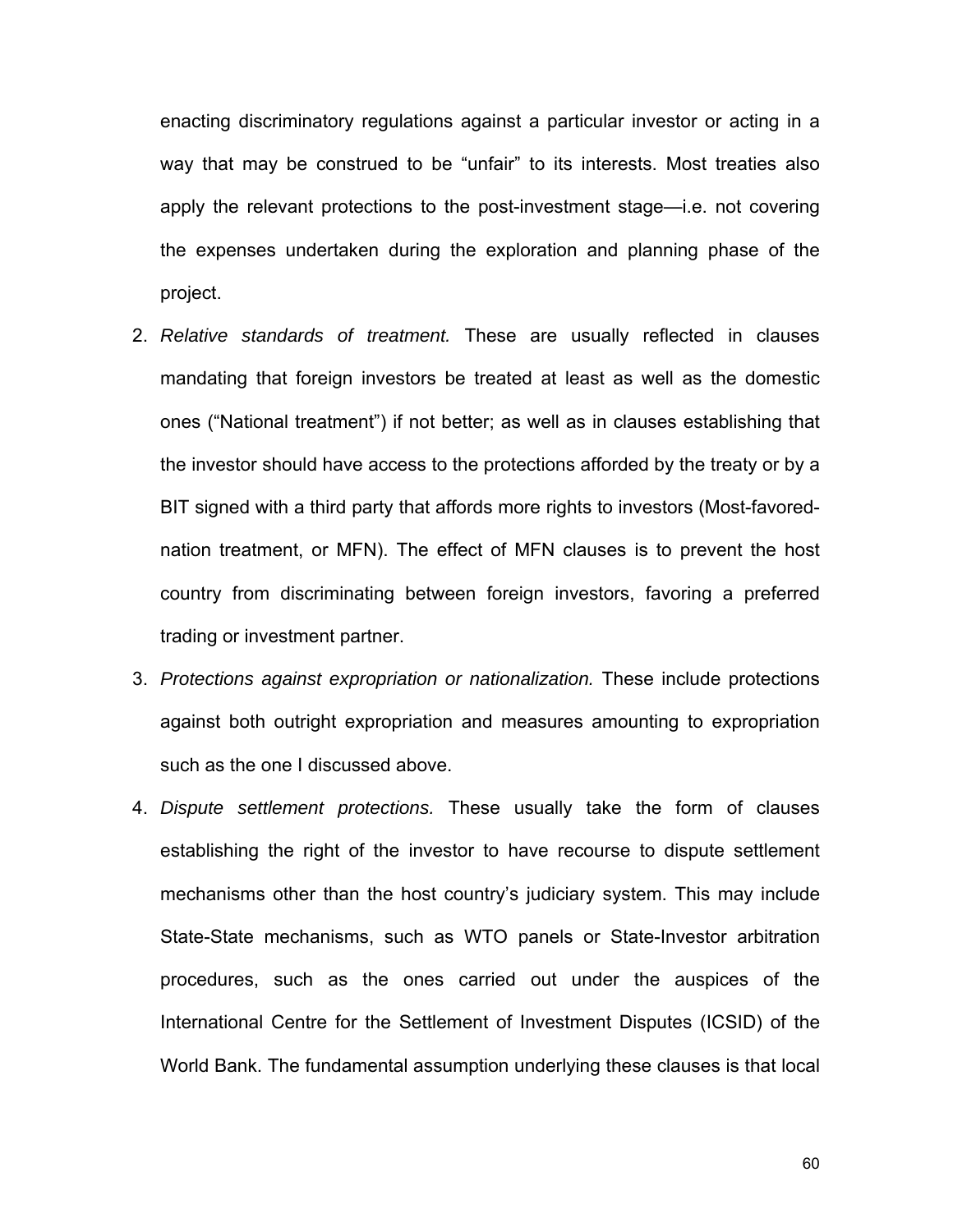courts are unreliable, which is a common concern when dealing with emerging markets.

5. *Other protections.* Many BITs include provisions to the effect of guaranteeing the investor's right to repatriate profits. Some provide for protections against political violence on the part of the host government. And finally, a small number of treaties contain provisions that prevent the host government from imposing restrictions with regards to the nationality of key employees, as well as from implementing regulation that forces the investor to fulfill certain performance requirements—say, for instance, that 50% of the total production must be exported.

These versions of the obsolescing bargain model are fully applicable to electoral processes in Latin America. However, modeling the risk of disruptive policies requires us to disregard opportunistic PBC variables, focusing instead on partisan ones. Recall that the PBC model was defined as:  $p_{t+2} = (B_t E_t + I_t) +$  $(S_{t+1}E_{t+1}+I_{t+1})$ , where  $p_{t+2}$  represented the likelihood of economic instability after the elections, and it was composed by the probability of expansionary policies before the elections and right after. If we expand the range of possible policies in times t and t+1 to include expropriation and other political events that might have an effect on the returns of a direct investment<sup>18</sup> ("disruptive policies") and we define  $r_{t+2}$  as the future probability of their taking place in a period relevant to the investor after the elections, we should find that the basic relationship between partisan incentives and government policy suggested by the model would hold in principle—

<u>.</u>

<span id="page-60-0"></span> $18$  As I already showed, PBC considerations are already accounted for in the variables that matter most to portfolio investors.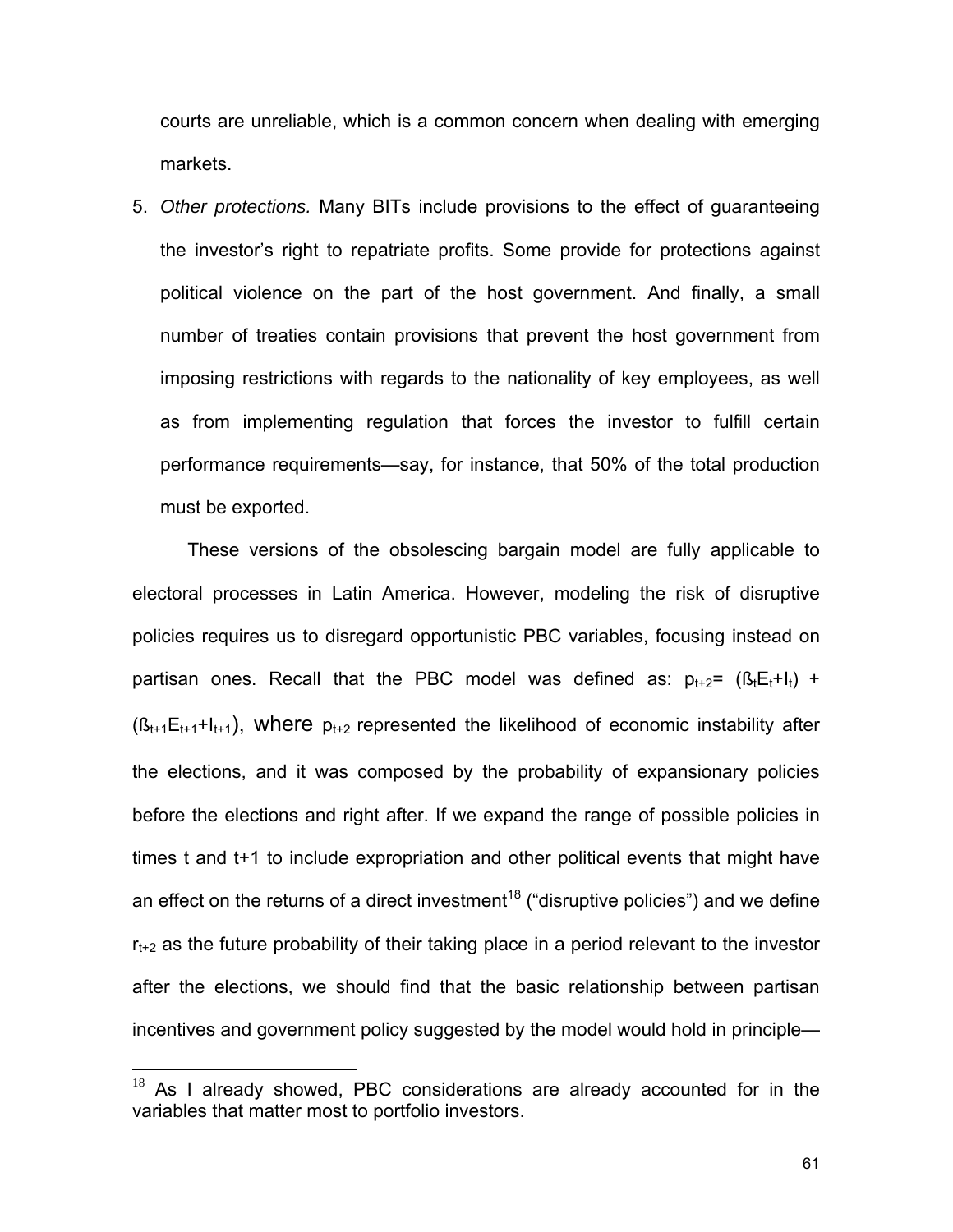with the applicable caveats—but not the one between opportunistic electoral incentives and incumbent policies, as per Veugeler's formulation. That is, the risk of major disruptive policies is not a function of the time to the elections (ß) but rather of the specific cost of the policy, defined not in broad macroeconomic terms but case-specific ones—e.g. the cost of expropriating two otherwise identical companies might not be the same, provided that one of the investors is protected by his government and the other one is not—and of the ideological preferences of the leading candidate:

# $r_{t+2} = I_{t+1} - E_{t+1}$

This formulation assumes that the preferences of the incumbent do not matter, i.e. that the incumbent will not implement direct and broad-scale disruptive policies such as expropriations solely as a result of the elections, but its successor might do so should it find expedient and compatible with its own preferences—and regardless of electoral considerations. This assumption is derived from the insight of Veugeler's game: if we assume that the incumbent is actually trying to win, it has every incentive to signal that it is a "reliant" type and is thus unlikely to undertake any policy that would undermine this strategy. (Of course, in the hypothetical case in which the incumbent plans to bring the system down, cancel the elections and move to autarky, this would not be the case.) The assumption is also corroborated by the available empirical evidence: in the broadest samples of nationalizations or expropriations—the most noticeable instances of disruptive policies—there is no instance of an expropriation undertaken solely or even primarily for electoral concerns (see Minor, 1994). To be sure, there are some that took place in the context of electoral periods, such as the nationalization of the Mexican banks in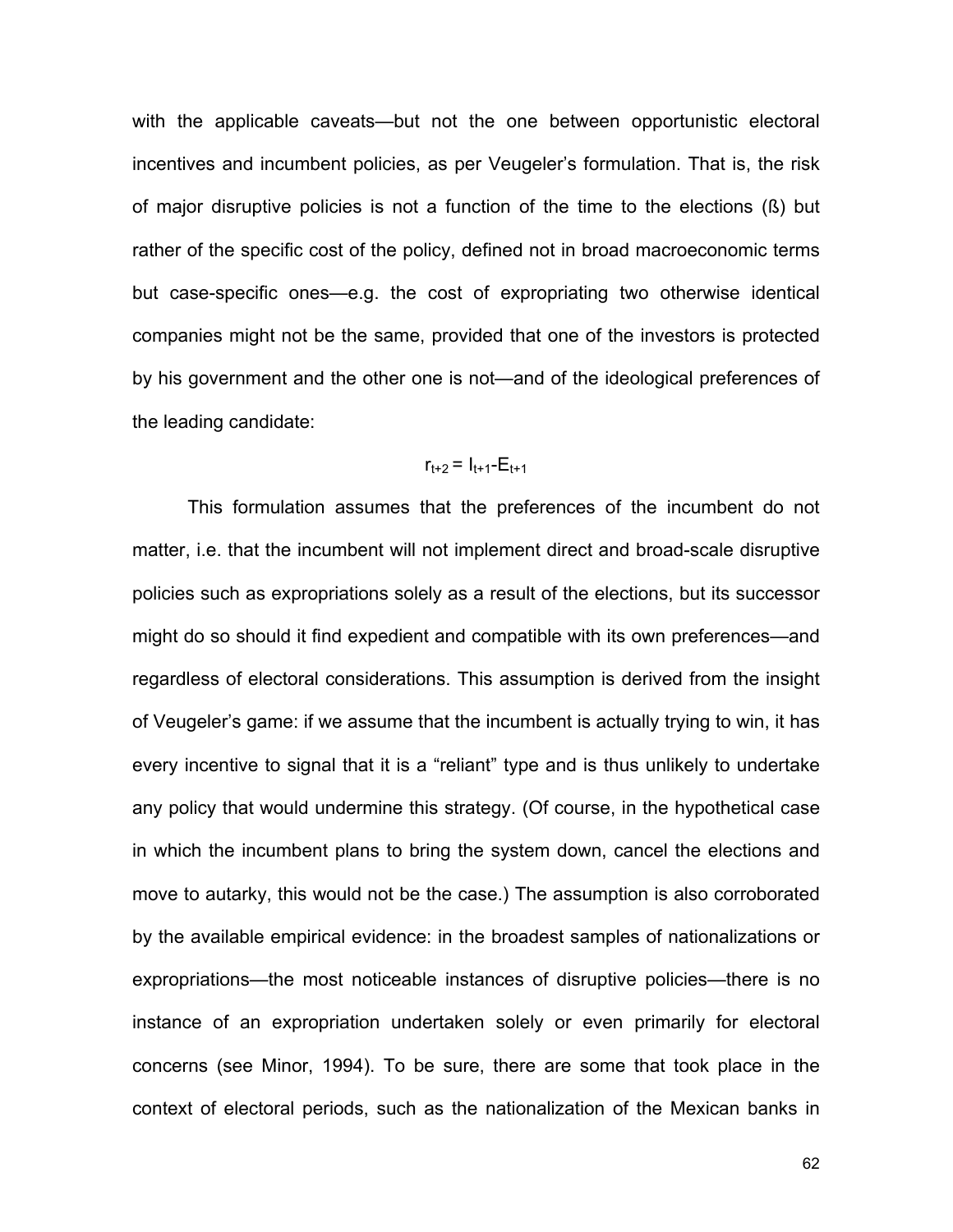1976. However, the ostensible objective of the expropriation in that case was not to prop the incumbent's position—the PRI had no challenge—but rather to exert control over private capital, which was fleeing the country as a result of the worsening economic outlook. This is also the case of the recent expropriations and tax-rate hikes that have taken place in Latin America after the victory of radical nationalist candidates: all of them occurred *after* the elections, when there was no significant electoral advantage to be had, but rather political and economic ones. For example, the alleged "expropriation" of the investment of an American company, SAIC, in Venezuela in 2002 was not linked to electoral or even "anti-American" considerations, but rather to the ongoing effort by the Chavez Administration to exert control over PDVSA, which at the time was controlled by openly hostile Venezuelan managers, with whom SAIC had been engaged in extensive and somewhat controversial business deals in the past. (Although the case became a US-Venezuela diplomatic issue after OPIC decided to pay the claim against the expropriation policy that the company had bought.)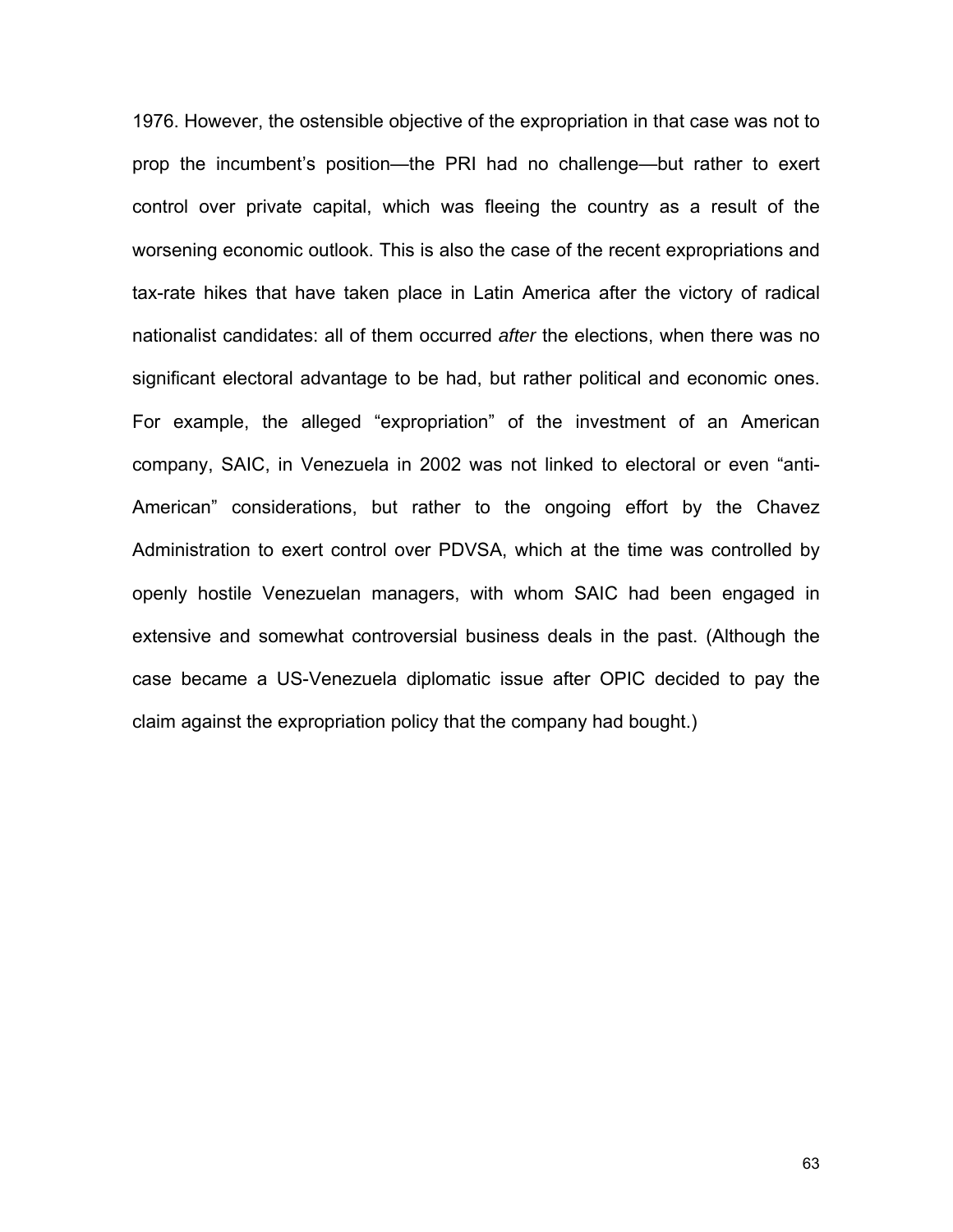#### **Figure 2. Top 50 emerging-market based**



<sup>1</sup> EM Asia includes Hong Kong. Source: UNCTAD (WIR, 2005)



### **Figure 3. Selected indicators of diversification for Brazilian and Mexican MNC's, 2003**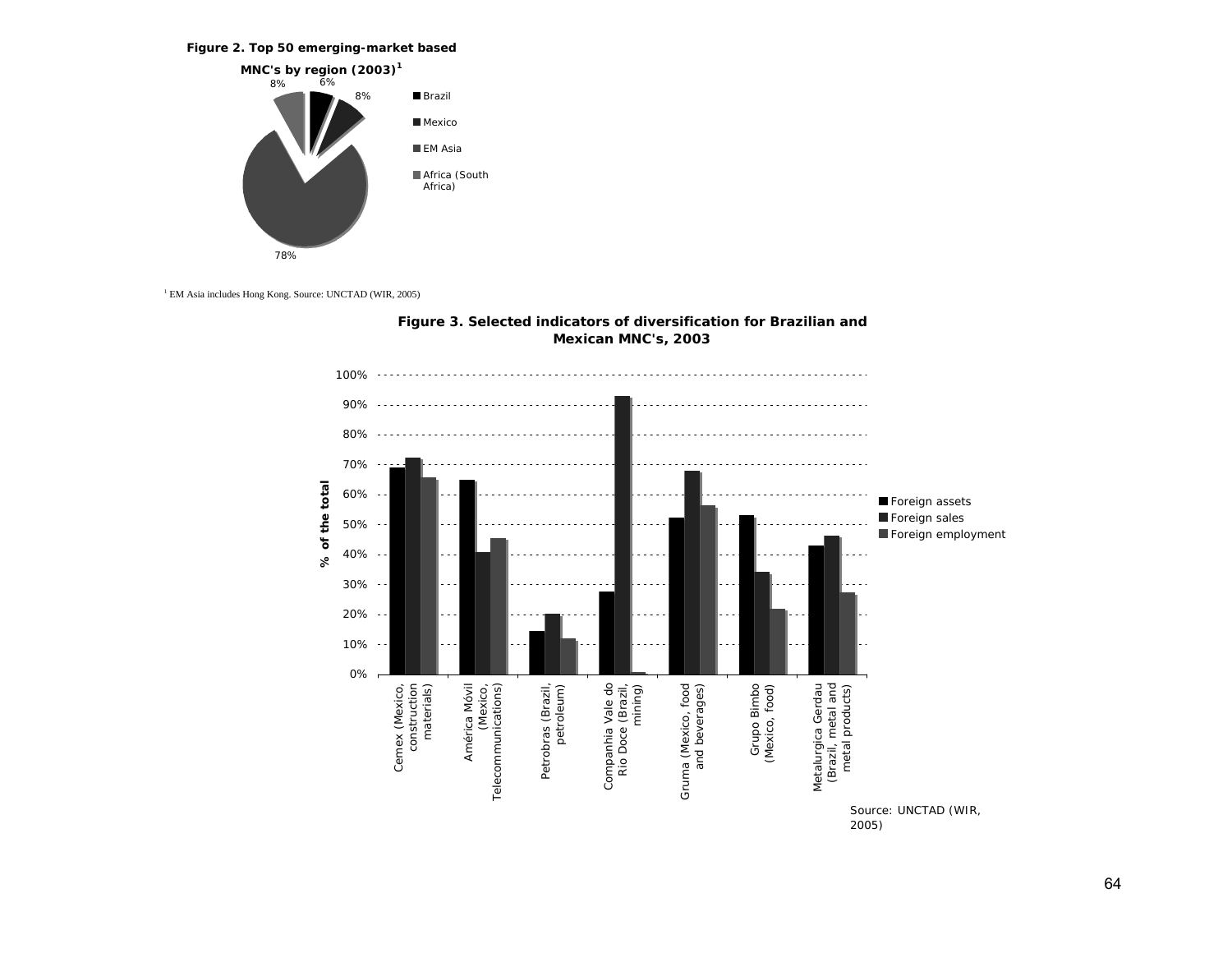# III. BRAZIL AND MEXICO 2006

Throughout this paper I have derived two types of electoral risk models: one based on the PBC theory (PBC model) and the other one on the obsolescing bargain (Disruptive Policies model). The first one posits that the risk associated with elections is largely economic and that it is a function of the partisan preferences and short-term electoral incentives. The second one suggests that we can explain a broader array of risks, namely those resulting from disruptive policies that may not have an effect on the overall economy but nevertheless affect some investors, by assessing the preferences of the leading candidate and the relative cost of the disruption for the government. However, I have also established that the models should be treated less as forecasting tools than as frameworks for the analysis, because they make a number of strong and questionable assumptions about the government's ability to manipulate policy and about what constitutes an "adequate" policy. Furthermore, in as much as they reflect general trends, they fail to capture the specific risk that may be borne by a given company. This is a common pitfall for most risk models (Oetzel, Bettis and Zenner; 2001) and mine are not, alas, an exception.

Having said that, I would argue that both models do shed some light as to why the current optimism about Latin American markets would be justified, and particularly so in the cases of Mexico and Brazil. Let's consider the case of Mexico first. Through the period comprising the second semester of 2005 and the first quarter of 2006, the "radical" former Mayor of Mexico City, Andres Manuel Lopez Obrador, led the opinion polls with an advantage that is varyingly estimated between 5% and 10% over his closest competitor, the incumbent party's (PAN)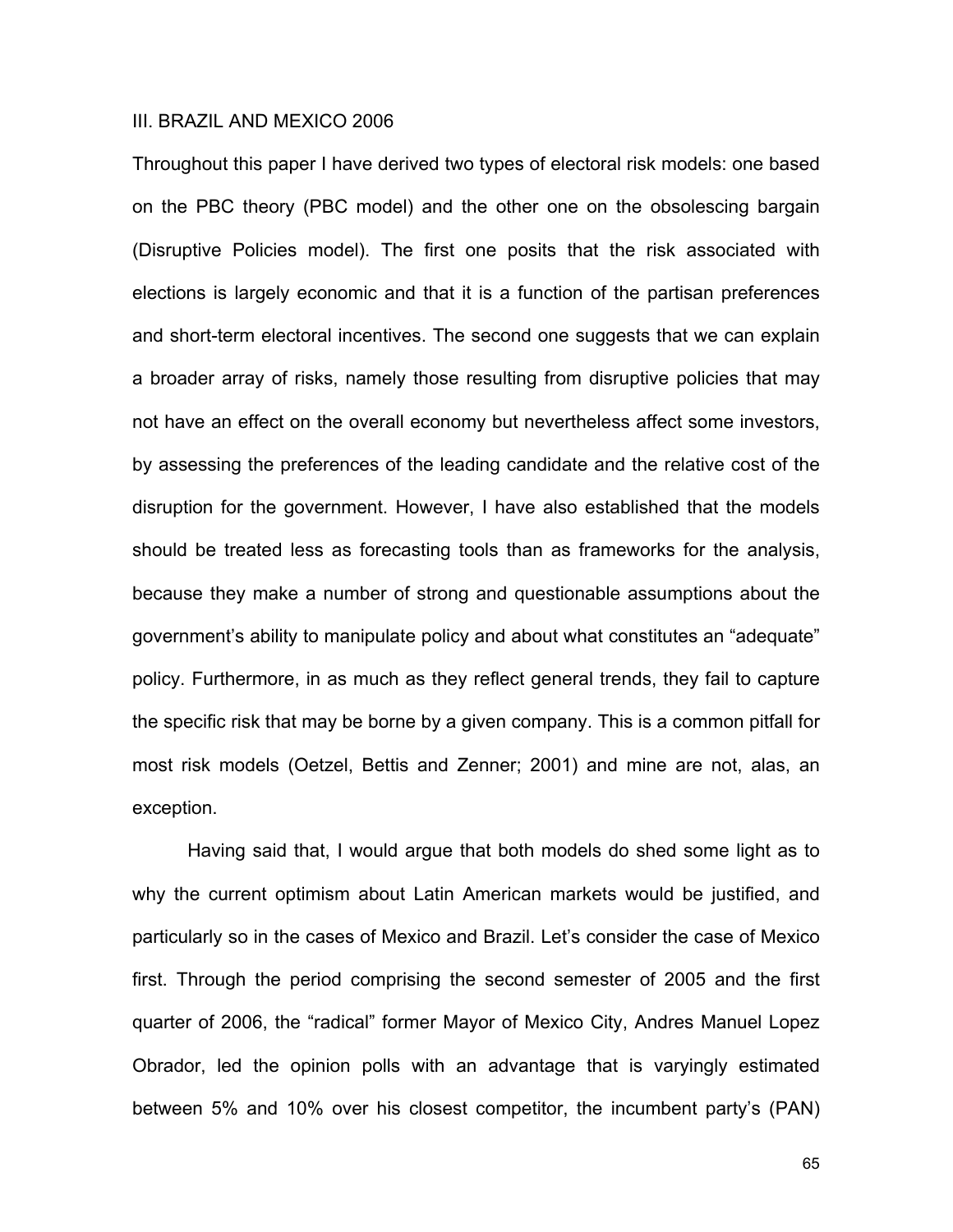candidate Felipe Calderón. In terms of the PBC model, this would lead to higher risk, since the incumbent would attempt to prop up its trailing candidate and the lead candidate has a stated preference for economic growth—higher values of  $\beta_t$ and  $I_{t+1}$ . However, as per the other provisions of the model, this risk is offset by: a) the relative low cost of implementing expansionary policies in the context of the petroleum markets boom, which in effect grants the government some spending leeway; and b) the commitment of the incumbent to maintaining primary surpluses. Thus, even though the discretionary spending during the January-February 2006 period rose 15.6% in real terms compared to the same period in the previous year, the primary surplus period-to-period is up 49.1% in real terms, aided by a 27.9% increase in petroleum-related income and lesser but nevertheless significant increases in other sources of fiscal revenue. And, if we are to assume that the present trend of net capital inflows, fueled by remittances and portfolio investments in the local capital markets will continue for the time being—a reasonable assumption—this spending leeway will most likely be extended to the next government, to the effect that even a fiscally profligate candidate would not have a significant impact in t+1. Finally, given the fact that none of the candidates appears to be in a position to garner a legislative majority, we should expect that any deviation from the current policy outlook would be constrained at best.

The disruptive policies model tells a similar story. While the increased probability of the victory of self-confessed nationalist would merit some concern in the context of the rise of radical governments in the region, the cost of implementing any broad disruptive set of policies is too high to be deemed plausible. On the one hand, there is the network of BITs to which Mexico is party,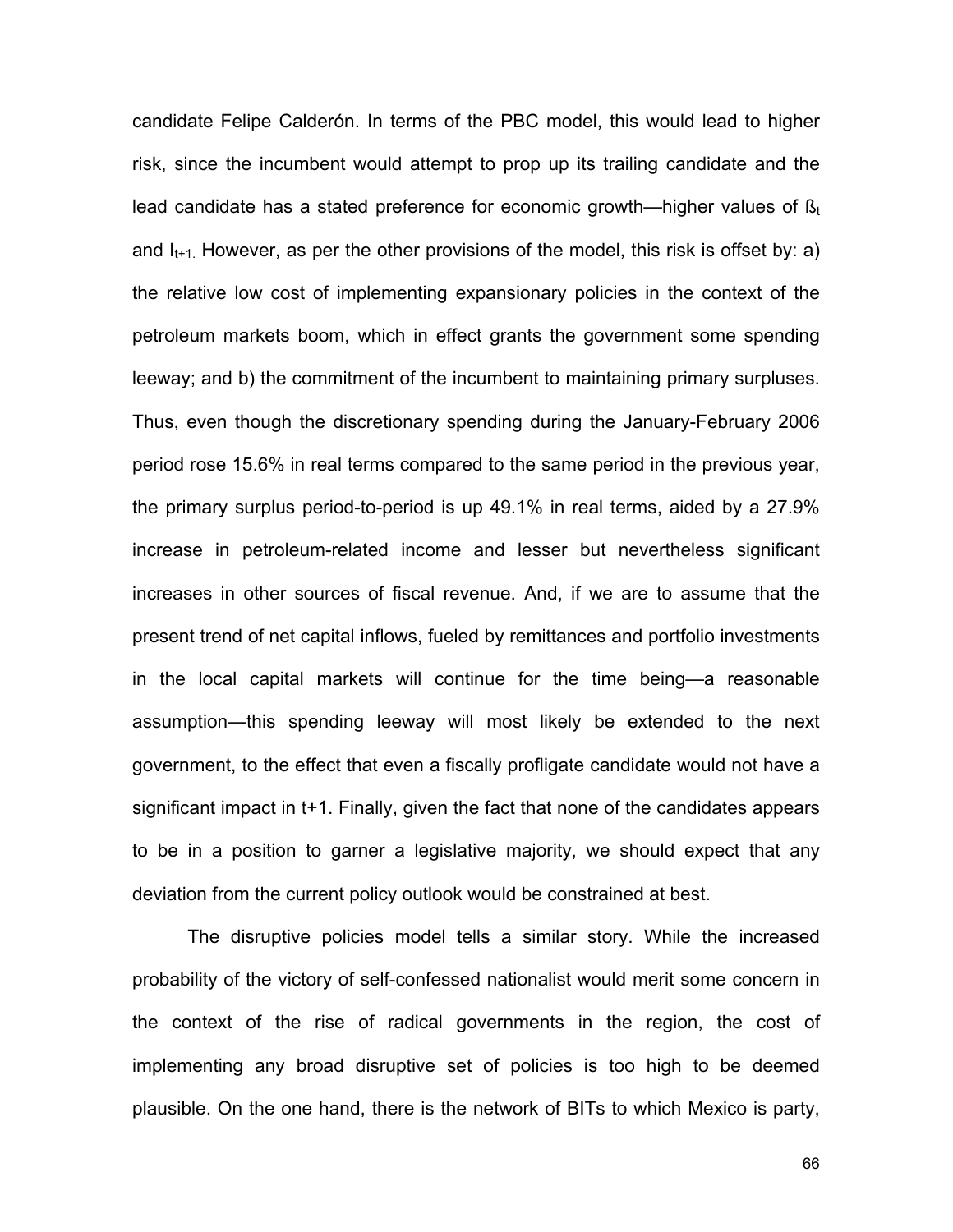including the investment protection provisions in NAFTA, which cover a broad array of foreign investments in the country, none of which were undertaken in the most politically-sensitive sectors—with the possible exception of a moderate participation in the petroleum industry and the utilities sector through BOT contracts, which has thus far failed to mobilize but a few interest groups linked to these industries' unions. On the other hand, the dependence of the Mexican economy on its trade and investment relationship with the United States would render any disruption too costly. (Although, it should be noted, it would also amplify the effects of a downturn in the United States economy. However, there is little indication that such event is likely in the near future). Thus, even if we were to ascribe the highest possible value to the ideology variable, as we would do under conditions of absolute uncertainty—which would not be justified, given the ample signaling process undertaken by AMLO's economic advisors—it would be more than offset by the cost variable.

The case of Brazil induces a similar assessment. Brazil has benefited from the commodities and investment boom and maintains a primary surplus. Furthermore, the comfortable lead of the incumbent in the polls reduces the incentive to implement expansionary policies, in spite of the relative lack of growth of the Brazilian economy. And while Brazil is not nearly as constrained as Mexico with regards to the risk of disruptive policies, the lack of legislative majorities that has plagued every President since the promulgation of the 1988 Constitution, combined with the firm commitment of the major political parties to promote foreign investment in the country would seem to warrant a low level of risk. This would explain why the level of risk implied by the Brazilian sovereign spreads is nowhere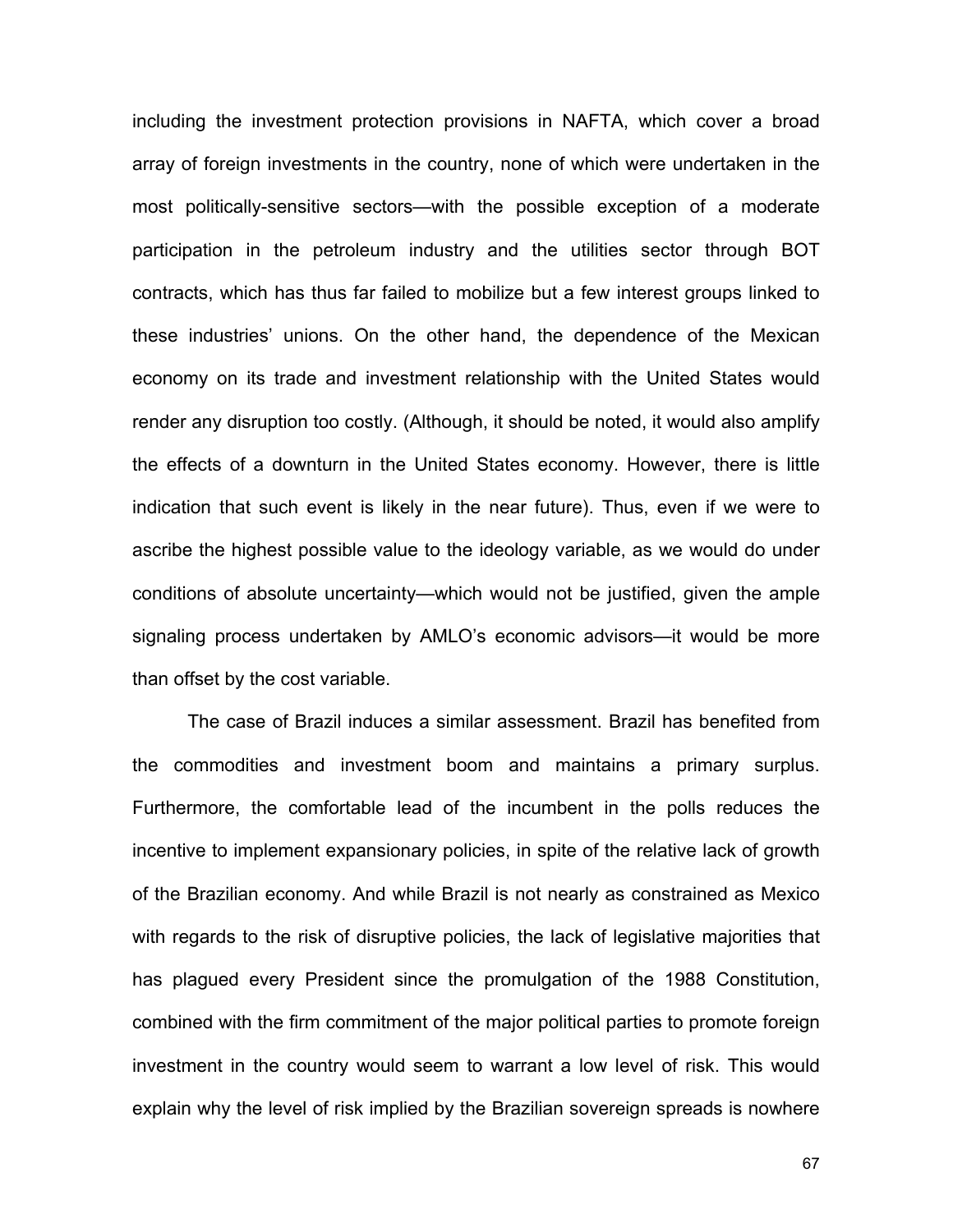near the level registered in the context of the 2002 elections (see figure 4), when the uncertainty about Lula's policy preferences was combined with a relatively weak debt structure. And while it does not explain why the Brazilian stock market is still significantly more volatile than its Mexican counterpart, this variation may be attributable to the specific characteristics of the local stock exchange or the composition of the Bovespa index, and not necessarily or even probably, to the local political conditions. (In fact, as figure 5 shows, the volatility that was associated with the 2002 elections lasted well into the first half of Lula's Presidency, when the level of risk was relatively low.)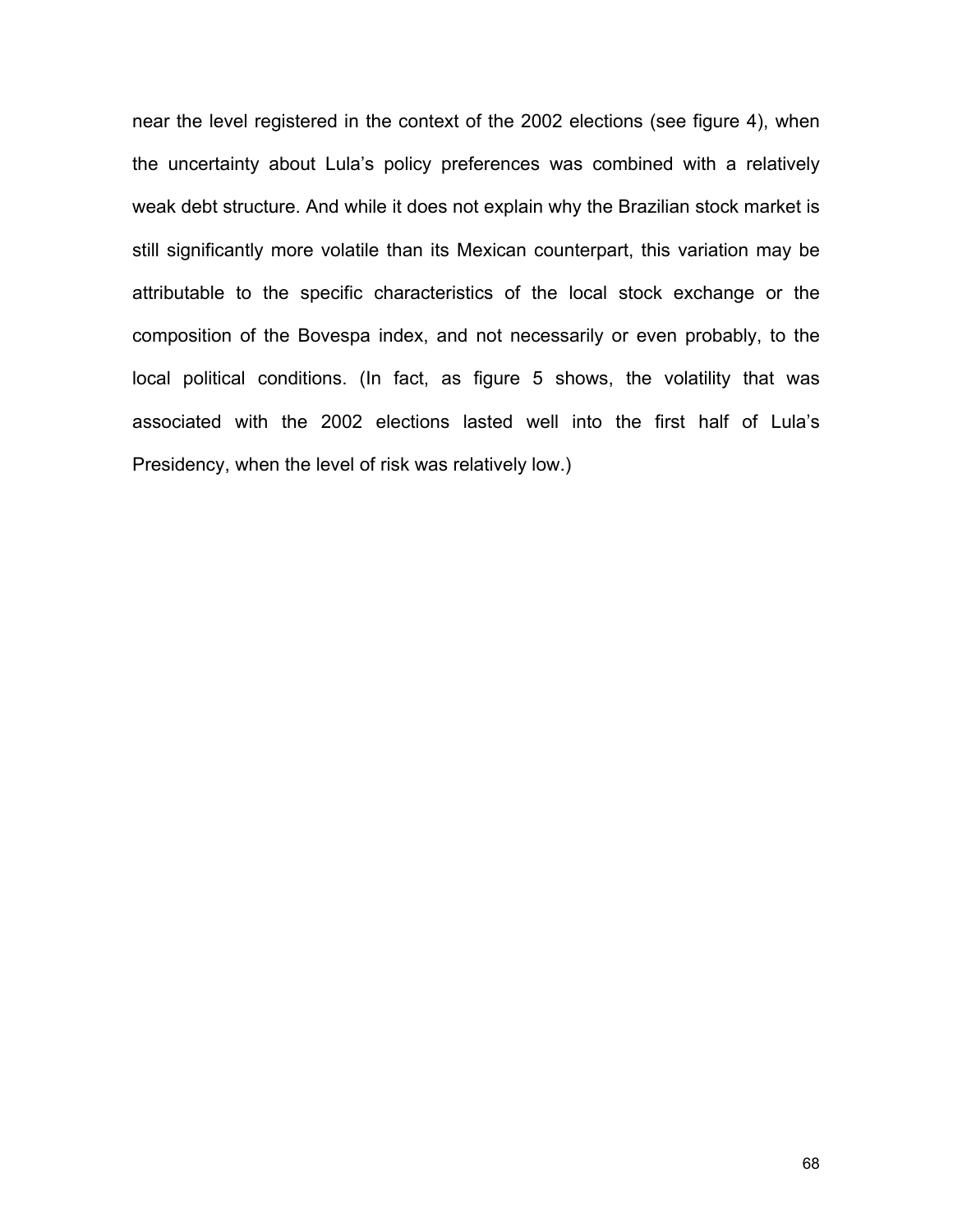

# **Figure 4: Selected Sovereign Spreads 2000-**

\*March 2006. Data: MSHYci High Yield I Global Index ex Argentina Mexico Sovereign Brazil sovereign Argentina Sovereign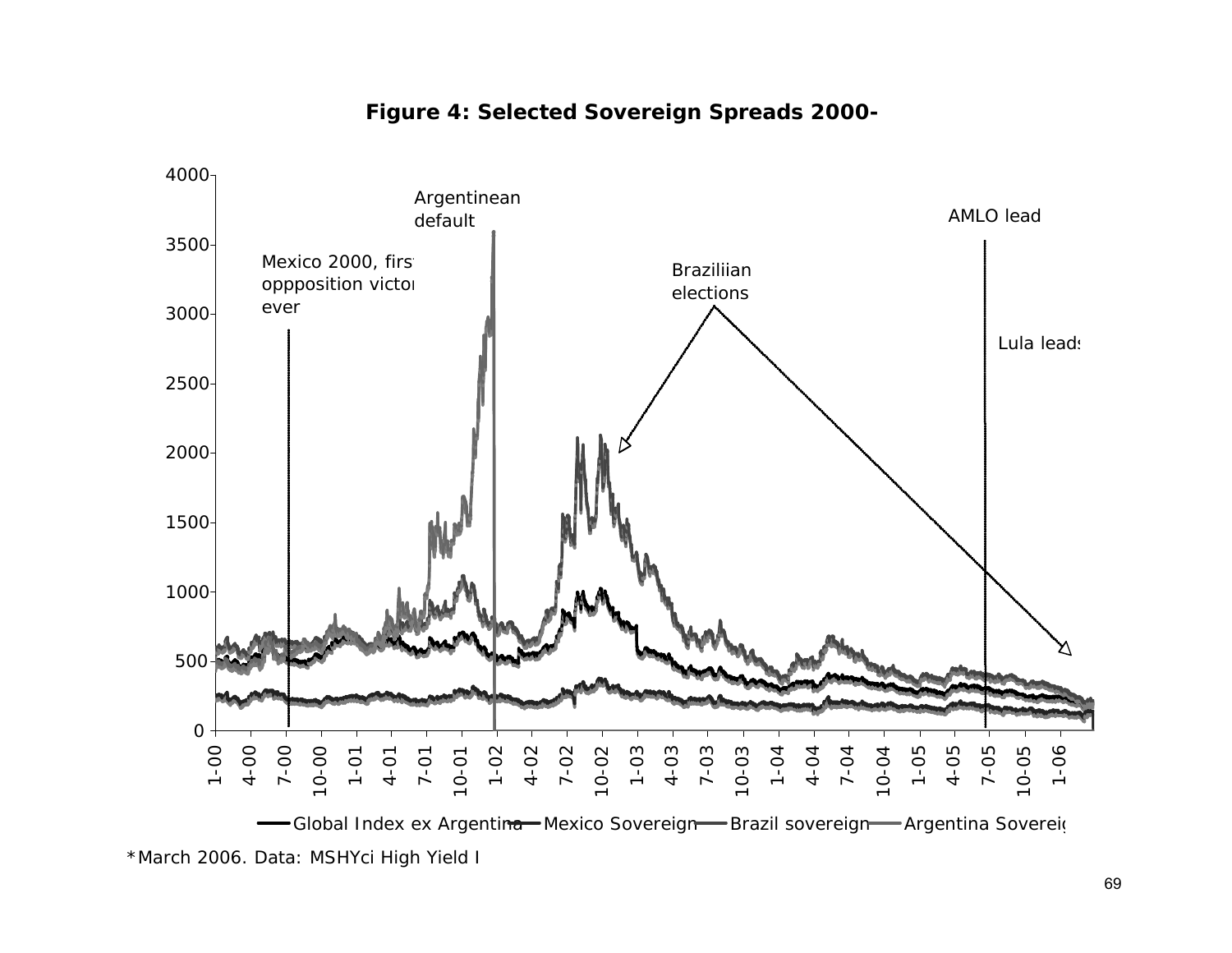



Source: derived using MSCI monthly index values, expressed in USD.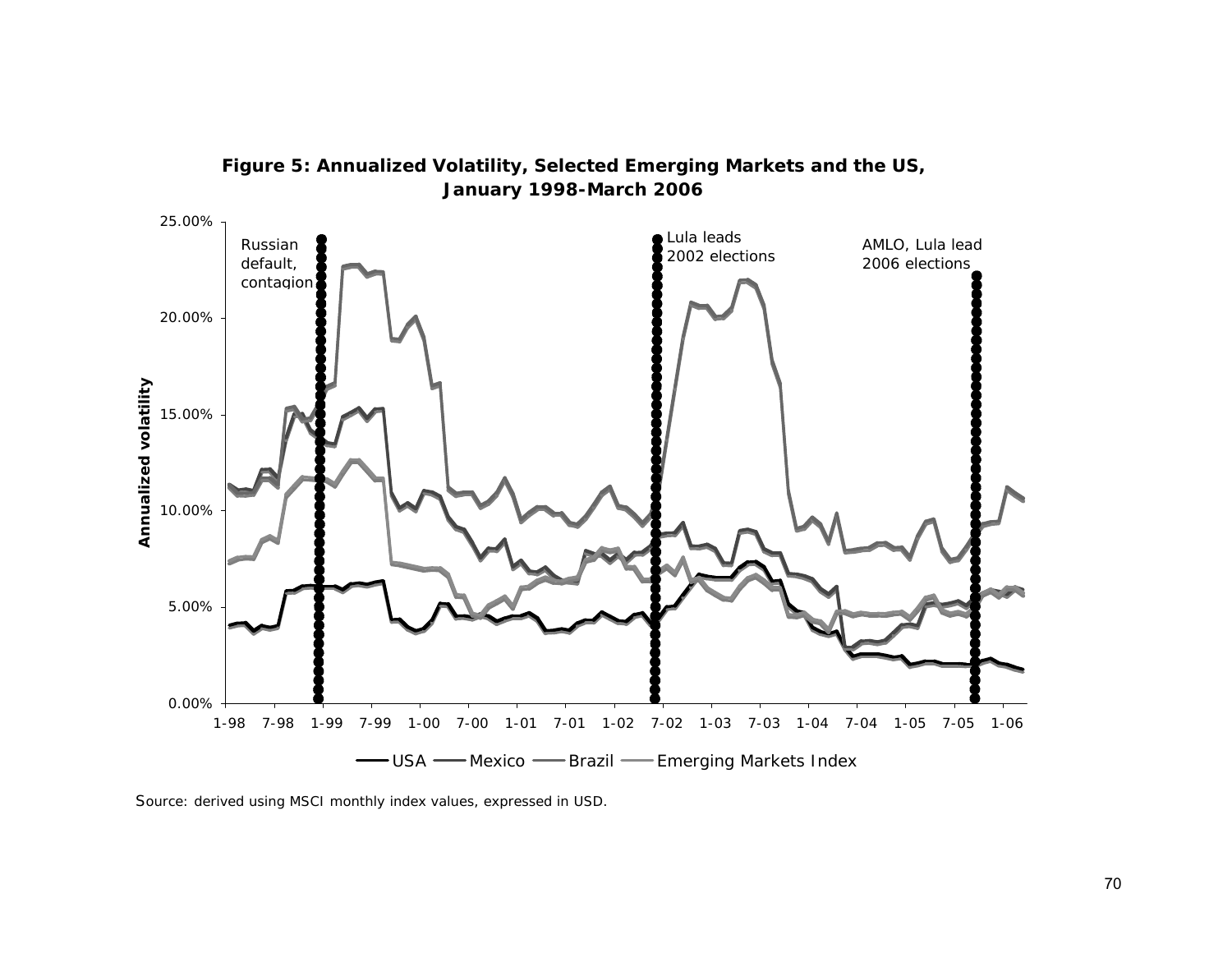# IV. CONCLUDING REMARKS: CAVEAT EMPTOR

My analysis of the cases of Mexico and Brazil might strike some observers as somewhat simplistic, and rightly so. My account of the prevailing conditions in the region and in both countries is by no means exhaustive and a more detailed look would render more nuanced observations for sure. However, the purpose of the preceding section was not to conduct an in-depth review but rather to show how the models could be used as a framework for analysis. And I feel confident that the general conclusions will stand—as do, it would appear, most observers.

A more important objection would be the lack of econometric coefficients for the variables of the model. In these barebones versions, the value and weight of each variable is determined in what some may regard as a haphazard manner, more artisanship than science. This reflects a fundamental issue with this kind of analysis: there are simply not enough data points to conduct any meaningful econometric analysis. One could of course analyze a broad sample of elections across countries in various continents—or spanning various decades in Latin America—but this would be a forced comparison at best. The region has undergone a great transformation in the past two decades. Would it be even possible to argue that a 1970´s election in Nigeria is at all comparable with the 2002 Brazilian elections, or that the 1982 Mexican elections are similar in any meaningful way with the 2000 ones? The simple fact is that the changes that have swept the region force us to consider the possibility of a paradigmatic shift and, in consequence, we might be forced to acknowledge that at this point the econometric analysis provides limited insights at best.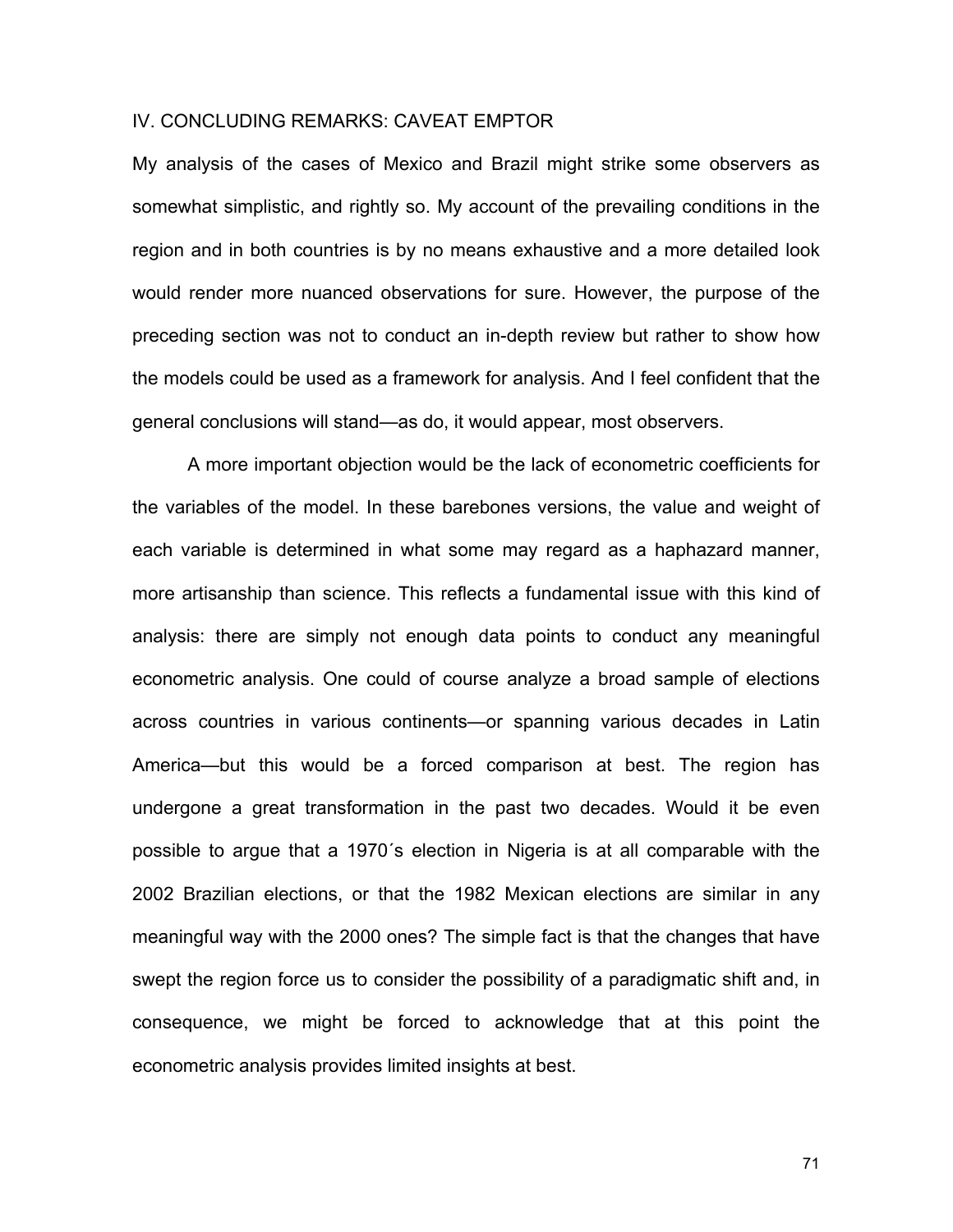This is not to say that further research might not find regularities down the line. But barring that, the models' predictive power will depend on the ability of the observer to compile and process the available information—or, in the presence of uncertainty, to acknowledge the impossibility of predicting anything. They are a starting point that may well lead to different directions every time around.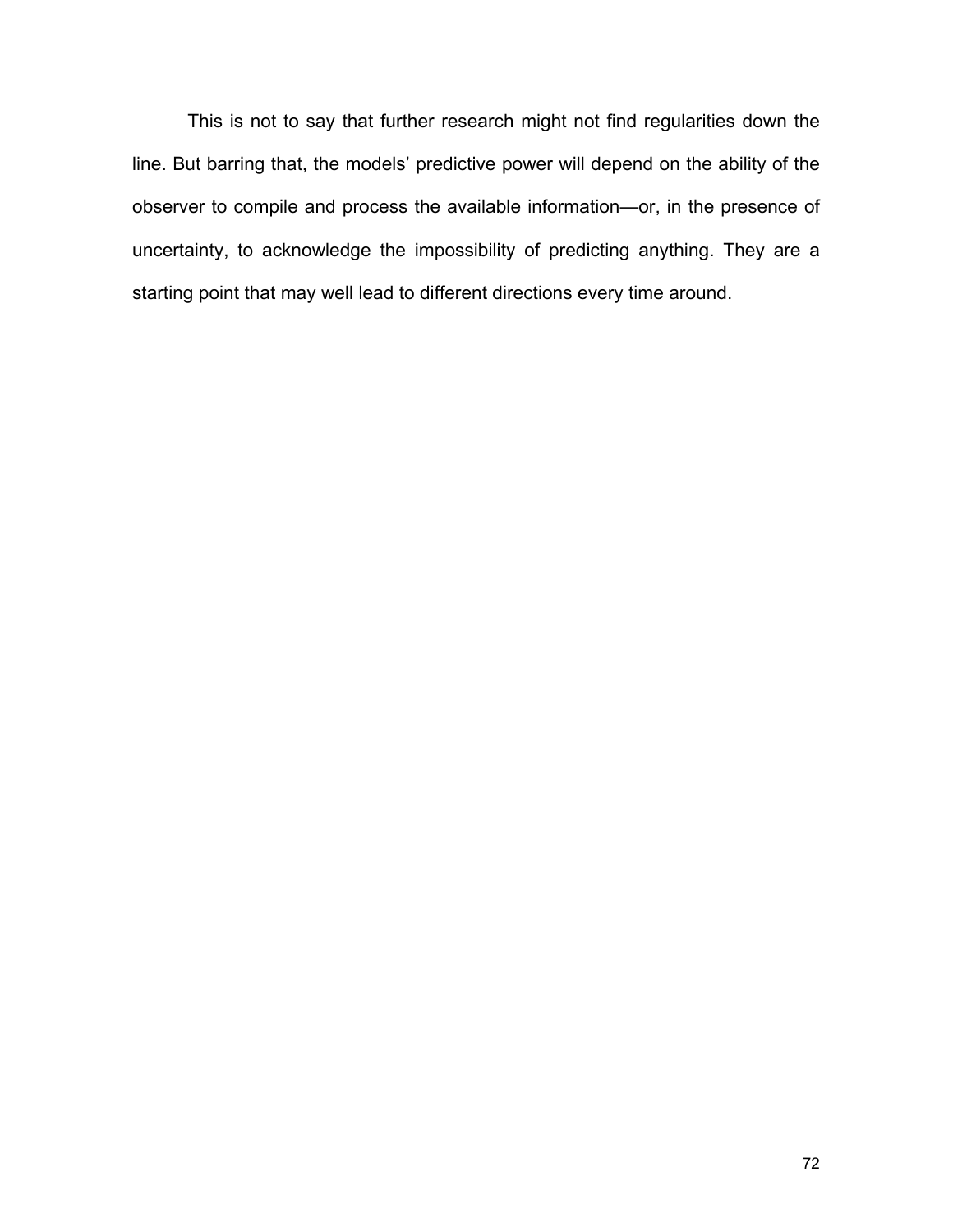- Bernhard, William, and David Leblang. 2002. "Democratic Processes, Political Risk, and Foreign Exchange Markets." *American Journal of Political Science* 46, no. 2: 316-333.
- Brender, Adi and Allan Drazen. 2003. "Where Does the Political Budget Cycle Really come From?", NBER Working Papers.
- Bulow, Jeremy. 2002. "First World Governments and Third World Debt". *Brookings Papers on Economic Activity* 1: 229-255.
- Butler, Kirt C., and Domingo Castelo Joaquin. 1998. "A Note on Political Risk and the Required Return on Foreign Direct Investment." *Journal of International Business Studies* 29, no. 3: 599-608.
- Calderon, Cesar A., Alberto E. Chong and Ernesto H. Stein. 2002. *Trade Intensity and Business Cycles Synchronization: Are Developing Countries any Different?.* Working Papers Central Bank of Chile 195*.*
- Cavallo, Domingo. 2001. Debt is not the problem for Argentina. *Financial Times*, April 26, A23.
- Corrales, Javier. 2002 "The Politics of Argentinas's Meltdown", *World Policy Journal,* Fall.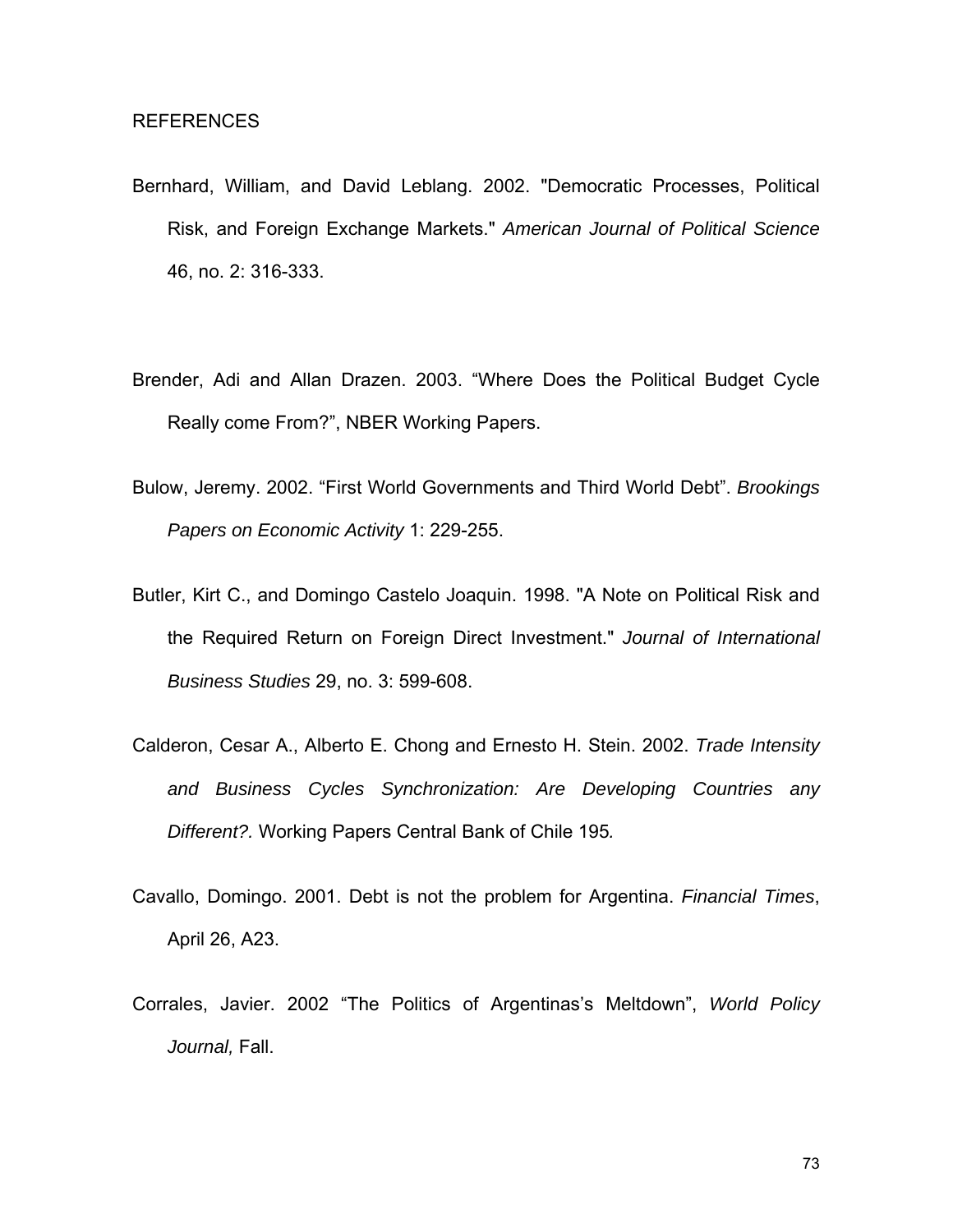- Cosset, Jean-Claude, and Jean-Marc Suret. 1995. "Political Risk and the Benefits of International Portfolio Diversification." *Journal of International Business Studies* 26, no. 2 : 301-318.
- Eden, Lorraine, and Maureen Appel Molot. 2002. "Insiders, Outsiders and Host Country Bargains." *Journal of International Management* 8, no. 4: 359-388.

Feldstein, Martin. 1998. "Refocusing the IMF", *Foreign Affairs,* March-April.

- Fischer, Stanley. 2002. *Financial Crises and Reform of the International Financial System.* NBER Working Papers.
- Fitzpatrick, Mark. 1983. "The Definition and Assessment of Political Risk in International Business: A Review of the Literature." *Academy of Management Review* 8, no. 2: 249-254.
- Freeman, J. R., J. C. Hays, and H. Stix. 2000. "Democracy and Markets: The Case of Exchange Rates." *American Journal of Political Science* 44, no. 3: 449-468.
- Hausmann, Ricardo, and Eduardo Fernández-Arias. 2000. *Foreign Direct Investment: Good Cholesterol?* Washington, DC: Inter-American Development Bank Working Paper No. 417.
- Hibbs, D. 1997. "The Political Parties and Macroeconomic Policy" *American Political Science Review* 7: 1467-87.

Holton, Glyn A. 2004. "Defining Risk." *Financial Analysts Journal* 60, no. 6: 19-25.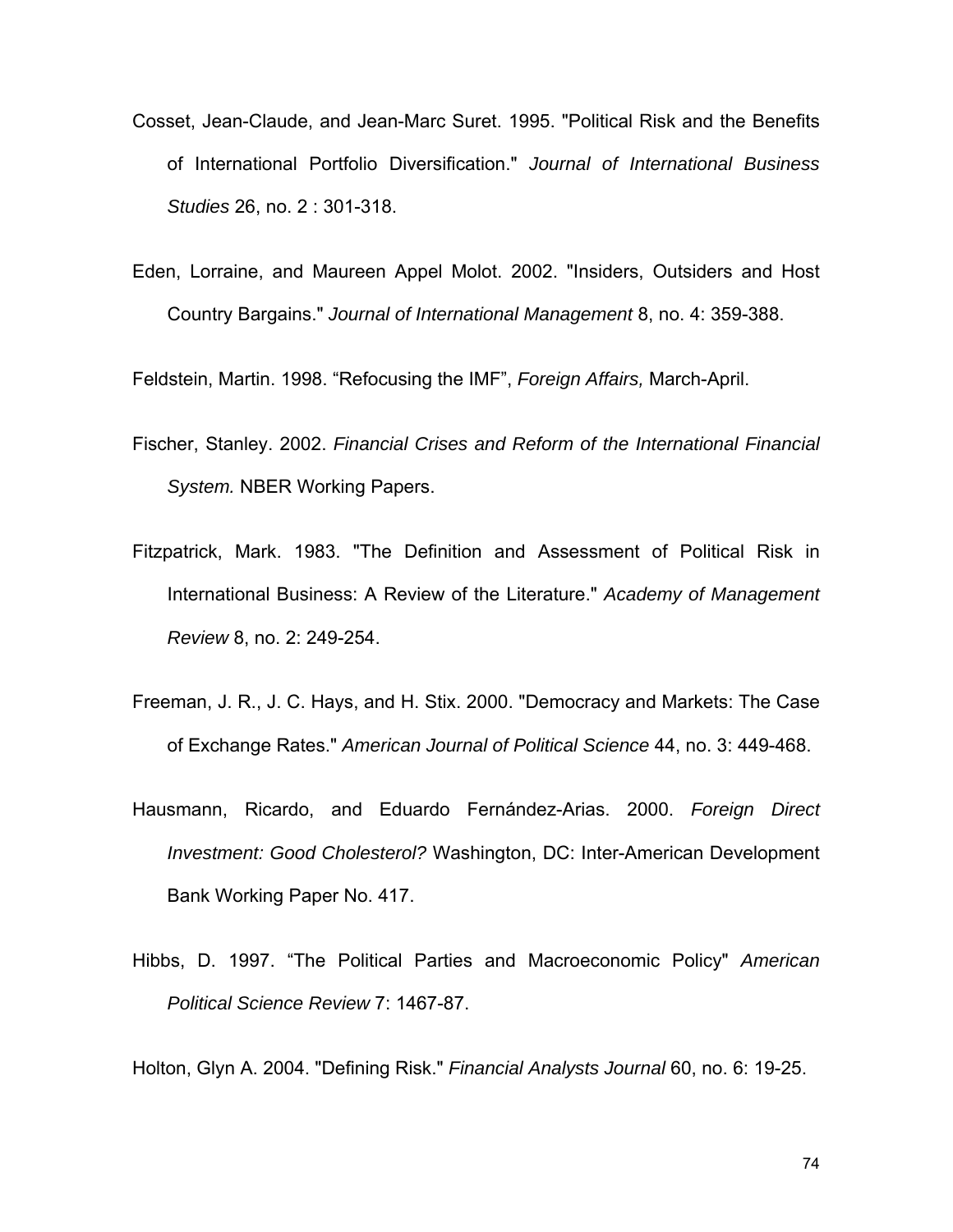- International Monetary Fund (Independent Evaluation Office). 2004. *Report on the Evaluation of the Role of the IMF in Argentina, 1991-2001*. Washington, DC: IMF.
- Jensen, Nathan M., and Scott Schmith. 2005. "Market Responses to Politics: The Rise of Lula and the Decline of the Brazilian Stock Market." *Comparative Political Studies* 38, no. 10: 1245-1270.
- John Lyons 2006. Latin America's Political Uncertainty Stirs Volatility Adored by Bond Traders. *The Wall Street Journal*, February 17, Page C1.
- Kant, Chander. 1996. *Foreign Direct Investment and Capital Flight.* Princeton, NJ: Princeton Studies in International Finance No. 80.
- Keck, Margaret E., and Katherine Sikkink. 1998. *Activists Beyond Borders: Advocacy Networks in International Politics.* Ithaca, NY: Cornell University Press.
- Knight, Frank H. 1971. *Risk, Uncertainty and Profit.* Chicago: University of Chicago Press.
- Kobrin, Stephen J. 1979. "Political Risk: A Review and Reconsideration." *Journal of International Business Studies* 10, no. 1: 67-80.
- Kobrin, Stephen J. 1984. "Expropriation as an Attempt to Control Foreign Firms in LDCs: Trends from 1960 to 1979." *International Studies Quarterly* 28, no. 3: 329-348.

75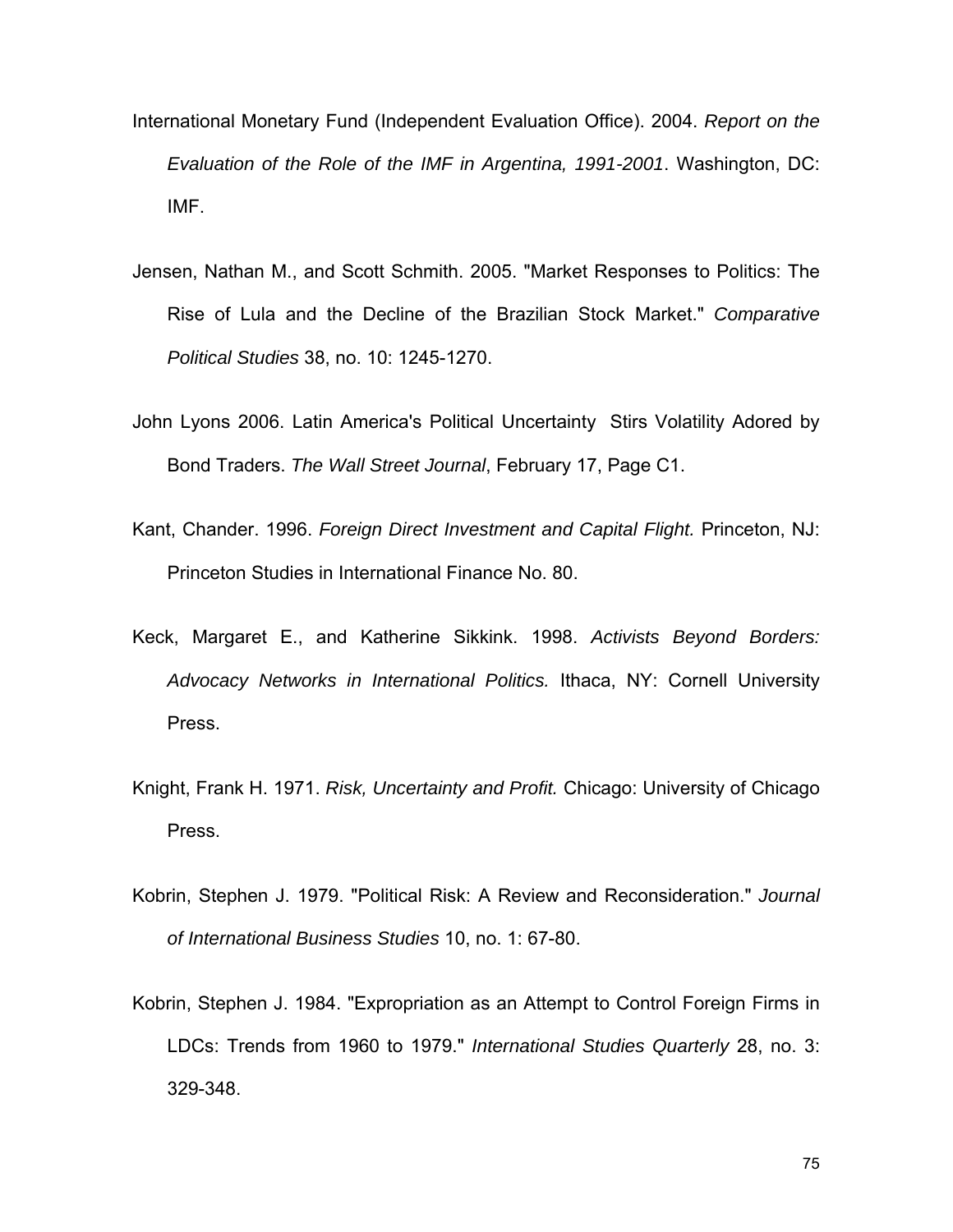- Kose, Ayhan M., Ensward E. Prasad and Marco E. Terrones. 2003. *How Does Globalization Affect the Synchronization of Business Cycles.* IZA Discussion Papers no. 702.
- Krugman, Paul and E.M. Graham. 1994. *Foreign Direct Investment in the United States.* Washington, D.C.: Institute for International Economics.
- Krugman, Paul. 2002. "The Confidence Game.", in the *The Return of Depression Economics*. New York: Penguin Books.
- Lauterpacht, Elihu, Benjamin Civiletti, and Jose Luis Siqueiros. *Metalclad Corporation v. United Mexican States.* Washington, DC: International Centre for the Settlement of Investment Disputes, 2000.
- Leonardo Martinez, 2005. *A theory of political cycles.* Working Paper 05-04, Federal Reserve Bank of Richmond.
- Linder, Anja and Carlos Santiso. 2002. "Assessing the Predictive power of Country Risk Models and Governance Indicators". SAIS Working Paper Series.
- Lipsey, Robert E. 2001. *Foreign Direct Investors in Three Financial Crises.* NBER Working Paper No. 8084.
- Loungani, Prakash, and Assaf Razin. 2001. "How Beneficial is Foreign Direct Investment for Developing Countries." *Finance and Development* 38, no. 2.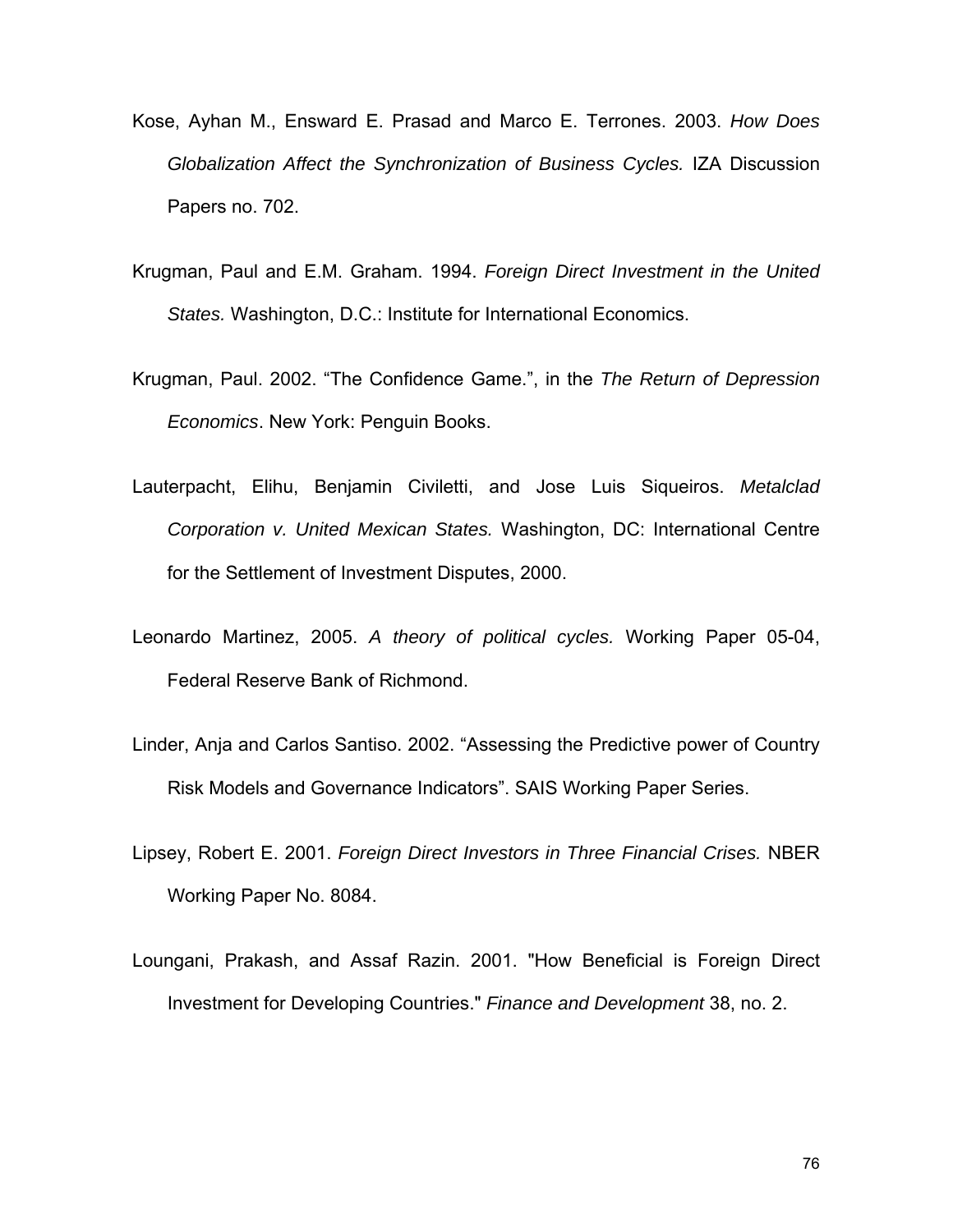- Martinez, Juan and Javier Santiso. 2003. "Financial Markets and Politics: The Confidence Game in Latin American Emerging Economies". *International Political Science Review* 24, no. 3: 363-395.
- Mei, Jianping, and Limin Guo. 2004. "Political Uncertainty, Financial Crisis and Market Volatility." *European Financial Management* 10, no. 4: 639-657.
- Minor, Michael S. 1994: "The Demise of Expropriation as an Instrument of LDC Policy, 1980-1992." *Journal of International Business Studies* 25, no. 1: 177- 188.
- Moody's. 2002. "Moody's Downgrades Brazil" August 12. Available at: <http://www.moodys.com.br/brasil/pdf/pdf60.pdf>.
- Moran, Theodore H. (ed.). 1998. *Managing International Political Risk.* Malden, MA: Blackwell Publishers.
- Moran, Theodore H. 1998. *Foreign Direct Investment and Development.* Washington, DC: Institute for International Economics.

Naomi, Klein. 1999. *No Logo: Taking on the Brand Bullies.* New York, NY: Picador.

- Nordhaus, William D. 1975. "The Political Business Cycle," *Review of Economic Studies* 42, no. 2: 169-90.
- Oetzel, Jennifer M., Richard A. Bettis, and Marc Zenner. 2001. "Country Risk Measures: How Risky are they?" *Journal of World Business* 36, no. 2: 128- 145.

77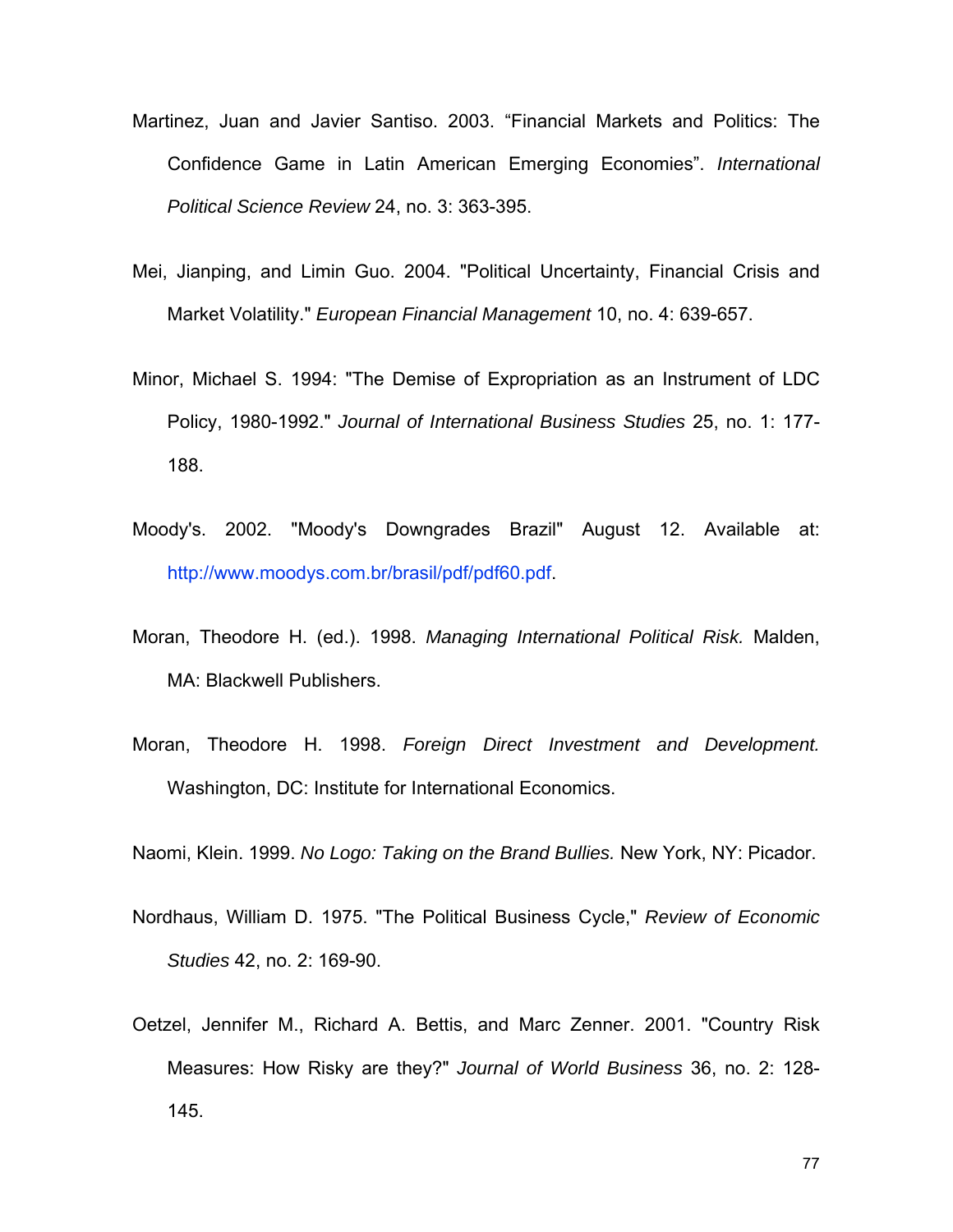- Przeworski, Adam.1991. *Democracy and the Market.* Cambridge: Cambridge University Press.
- Ramamurti, Ravi. 2001. "The Obsolescing 'Bargaining Model'? MNC-Host Developing Country Relations Revisited." *Journal of International Business Studies* 32, no. 1: 23-39.
- Reinhart, Carmen M., Kenneth S. Rogoff and Miguel A Savastano. 2003. "Debt Intolerance." *Brookings Papers on Economic Activity* 1: 1-30.
- Richard Lapper 2006. Why Investors are Deaf to the Latin American March of the Populists. *Financial Times*, April 5<sup>th</sup>.
- Sachs, Jeffrey D. 1999. "Creditor Panics: Causes and Remedies." *Cato Journal 18*, no. 3: 377-390.
- Schuknecht, Ludger. 1996. "Political Business Cycles and Fiscal Policies in Developing Countries," *Kyklos* 49, no. 2: 155-170.
- Shackle, G. L. S. 1970. *Decision, Order and Time in Human Affairs.* 2nd ed. Cambridge, UK: Cambridge University Press.
- Sikkink, Katherine. 1993. "Human Rights, Principled Issue-Networks and Sovereignity in Latin America." *International Organization* 47, no. 3: 411-441.
- Simon, Jeffrey D. 1984. "A Theoretical Perspective on Political Risk." *Journal of International Business Studies* 15, no. 3: 123-143.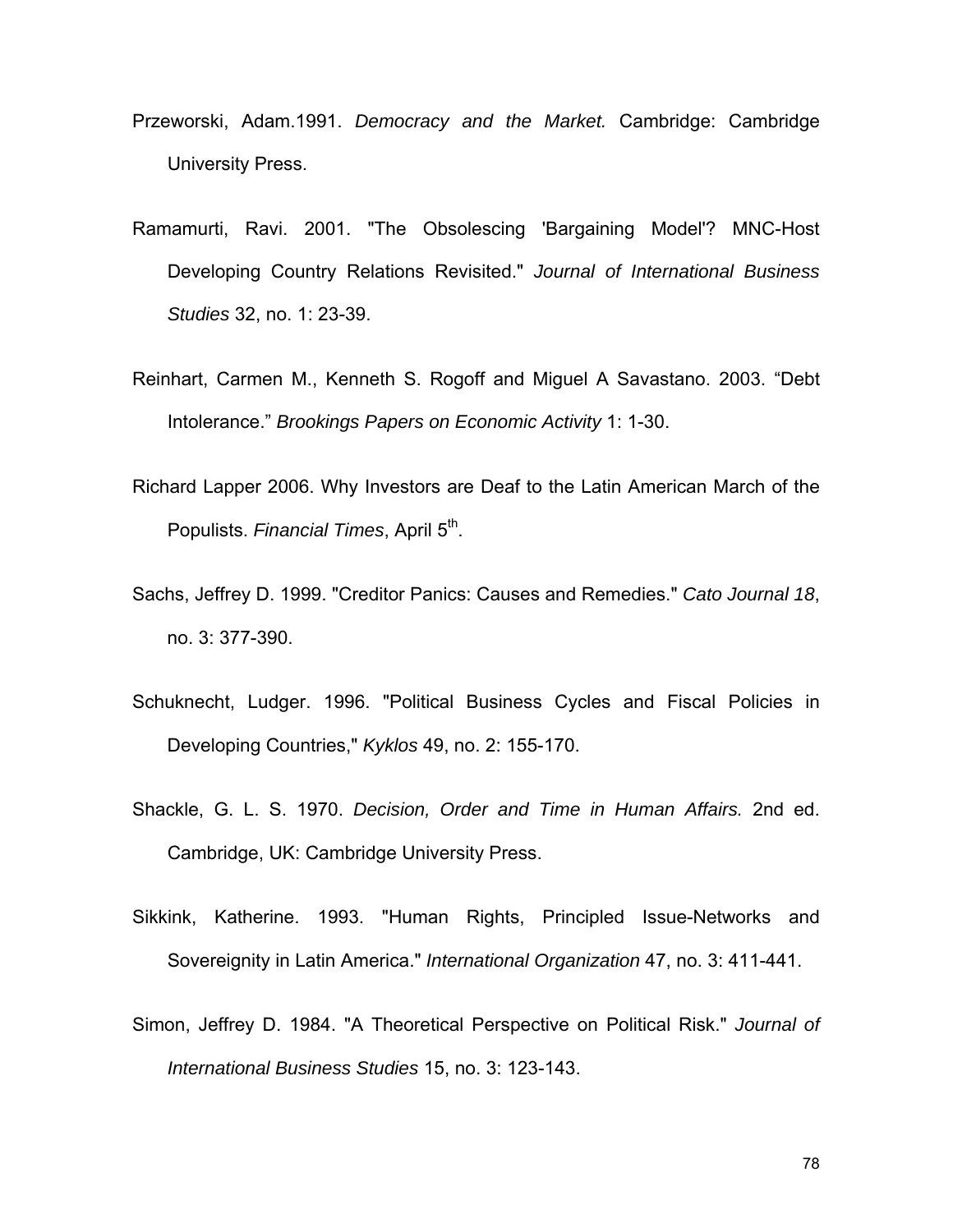Spanakos, Tony. 2002. "Political Business Cycles in Emerging Markets: Brazil (and Venezuela and Argentina)". Proceedings of the Sixth Conference of the Brazilian Studies Association, Atlanta, Georgia, April 4-6.

Stiglitz, Joseph ·E. 2002. *El malestar en la globalización.* Mexico: Aguilar.

- Stiglitz, Joseph E. 2002. *Globalization and its Discontents.* New York London: Norton.
- Truitt, J. Frederick. 1970. "Expropriation of Foreign Investment: Summary of the Post World War II Experience of American and British Investors in the Less Developed Countries." *Journal of International Business Studies* 1, no. 2: 21- 34.
- Uribe, Manuel and Vivian Z. Yue,. 2005. *Country Spreads and Emerging Countries: Who Drives Whom?*. NBER Working Papers.
- Vaaler, Paul M., Burkhard N. Schrage, and Steven A. Block. 2006. "Elections, Opportunism, Partisanship and Sovereign Ratings in Developing Countries." *Review of Development Economics* 10, no. 1: 154-170.
- Vernon, Raymond. 1971. *Sovereignty at Bay: The Multinational Spread of US Enterprises.* New York, NY: Basic Books.
- Vernon, Raymond. 1981. "Sovereignty at Bay Ten Years After." *International Organization* 35, no. 3: 517-529.

79